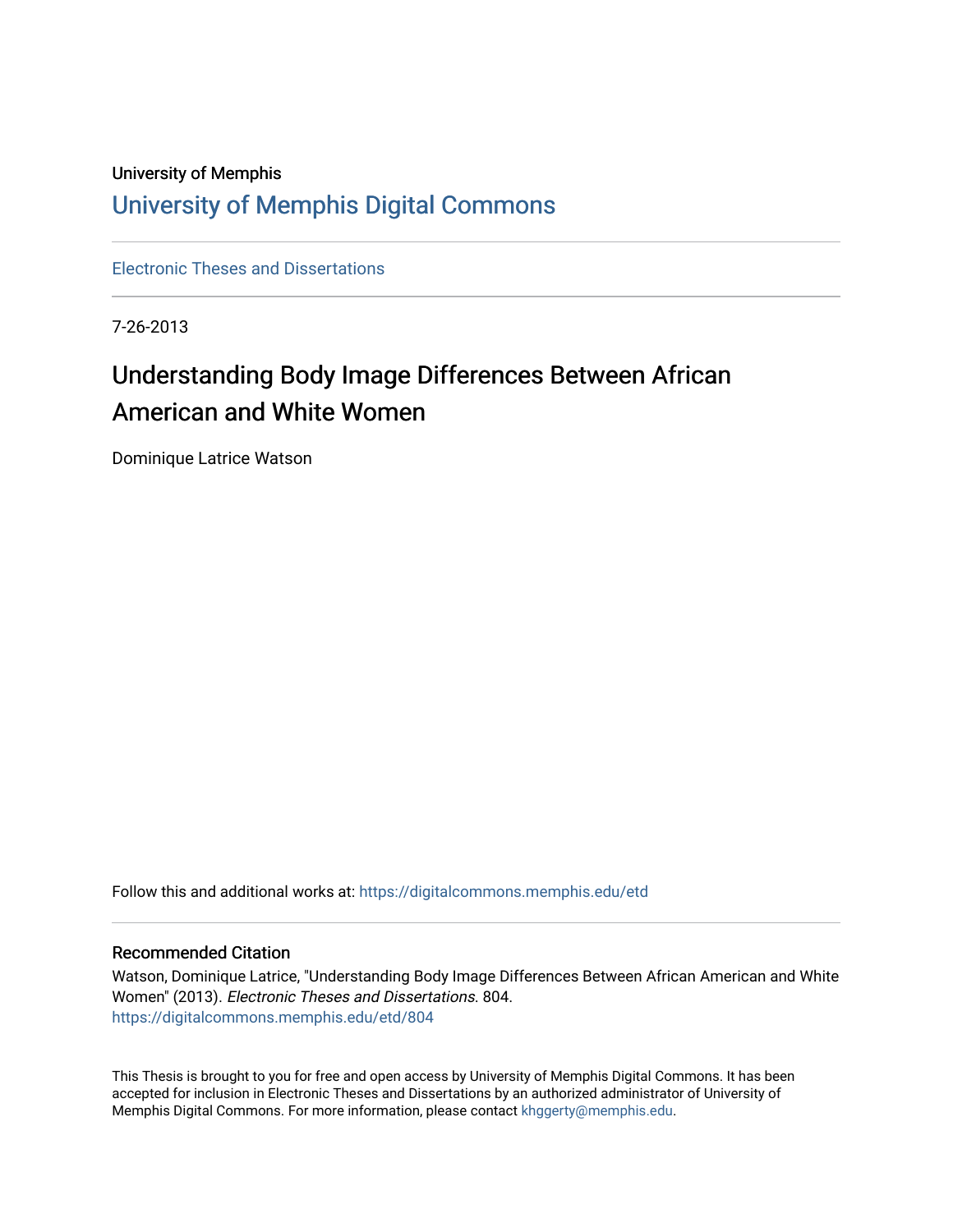## UNDERSTANDING BODY IMAGE DIFFERENCES BETWEEN AFRICAN AMERICAN AND WHITE WOMEN

by

Dominique L. Watson

A Thesis

Submitted in Fulfillment of the

Requirements for the Degree of

Master of Arts

Major: Sociology

The University of Memphis

August 2013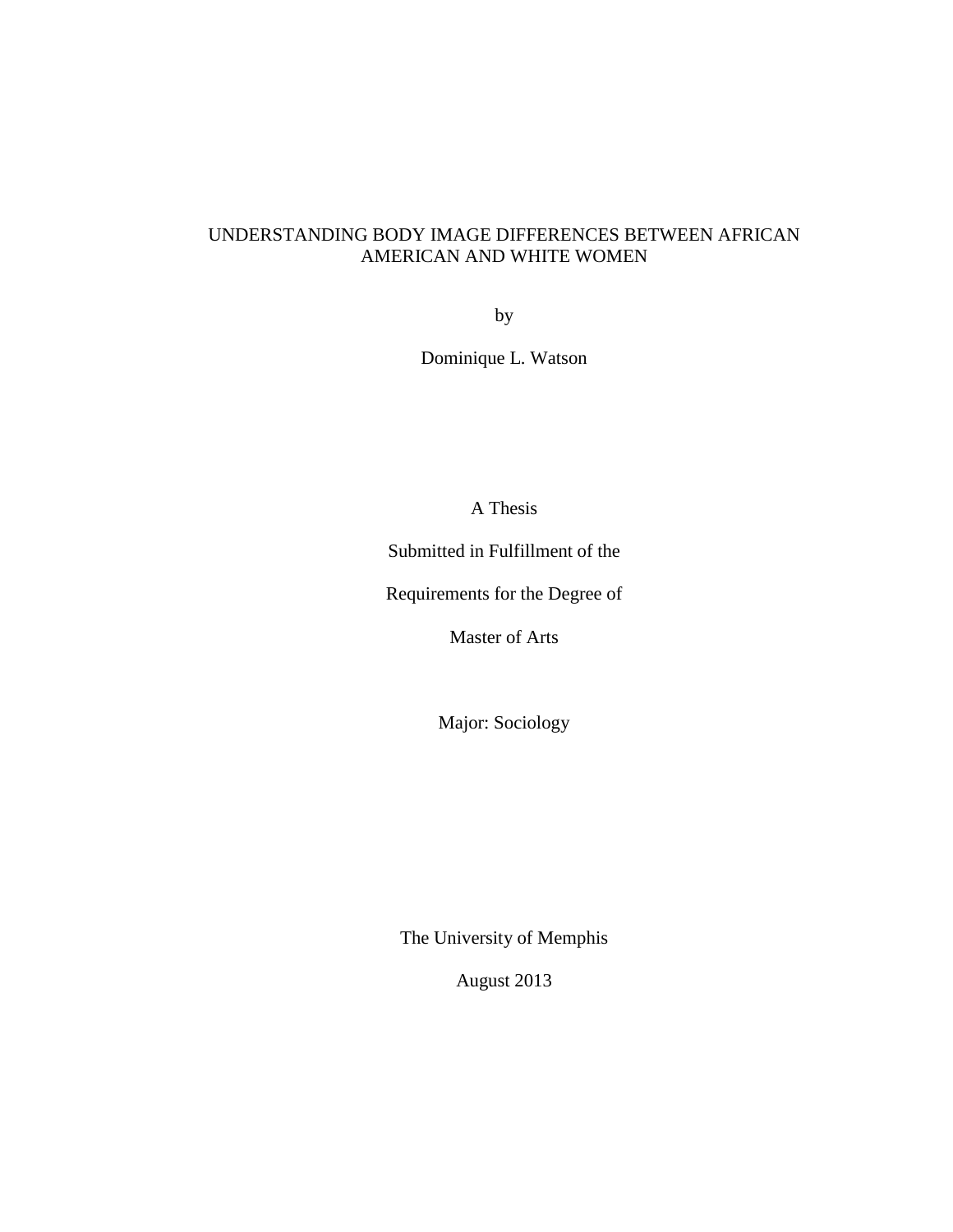#### DEDICATION

I would like to first express my sincere gratitude to God for making this all possible and for granting me the strength and courage to successfully complete an exceptional accomplishment, a Master"s thesis. To my son Darius, on October 9, 2000 you changed my life by giving it meaning and purpose. This thesis I dedicate to you us an accomplishment of my academics. Writing this thesis challenged me in many ways, but through perseverance, hard work, and determination, I conquered these challenges. I hope these are principles in which you will live by and utilize to excel in your academics. It would not have been possible to write this Master"s thesis or pursue my academia without the help and support of my mother, Stephanie and stepfather William. I would like to acknowledge my church family at Morning View Baptist Church for providing with me spiritual guidance and offering invaluable support to me throughout my academic journey. I am most grateful to my grandmother Lottie, for instilling in me values that encouraged me to be smart, strong, and bold despite my life"s circumstances. I would also like to thank my friends, Chrystal, Lakina, Alizah, and Nikki for your immeasurable support, encouragement, and motivation when my commitment to this program was growing bleak. Also, I would like to thank my love, Red for showing me the true definition of love. Over the years, you have supported me, guided me, and more importantly, showed me steadfast love. I am forever grateful for you.

I would like to express my deepest heartfelt appreciation to my thesis chair, Dr. Wesley James, who introduced me to sociology, and whose passion for teaching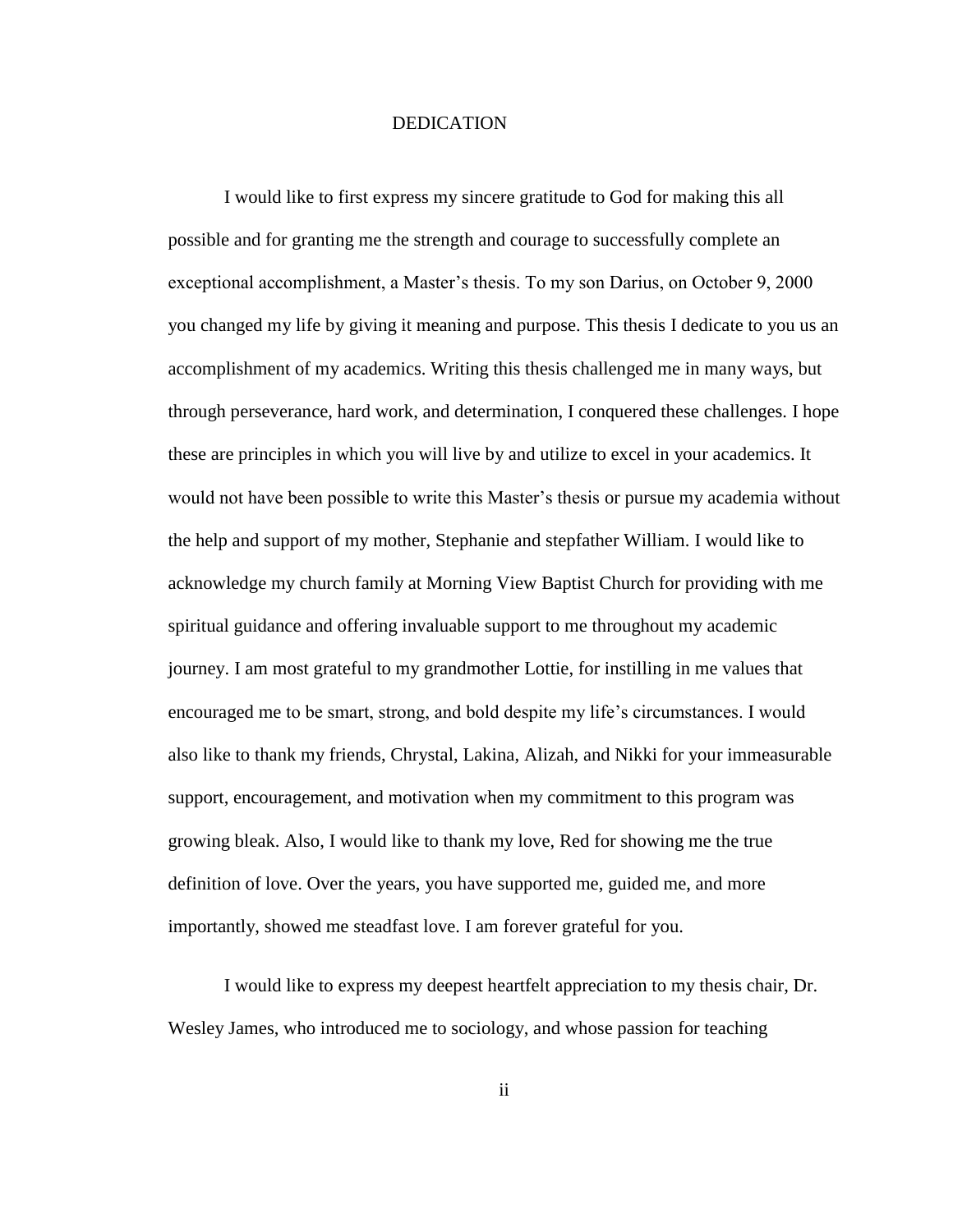cultivated my academic interest. Furthermore, I would like to acknowledge my thesis committee members Dr. Anna Mueller, and Dr. Junmin Wang. Anna, you challenged me to become a stronger writer, stimulated my interest concerning the achievement gap, and more importantly, gave me a second chance in statistics. Junmin, thank you for allowing me to explore my unique research interest during my first semester and offering your sociological insight that reframed my thesis. Last but not the least, I would like to express my gratitude to Dr. Zandria Robinson, who challenged me to think critically, reframed my research interest, and more importantly, for being an exemplary role model and inspiration in my life.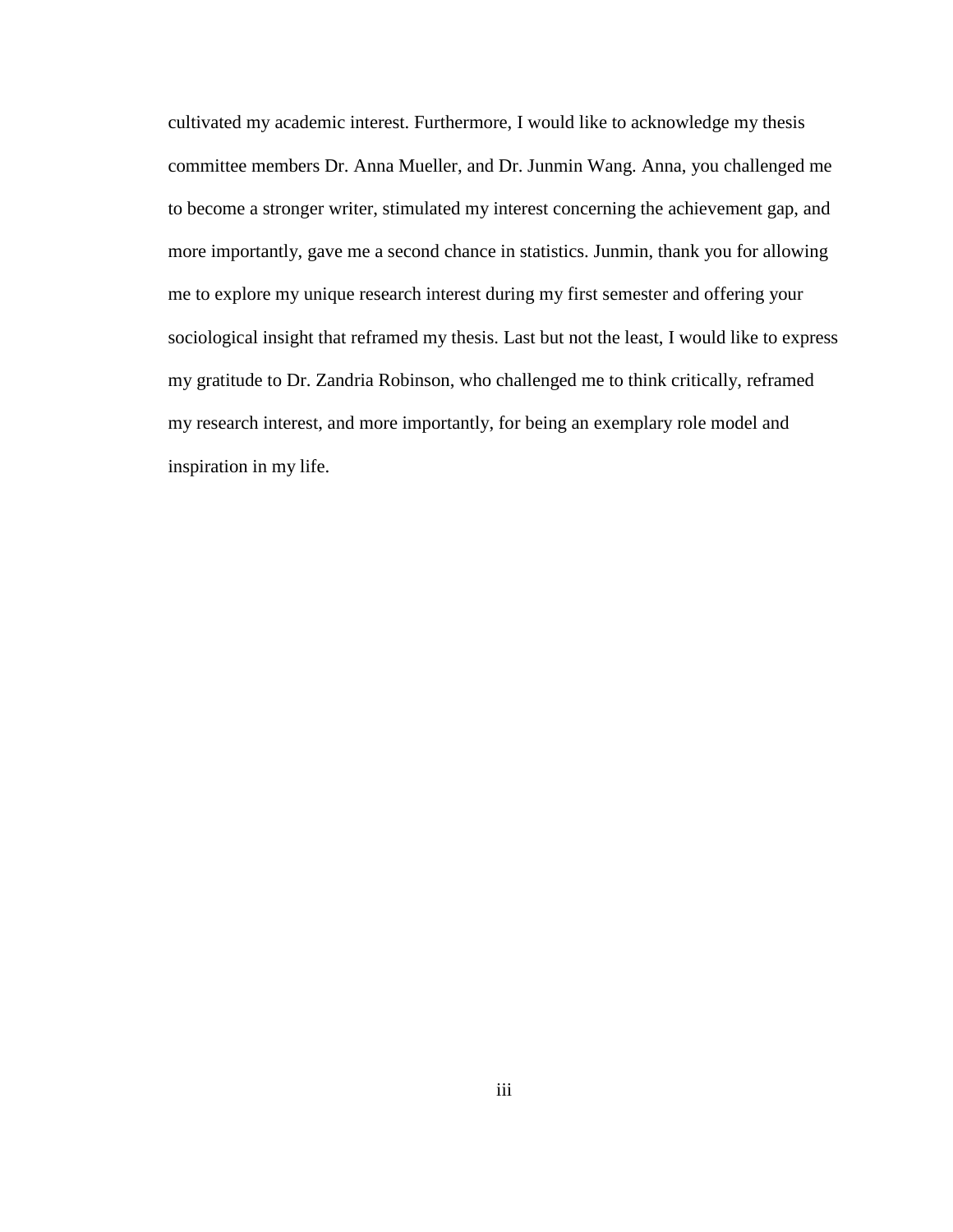| Item |                                                                            | Page |
|------|----------------------------------------------------------------------------|------|
|      |                                                                            |      |
|      |                                                                            |      |
|      |                                                                            |      |
|      | Black Women's Hegemonic Beauty Standards                                   |      |
|      | Racial Socialization: How Family and Peers Influence Body Image in African |      |
|      |                                                                            |      |
|      |                                                                            |      |
|      |                                                                            |      |
|      |                                                                            |      |
|      |                                                                            |      |
|      |                                                                            |      |
|      |                                                                            |      |
|      |                                                                            |      |
|      |                                                                            |      |
|      |                                                                            |      |
|      |                                                                            |      |
|      |                                                                            |      |

## TABLE OF CONTENTS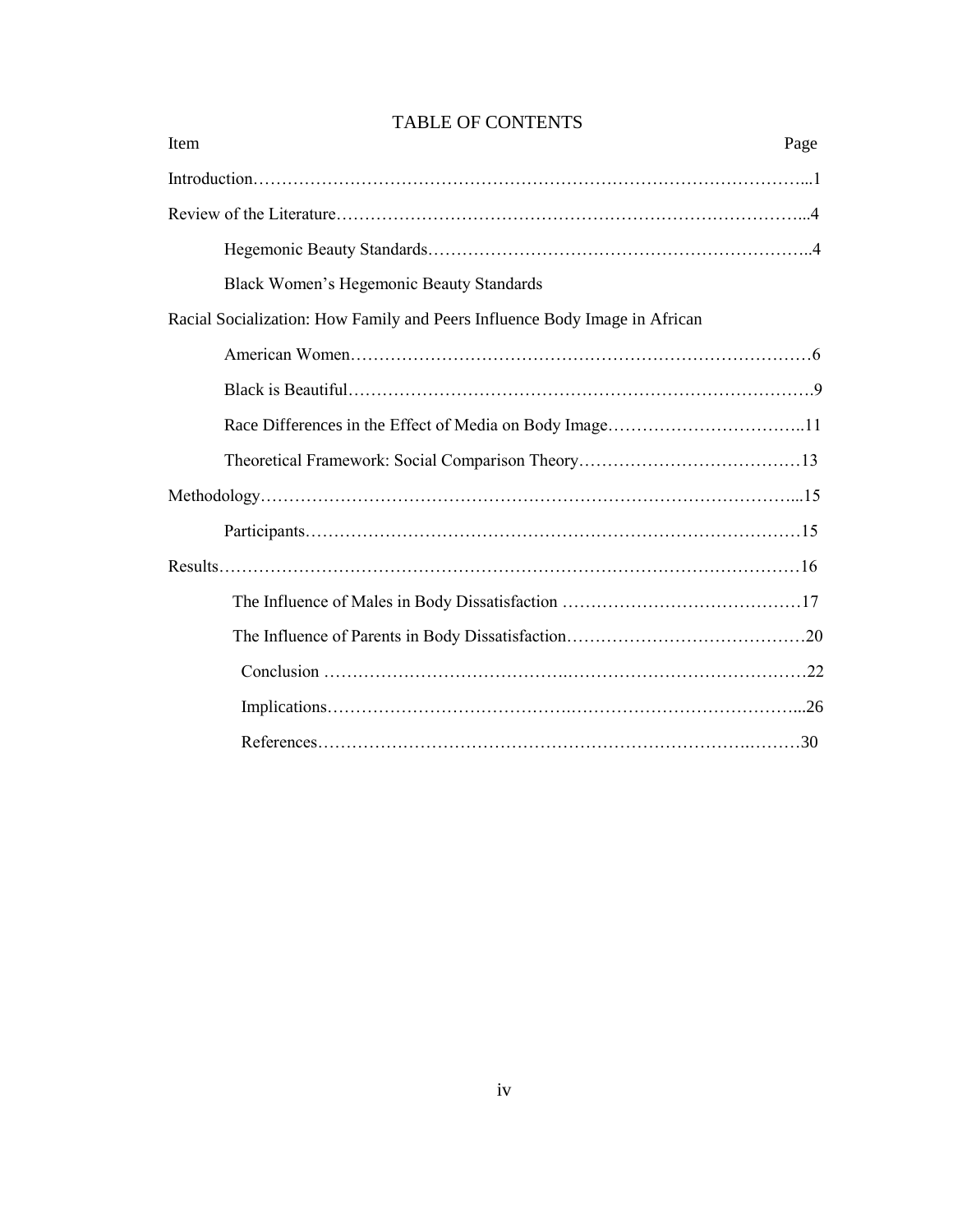#### ABSTRACT

Watson, Dominique L. The University of Memphis. August 2013. "Understanding Body Image Differences Between African American and White Women." Major Professor: Wesley L. James

Recent empirical studies have examined sociocultural factors that affect women"s development of body dissatisfaction including the roles of media, peer influence, and racial\cultural standards. This study examines the influence of racial socialization, mass media, family, and peers in influencing African American and White women"s body dissatisfaction. Specifically, focus groups are used from a sample of 25 African American and White women college students between the ages of 18 and 22. This study draws on a social comparison theoretical framework which argues that individuals evaluate their self-concept based on their ideas, values, and attitudes of those similar to them. This study finds that African American women are vulnerable to White standards of beauty. However, they are more resilient to these standards because of how they are racially socialized. Further, White women were more susceptible to conform to normative ideals of beauty that equate beauty with thinness.

*Keywords*: mass media; women; body weight; body dissatisfaction; sociocultural influences; African American and White, racial socialization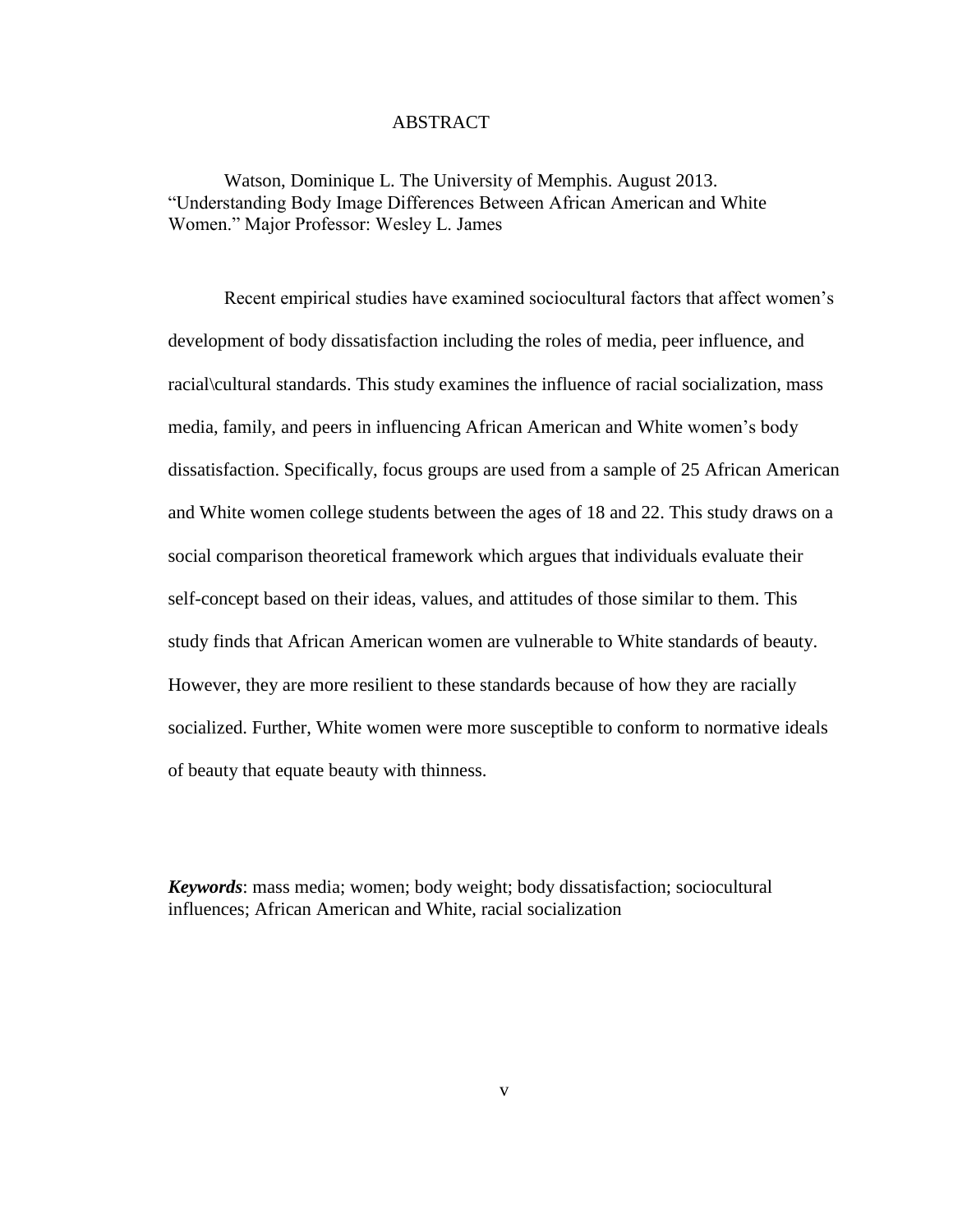#### **INTRODUCTION**

Body image is the subjective understanding of one's own body weight and physical appearance as negotiated by hegemonic ideas of what is acceptable along these dimensions. In Western society, previous research has suggested that there are major differences in body dissatisfaction among women (Cohen 2006; Demarest and Allen, 2000). Body dissatisfaction among African American and White women is a direct result of media, peers, and racial socialization that pressures women to conform to overarching standards of beauty (Hesse-Biber, Howling, Leavy, & Lovejoy 2004; Milkie 1999; Mueller 2010; Parker et al. 1995). Because of this pressure, women are compelled to conform to sociocultural expectations of beauty norms. These dominant cultural norms of beauty are a reflection of patriarchal norms of thinness and Whiteness. Some women internalize the message that being thin is synonymous to the ideal beauty standard of physical attractiveness. The overwhelming pressure society exerts on women to attain such an ideal drives women to engage in a practice referred to as beautyism (Cash 2004), which is an assumption that physical attractiveness prevails over intelligence, value, and knowledge. Craig (2002) reinforces this claim by arguing that in a male supremacist society, women are valued by their physical appearance. These oppressive ideals of physical attractiveness serve as a major disadvantage for women because it affects their self-concept. "Women are taught to view their bodies from the outside, as if they were commodities, which cause a distortion of body image and a disjuncture from their own bodies, which are objectified and continually monitored for faults" (Grogan &

1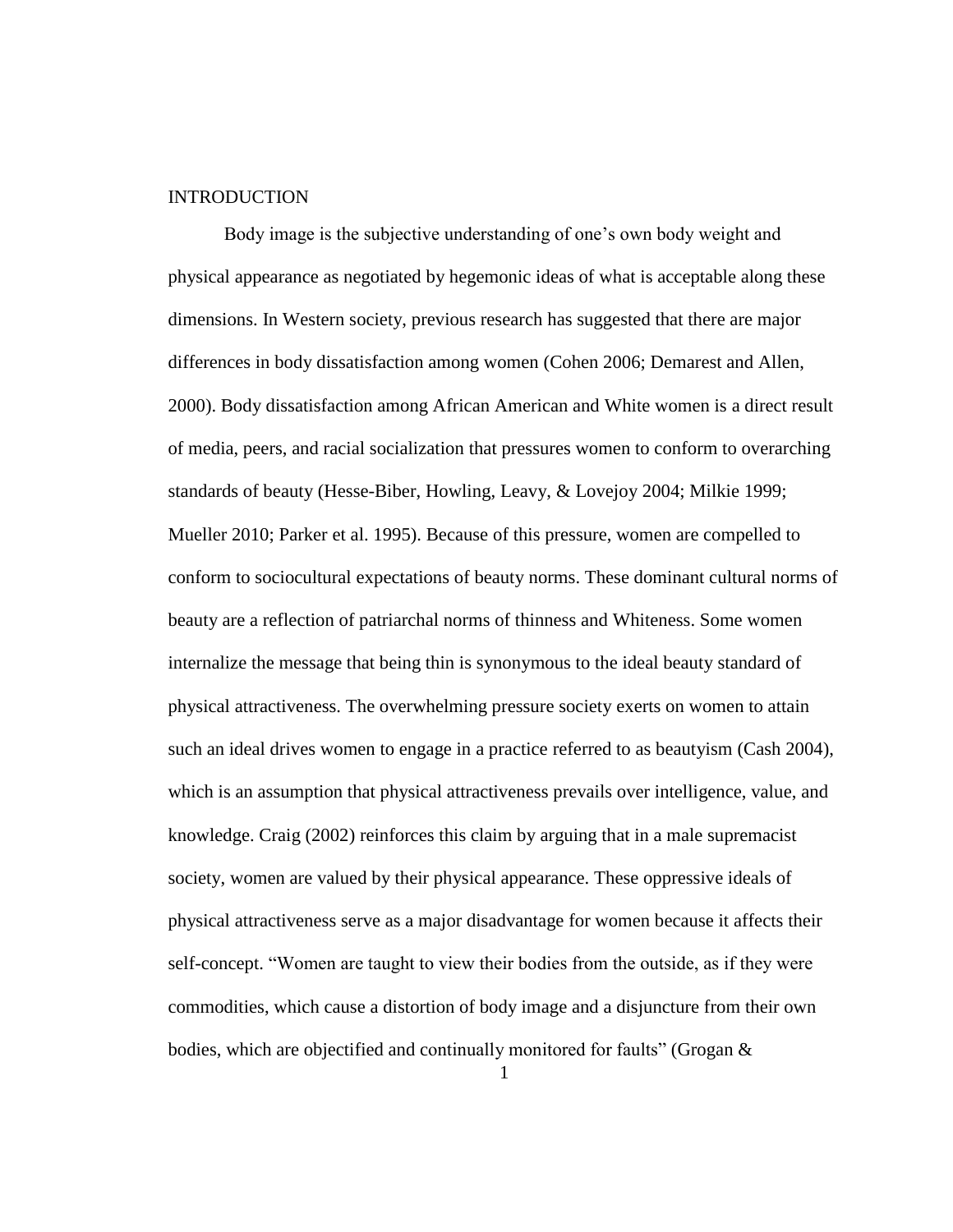Wainwright 1996: 665). Beauty norms are determined and reified by men"s views of women as property and objects of pleasure.

A growing body of literature examining racial differences in body image has documented that African American women are less likely to experience body image dissatisfaction than are women of other races. Also, African American women exhibit higher levels of resiliency to the negative effects of the media, peers, and socialization compared to their White counterparts (Evans & McConnell 2003; Hesse-Biber et al. 2004). Flowers et al. (2012) contend that African Americans who positively internalize their Blackness reports higher self-esteem. Hesse-Biber et al. (2004:60) reinforces this claim by stating that:

Self-esteem exists in a cultural context. Self-esteem varies on an individual basis in any given culture and/or society because it is mediated through status, role, and other culturally based variables. In many ways this increased self-confidence that arises out of a strong *racial identity* translates directly into an acceptance of one"s own body and appearance. In a Eurocentric culture in which women are valued as bodily objects, selfesteem is intrinsically linked to appearance.

This suggests that race matters for how women receive messages and internalize beauty ideals. Also, racial socialization is a major structuring identity system that affects how African American women experience body dissatisfaction. Furthermore, African American women who are racially socialized into a different set of beauty ideals are in some ways insulated from White hegemonic ideals by African American culture's broader acceptance of a heavier silhouette (Lovejoy 2001), suggesting that African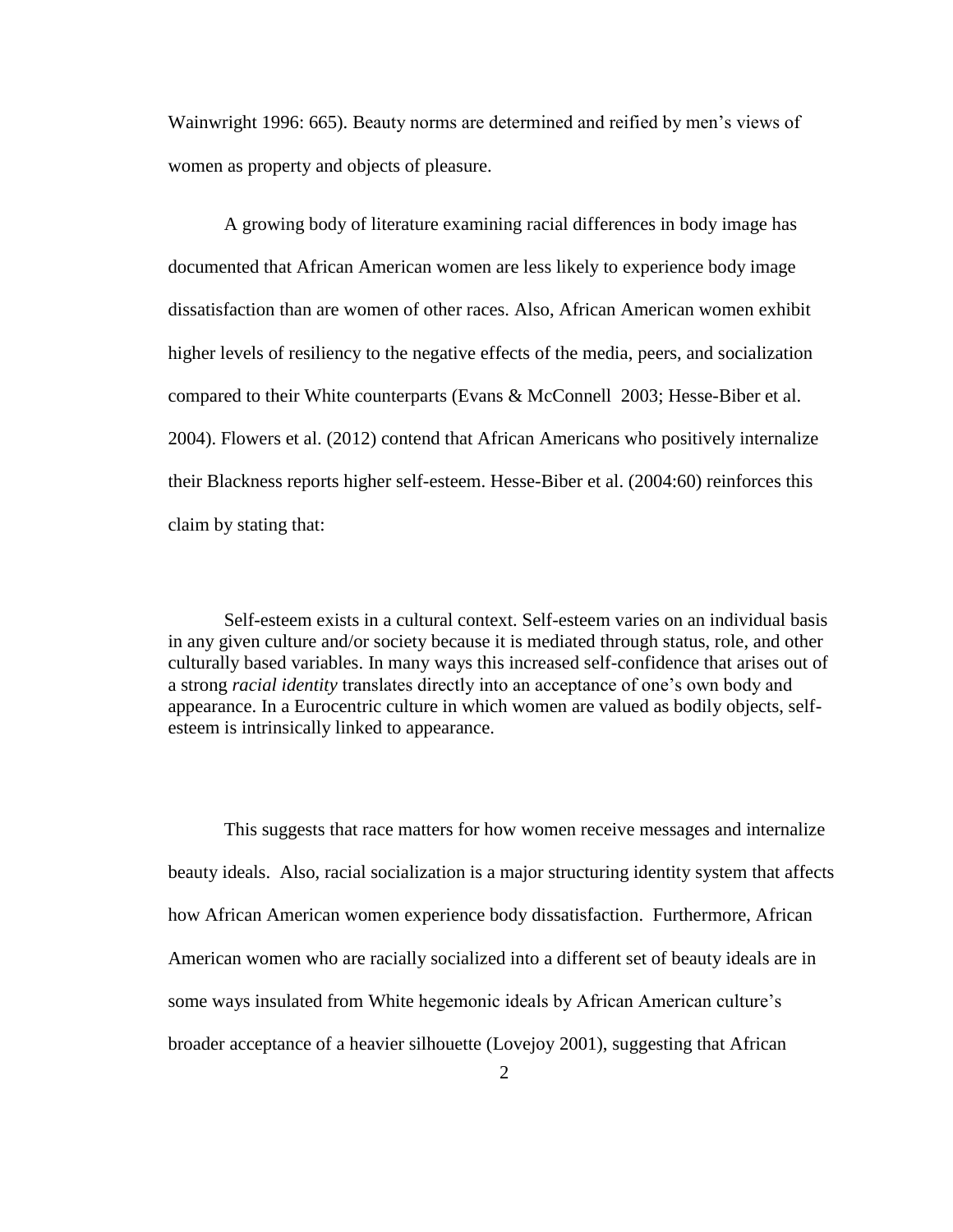American women may experience a different hegemonic standard than that of White women. By contrast, White women are more susceptible to internalizing the more dominant cultural hegemonic ideals of beauty being thinness, and this higher rate of susceptibility is evident in their higher incidences of eating disorders (Cohen 2006; Patton 2000).

Though race clearly has an effect on how women receive cultural messages and internalizes beauty ideals, the literature on body image does not sufficiently engage Black women's specific body image issues, either through comparison to White women or in comparison to other Black women. This thesis attempts to bridge this gap by exploring race specific ways in how women are exposed to and negotiate cultural messages about their bodies. It also explores how two equally hegemonic but distinct ideals of beauty developed for Black and White women, and examines the different meanings of body satisfaction for each. Previous research has examined several factors that are associated with body dissatisfaction, but this research offers a unique approach that examines simultaneously mass media, racial socialization, peers, and family. I draw on in-depth focus group data from a sample of 25 African American and White women to explore the following research questions: 1) How do Black and White women negotiate two different but overlapping standards of beauty? 2) How does race affect the likelihood that women will emulate the ideals, thoughts, and behaviors of others? 3) Are African American young women more or less likely than White young women to construct their body image based on how they anticipate others (peers, media, family, or culture) perceive them?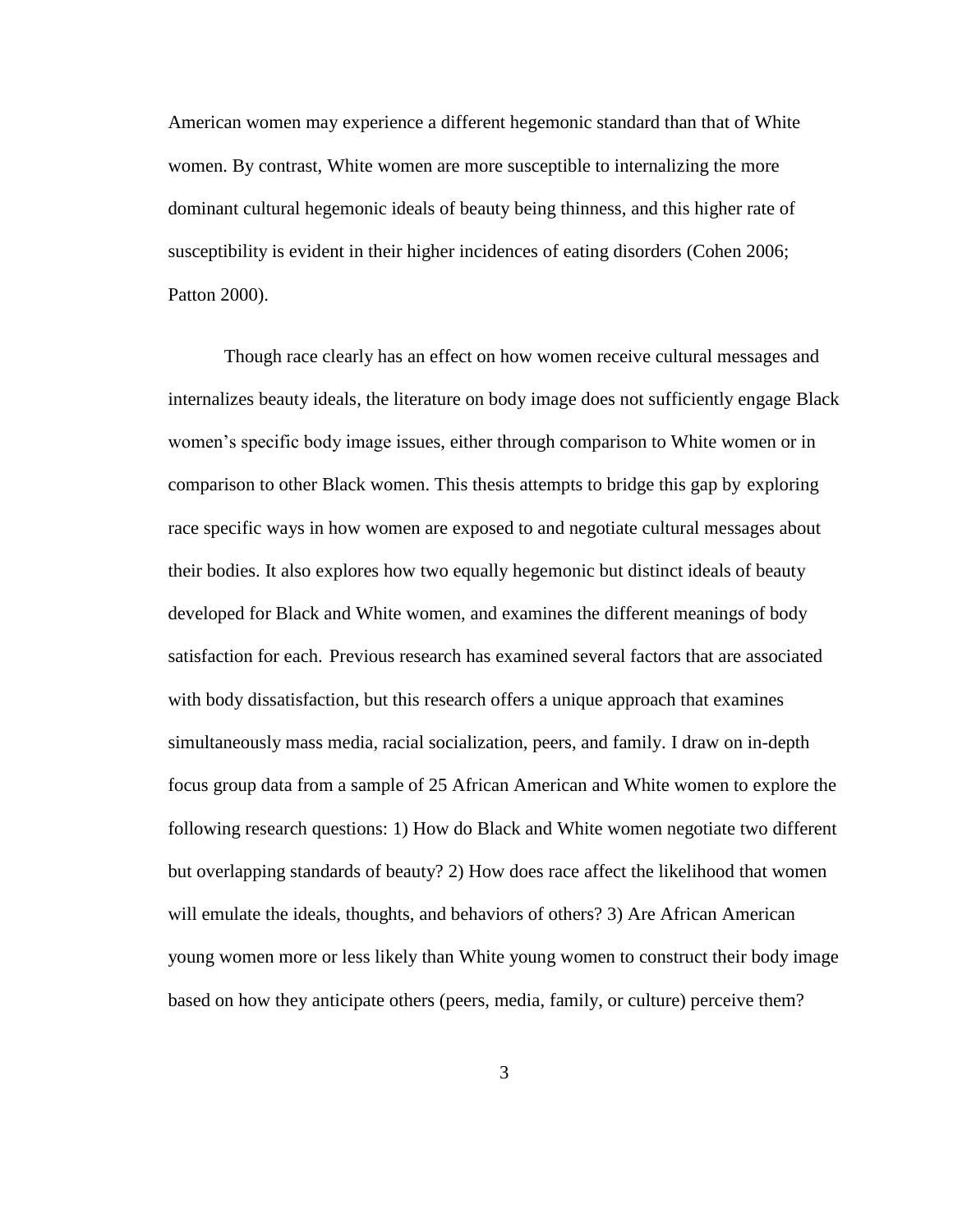#### REVIEW OF THE LITERATURE

#### *Hegemonic Beauty Standards*

Research has indicated that White women strive to attain the ultra-slender body that is consistent with the hegemonic standard (Lovejoy, 2001). This claim is consistently supported in that White women were significantly more likely than minority women to have higher drives for thinness and body dissatisfaction (Bissell and Zhou 2004; Botta 2000). According to Harrison and Cantor (1997) such representations of feminine beauty reinforces the desirability of extreme thinness. While Black women have less striving for thinness, they often strive to meet hegemonic standards within the Black community, including the ideals of long, straight hair and lighter skin. Although long hair and light skin are part of hegemonic ideals of Whiteness, as deployed in Black communities these ideals take cultural meanings. Moreover, Black beauty standards call for shapely women that are not necessarily coke bottles but pears.

The Miss America Beauty Pageant demonstrates the divergent legacies of African American and White women objectification and commodification of their bodies. For example, in 1921 the Miss America Beauty Pageant, a competition based mainly on physical beauty, revolutionized American beauty ideals for all women, specifically White women, by requiring contestants to be over 5<sup>2</sup> and weigh less than 130 pounds (L'Pree 2013 ). This reflected new patriarchal beauty norms and compelled White women to conform to these norms while excluding African American women. Additionally, the pageant negatively affected women"s ideals of physical attractiveness by subscribing to rigid notions of beauty that suggests being blue-eyed, blonde, thin, and White is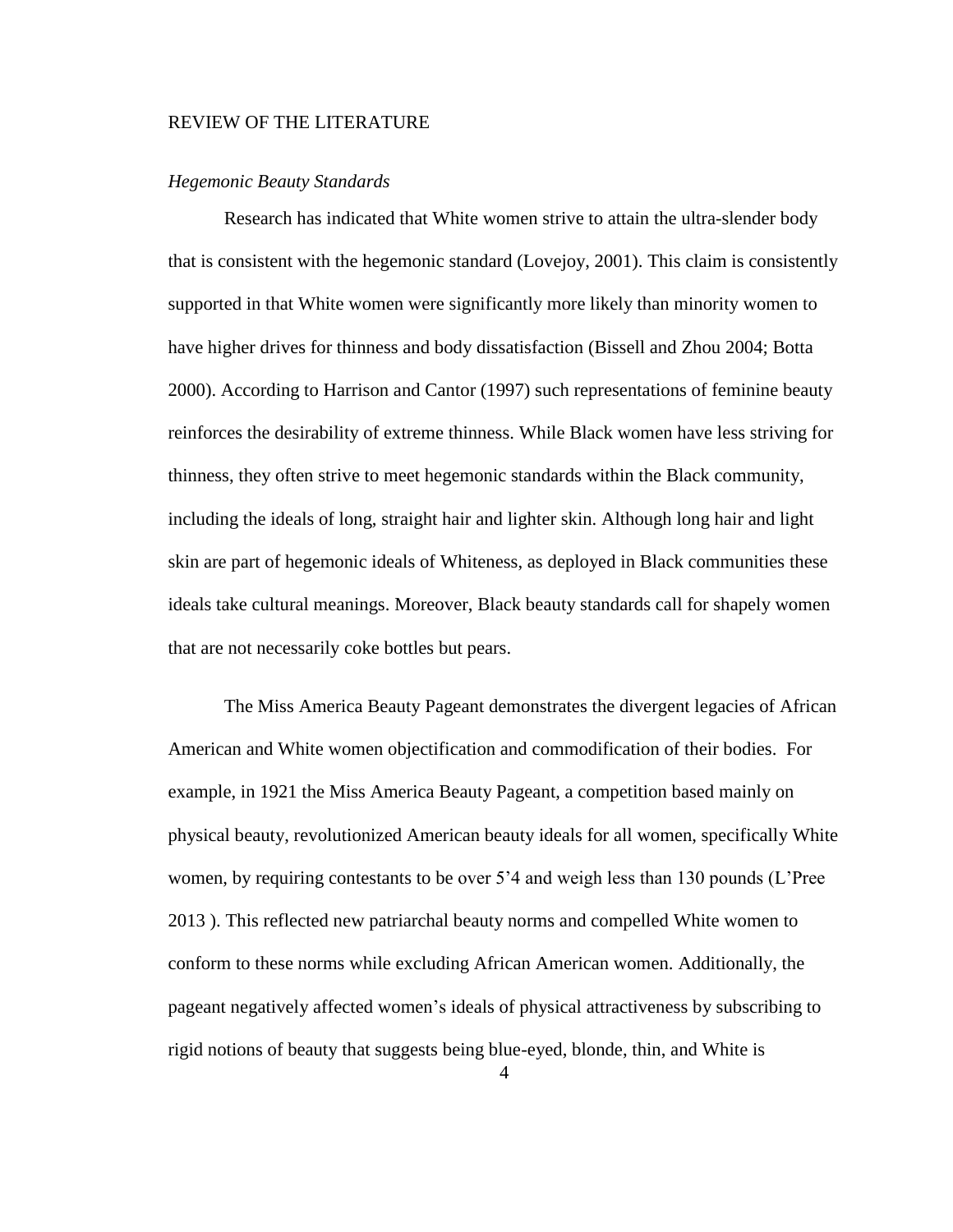considered beautiful (Patton 2006). After the inception of the pageant, body measurements and weight of Playboy centerfolds and Miss America contestants decreased dramatically, especially between 1959 and 1978 (Garner 1980). During that same period, mass media progressively depicted thinner representations of the female body (Cohen, 2006).

White women are more susceptible to hegemonic patriarchal norms of beauty (Hebl and Heatherton 1998; Patton 2006). White women "face the pitfall of being seduced into joining the oppressor under the pretense of sharing power; African American women cannot afford to try to conform to patriarchal defined White notions of femininity and beauty" (Lovejoy 2001: 249). These practices influence how beauty standards require all women, particularly White women to self-evaluate their bodies to unrealistic beauty ideals (Bryant 2003; Craig 2002). This is proliferated in the media, which emphasizes a message of ultra-thin, blonde hair, and blue eyes, reinforced male supremacy and perpetuated rigid and unattainable White images of beauty (Craig 2002; Dittmar and Howard 2004; Lovejoy 2001). I argue that White women"s standards of beauty are partly formed to conform to beauty ideals that men idealize as desirable and physically attractive. Thus, influencing White women to internalize negative notions of physical attractiveness that suggest beauty is exclusively defined by women"s appearance. As a result, White women"s bodies are increasingly scrutinized because they are socially and culturally expected to measure up to such rigid notions of beauty. Jacobsen and Mazur (1995) support this assertion by arguing that such oppressive notions of beauty, particularly for White women, assume a self-conscious perspective where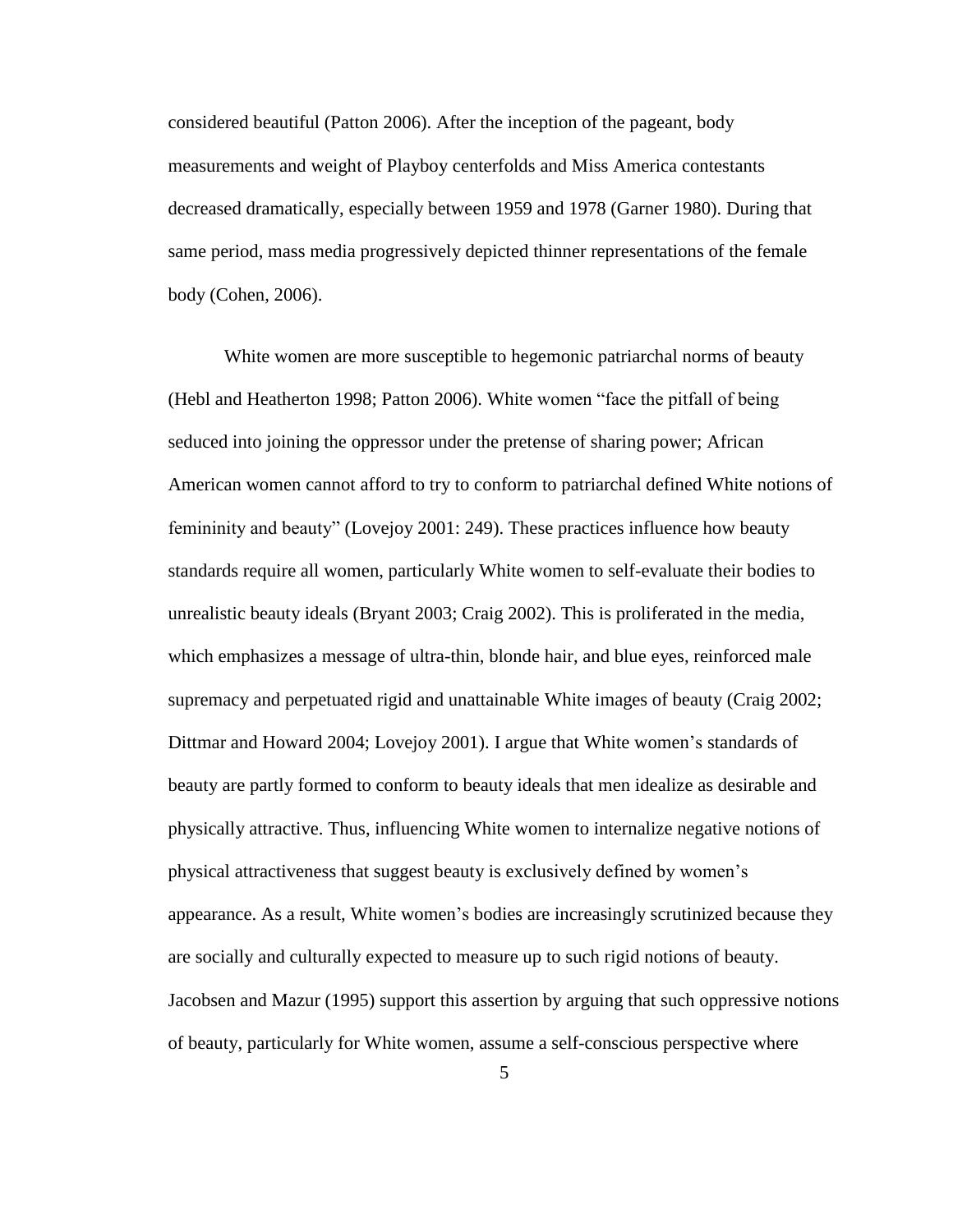individuals evaluate themselves through the censorious eyes of others (Jacobsen 1995). Clearly, White women"s standards of beauty are largely influenced and constructed by cultural norms that are continuously reinforced in a patriarchal society/culture.

#### *Black Women's Hegemonic Beauty Standards*

Historically, Black women have received disparaging feedback regarding their bodies including hair texture and skin tone. "Since 1619, African American women and their beauty have been juxtaposed against White beauty standards, particularly pertaining to their skin color and hair" (Patton 2006: 26). Racist notions of beauty standards reinforced White beauty ideals and cultural norms that excluded Black women from the beauty ideal (Craig 2002). To challenge White beauty standards and stereotypical racist depictions of beauty, Black women initiated the Miss Black America pageant. Miss Black America Beauty pageant symbolized racial pride and "celebrated Black women by creating an all-Black contest while maintaining that its goal was to protest the exclusionary practices of the Miss America pageant (Craig 2002:4). Although this social movement counteracted White beauty ideals, Black women"s standards of beauty continued to be influenced by White beauty standards, but reformulated in some ways that are specific to Black culture, especially hair and skin color. Yet, while White beauty standards focus mostly on body size, Black beauty standards focus mostly on skin color and hair texture. Within the Black community, Blacks" developed their own unique standards of beauty that counteracts mainstream ideals that often devalued Blackness. Yet, these standards also reinforced some implicit standards of beauty that equate beauty with Whiteness, including White skin and straight hair. According to Patton (2006),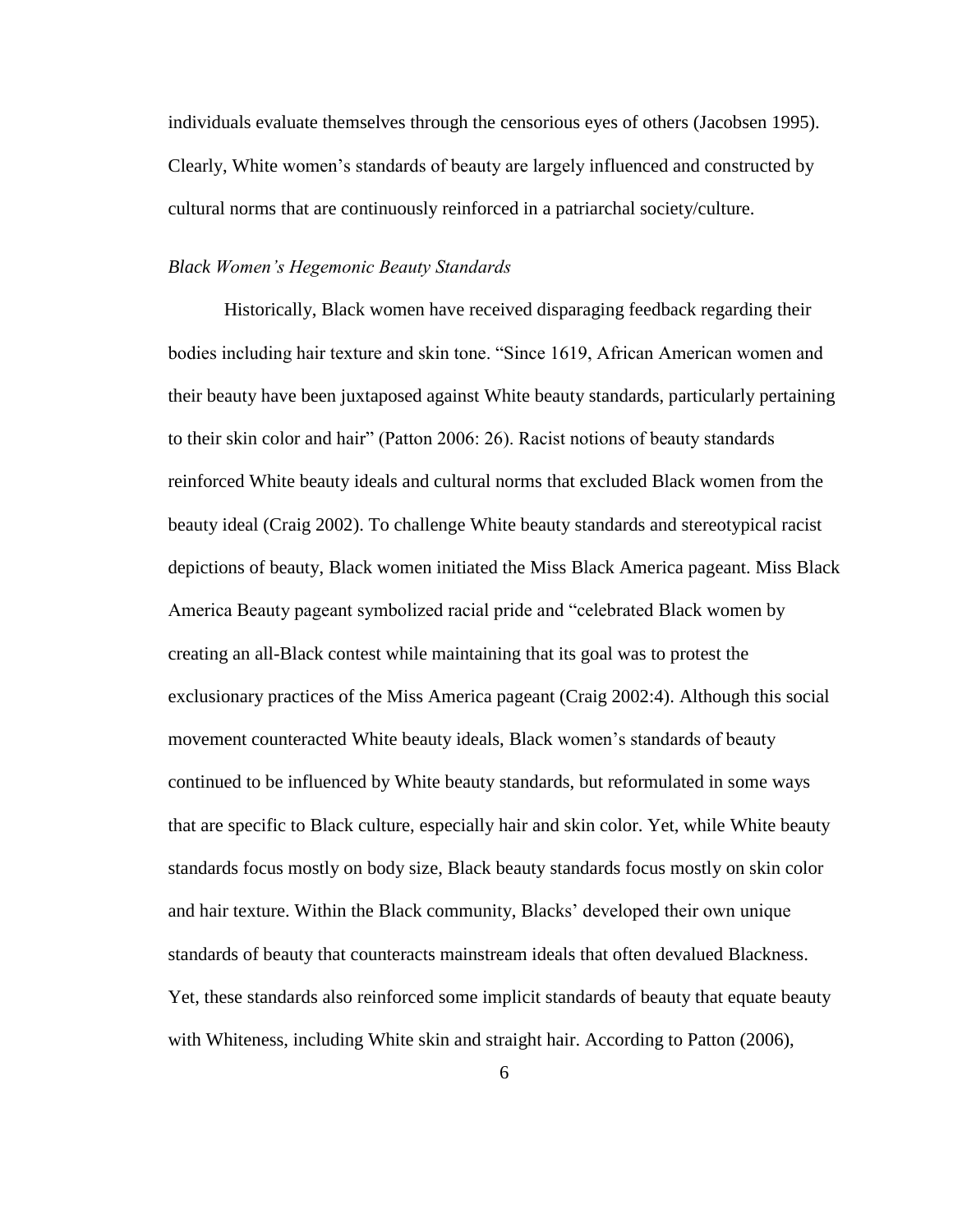Black women have created and reified their beauty standards by accepting more diverse ideals of beauty and by being generally more accepting of different body types and ideals. Hesse-Biber, Howling, Leavy and Lovejoy (2004) support this assertion by arguing that Black women embrace a more egalitarian notion of beauty. This egalitarian notion of beauty allows Black women to adopt more diverse forms of beauty and redefine social meanings of Black beauty.

According to Maya Angelou, "Hair is a woman"s glory." Historically, Black women have shared a unique relationship with their hair. During the Black is beautiful social movement, Black women"s hair was a social marker that represented racial pride, and to some, it meant a rejection of White hairstyles and the chemical processes it took to achieve them. "During this time period hair was not only a cosmetic concern, but its social, aesthetic, and spiritual significance has been intrinsic to [Black women"s] sense of self ..." (Patton 2006: 28). Empirical studies suggest that Black women's self-esteem is partly associated with their hair (Patton 2006). For instance, Hesse-Biber, Howling, Leavy, and Lovejoy (2004) argue that the fact that hair is compared with other physical attributes (e.g., body weight) demonstrates the beauty struggles faced by Black women. This suggests that Black women deemphasize body image, particularly their weight, and that hair is a prerequisite for being seen as physically attractive. "African American women when styling their hair must attempt to do so as a means of verifying their roles in both Black and White cultures" (Hesse-Biber, Howling, Leavy & Lovejoy 2004: 68). Therefore, Black women"s hair entails a social meaning that on one hand represents the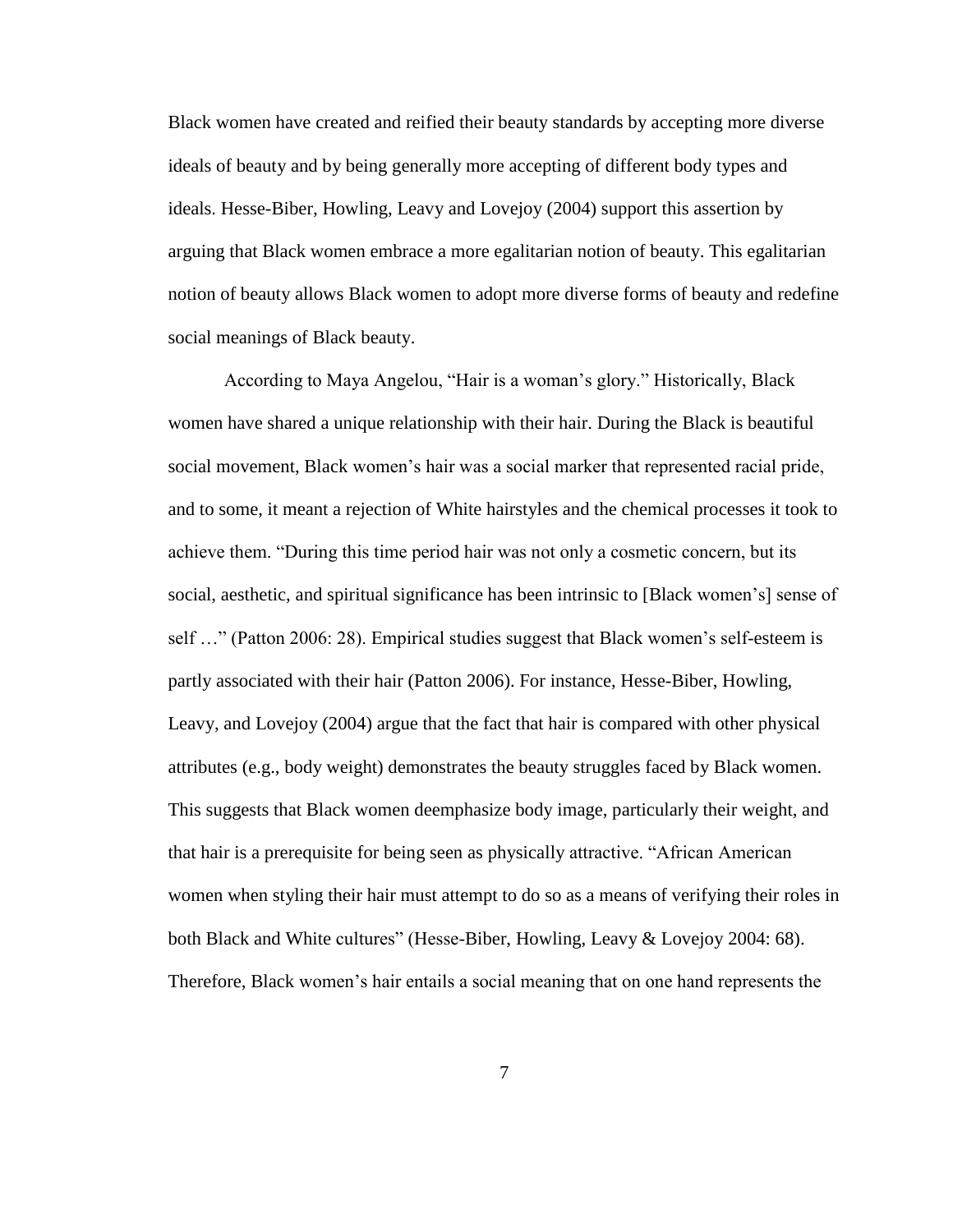rejection of mainstream standards of beauty, while on the other hand, it is a symbol of racial pride.

Another body image issue that is largely influenced by hegemonic standards is skin color. Black women, especially those of darker skin, are vulnerable to the adverse effects of hegemonic standards of beauty, specifically because these standards of beauty emphasize hair type and skin color (Bryant 2003). Previous literature has indicated that for African American women, skin color is connected to feelings of self-worth, selfesteem, and attractiveness (Thompson & Keith 2001). The "Doll Test" clearly demonstrated how Black children were negatively affected by hegemonic standards of beauty. The study indicated that Black children favored the White dolls and associated them with positive attributes, as opposed to the brown tone dolls with disparaging comments. "The European beauty standard is the notion that the more closely associated a person is with European features, the more attractive he or she is considered; these standards deem attributes that are most closely related to Whiteness, such as lighter skin, straight hair, a thin nose and lips, and light colored eyes, as beautiful" (Bryant 2003: 81). Moreover, Black women, especially those of darker skin experience a devalued feeling of self-worth. Thus, in a male supremacist society where women are valued because of their looks, Black women who do not meet White beauty standards can be seen as a failure (Craig 2002).

Light skinned women and women with long, straight hair accrue social advantages that are not readily available to darker skinned Black women. Previous literature has indicated that lighter skinned Blacks experience concrete advantages e.g.,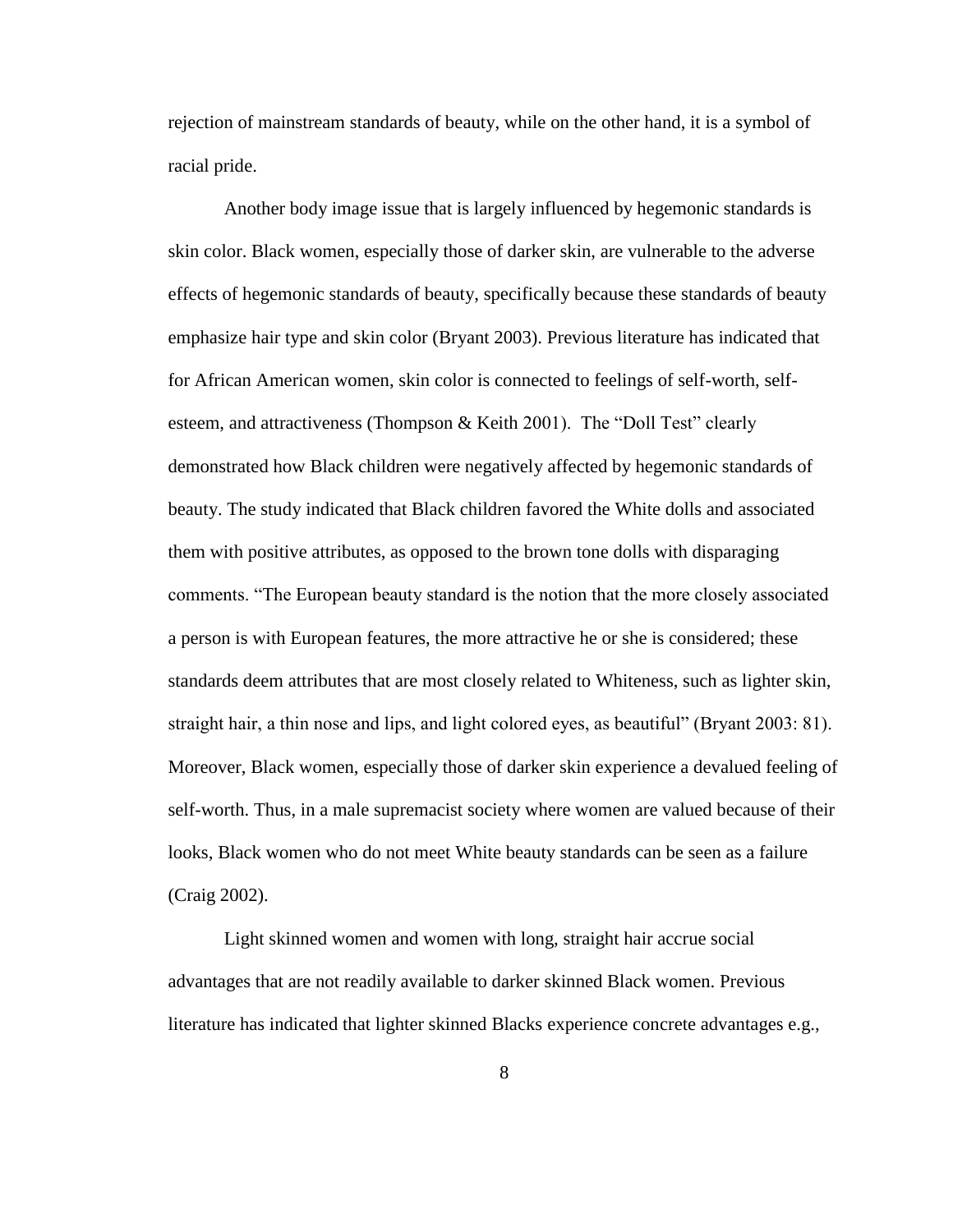social mobility, higher rates of employment, and increasing number of opportunities for marriage (Craig 2002) Overall, Black women's beauty standards are deeply embedded in White beauty standards specifically in terms of hair and skin color. In contemporary society, this racist legacy has continued to influence Black women"s beauty standards. Many Black women, especially those of darker skin, therefore internalize racist notions of beauty standards. Although Black women"s ideals of beauty are largely defined by White beauty standards, though not exclusively, their beauty ideals are still different from that of White standards.

### *Racial Socialization: How Family and Peers Influence Body Image in African American Women*

Racial socialization is the transmission of values and attitudes by which individuals acquire the behaviors, perceptions, values, and attitudes of a racial group (Phinney & Rotheram 1987). It is a process by which African Americans counteract the negative effects of living in an anti-African American society. Racism significantly affects African American"s social experiences because it yields varying degrees of oppression. "Because of their racial identity, the normal, everyday life of Black people in this country encompasses a reality, both subtle and overt, of prejudice, discrimination, and devalued and depreciated status and opportunities" (McAdoo 2002: 57). In a racist society, African American families must socialize their children to counteract dominant ideas that devalue Blackness and see it as negative. Thus, African American families must develop a cultural value system that establishes their own racial identity and selfworth. In doing so, African American parents communicate to their children a range of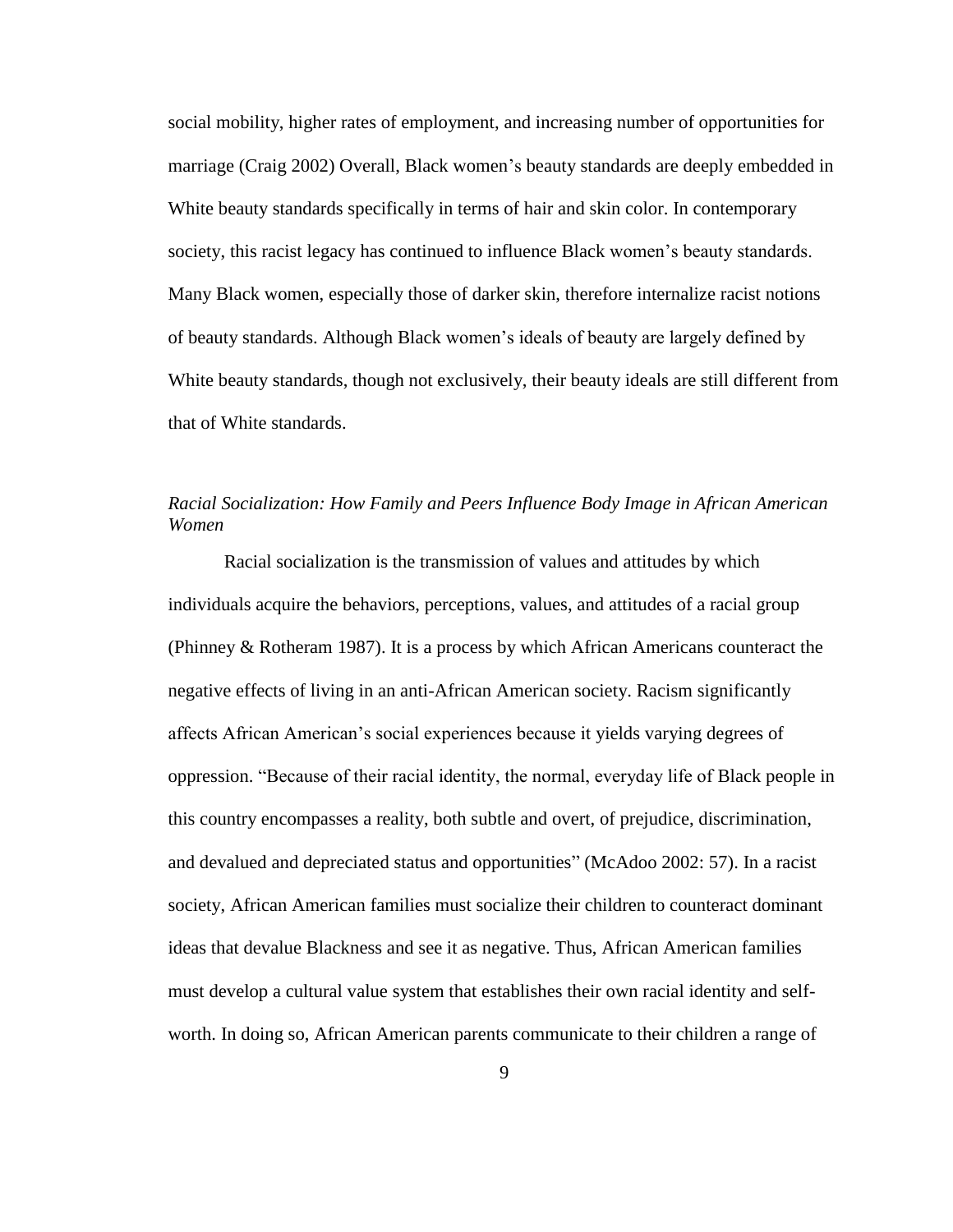racial socialization messages (e.g., individualism, we-ness, and participation in racial/ethnic group activities (McAdoo 2002). Further, research has established that African American parents instill and continually reinforce positive racial socialization messages to their children to convey a positive sense of Black identity (Marshall 1995). Rosenberg & Simmons support this claim by arguing that African American children live in an environment in which social comparisons emphasize positive aspects of group membership while limiting exposure to negative aspects" (Rosenberg & Simmons 1971). African American children who are racially socialized are more likely to be secure in their self-identities (Marshall 1995), to report higher levels of self-esteem, (Flowers, Levesque, and Fischer 2012) and to report less psychological stress (Granberg, Simons and Simons , 2004).

Racial socialization serves has a protective effect on Black children, which instills in Black children the importance of Blackness that is often devalued. In terms of body dissatisfaction, Black parents transmit positive messages to their children that promote a strong sense of group identification. This positive sense of group identification reinforces to Black children values, attitudes, and beliefs, of their racial identity, while simultaneously rejecting ideals of dominant culture (Hesse-Biber et al. 2004). In terms of body dissatisfaction, racial socialization protects women from internalizing White beauty ideals of body weight, but does not necessarily protect them from Black beauty ideals. Studies have indicated that Black women are less vulnerable to emulate or internalize images in the media. Most studies fail to take into consideration that mainstream media is predominately White and that Black women are underrepresented in the media.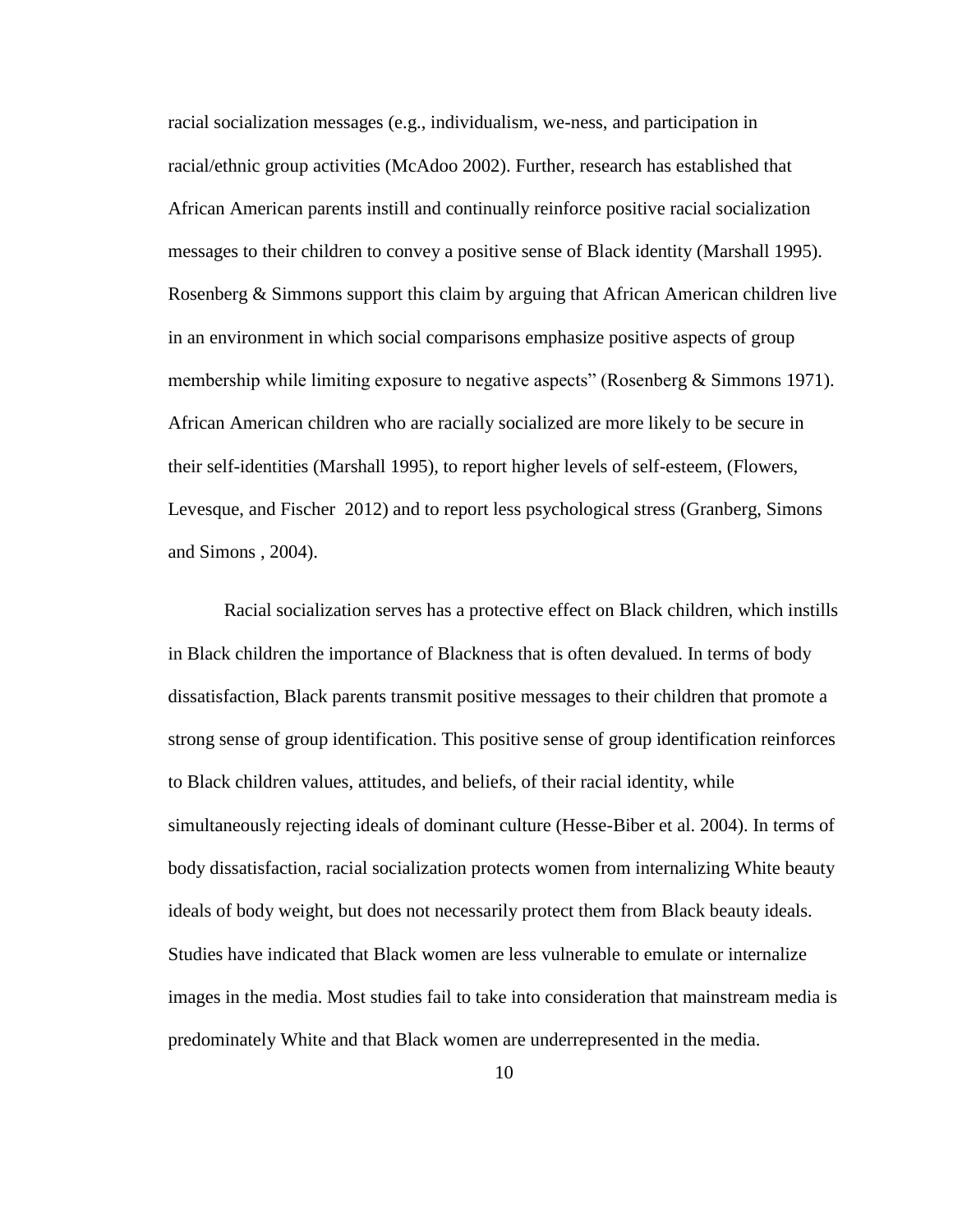Furthermore, studies have not sufficiently addressed how Black images in the media influence Black women"s ideals of beauty. This gap is addressed in this thesis.

In direct relation to body image, African American women are more likely to exhibit positive self-images and experience less body dissatisfaction compared to White girls (Evans & McConnell 2003; Granberg et al. 2004). Studies have indicated that African American girls are less vulnerable to internalizing negative notions of beauty due to their positive sense of racial identity. Hesse-Biber et al. (2004:57) asserts in the following quote that the family and racial socialization in the family are primarily responsible for African American girl"s positive self-image of their bodies:

The Black family, extended family and the Black community are critical players in this process in that they convey through their words and actions, a positive sense of Black identity to young girls which mediates the values and attitudes of the dominant culture concerning women"s role and body image. Black girls" gender identity is shaped as it intersects with girls' race and social class positionality to produce a different sense of gender identity that challenges dominant White culture"s definition of womanhood.

This suggests that racial messages that African American girls" receive from the Black community/culture reinforce positive self-images of their physical appearance. While obesity/being overweight is more salient among African American girls' (Krauss, 2012) they are more likely to exhibit higher levels of self-esteem and are less vulnerable to stigmas associated with obesity in dominant culture. Further, Strauss (1999) demonstrates that African American girls report higher incidences of positive feelings about their bodies and less concerned with their body weight than White girls, meaning that African American girls racial identity mediates the relationship of body image dissatisfaction and serves as what Hesse-Biber et al. (2004) refers to as "internalized self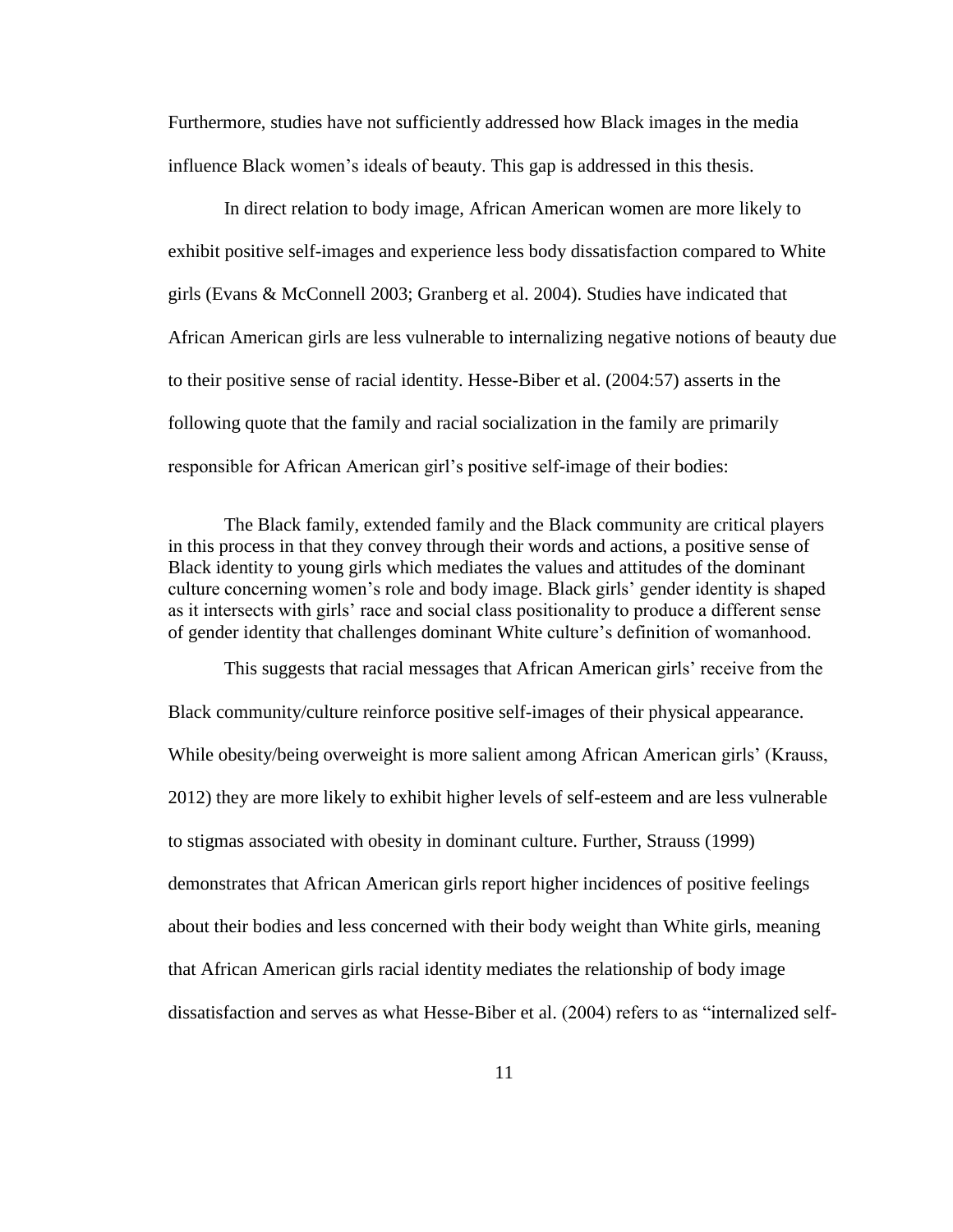assessment", which is the relative protection that African American girls receive through positive emotional support.

Conversely, the positive racial socialization that serves as a protective factor in some cases can have negative consequences. One such contradictory message is the "Strong Black Woman" cultural norm. African American girls are socialized into a central message of strong Black womanhood. The strong Black woman is portrayed as an African American woman who "struggles to "make a way outa no way", who singlehandedly raises her children, works multiple jobs, and supports an extended family" (Beauboeuf-Lafontant 2003: 113). Many African American women resist the oppressive image of the Mammy, but readily identify with the cultural image of the strong Black woman (Beauboeuf-Lafontant 2003). This is consistent with previous literature that Black girls de-emphasize external beauty characteristics and emphasize personality, attitudes, and poise (Lovejoy 2001). Not only does Black culture de-emphasize external beauty, but it also reveres in some ways larger bodies-the opposite of the thin ideal. "In spite of the high premium placed on culturally exalted images of White female beauty and the comedic exploitation that surrounds the large Black woman, many African American women know that the most respected physical image of Black women, within and outside the community, is that of the large woman"(Gilkes 2001: 83). The strong Black woman ideology challenges African Americans to reject normative standards of beauty and to be more accepting of larger bodies as they are less stigmatized (Flowers et al. 2012; Hesse-Biber et al. 2004), and it allows Black women to exert greater agency (Lovejoy 2001), racial pride, and self-worth in their bodies (Craig 2002).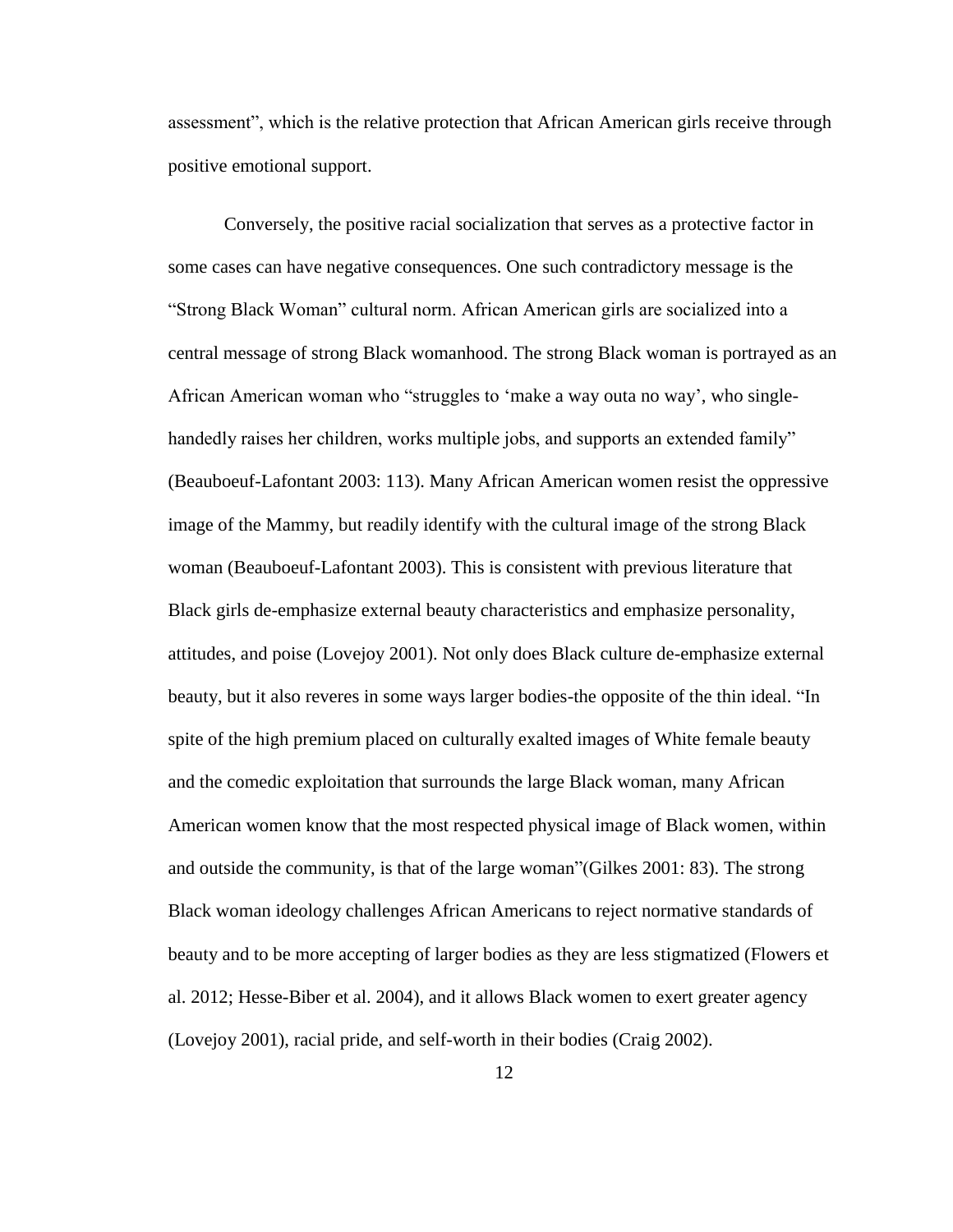#### *Black is Beautiful*

The Black is beautiful cultural movement that arose in tandem with the Black power movement was one of the most significant cultural movements for Black women"s "natural" beauty of the 20th century. The Black is beautiful social movement arose to counteract dominant beauty standards that favored light skin and long straight hair (Craig 2002). The movement served as an impetus for changing beauty ideals for Black women which led to many women accepting their bodies, including their hair texture and skin color. Despite the Black is beautiful movement, pressures to conform meant disadvantages that accrued to Black women who were far outside the beauty norms (dark skin, "nappy hair" and etc.). For example, lighter skinned individuals continue to be at an advantage socially and economically, and have increased marriage opportunities compared to dark skinned African Americans (Craig 2002), and experience less discrimination in the workplace (Patton 2006).

In conjunction with the Black freedom movements of the 1960s and 1970s, the Black is beautiful movement led to transformations in the valuation of hair texture and skin color among Black people. This was a unique moment in the history of Black beauty standards in which positive ideas about natural Black characteristics and self-acceptance were important. Before this moment, Black women often straightened their hair and some used skin lighteners. After the Black is beautiful social movement, Black women returned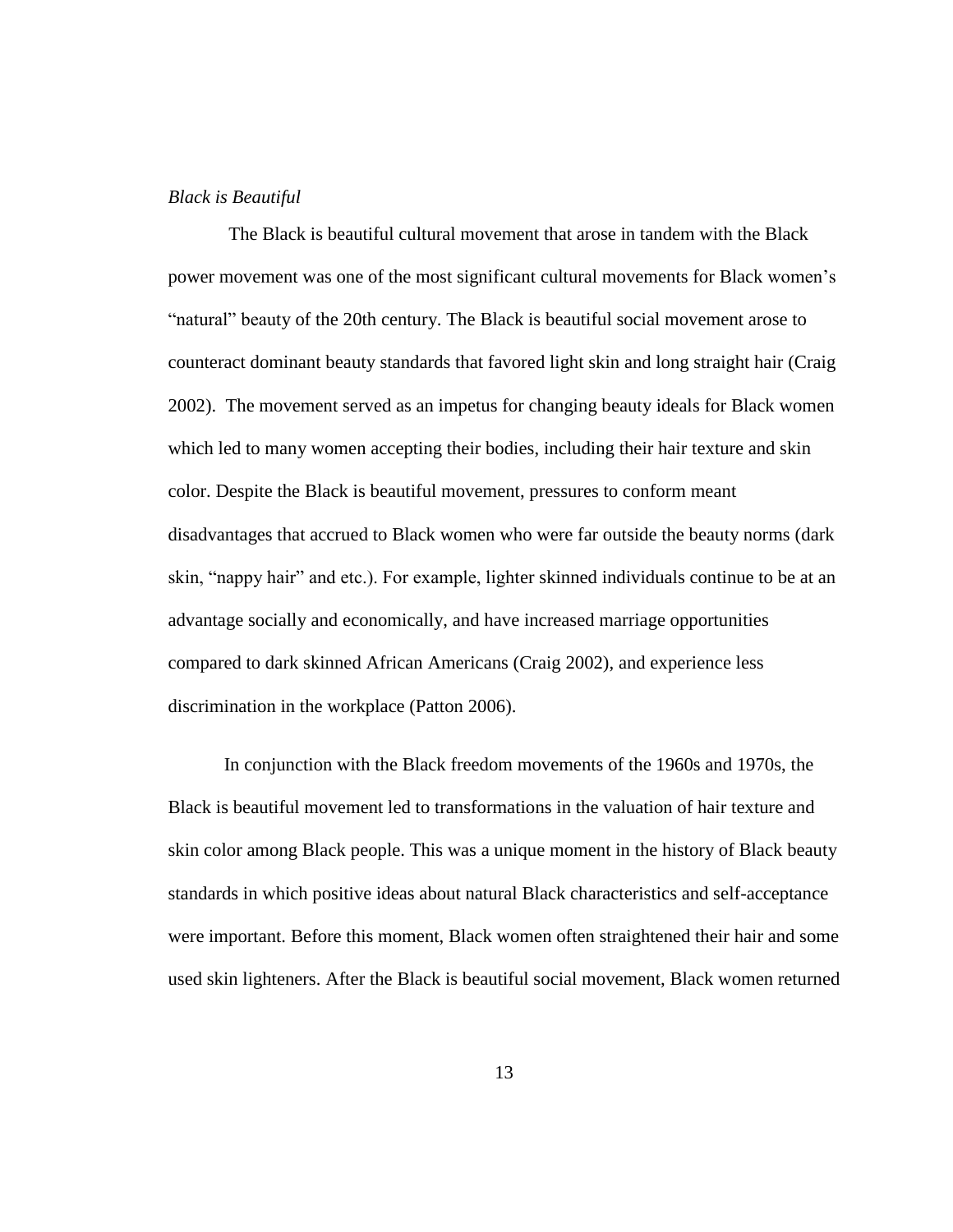to relaxers. Today, there is a natural hair resurgence. But straight hair is still valued as is making natural hair look acceptable to Whites.

Though Black women have always been excluded from dominant ideas of beauty they have historically challenged and redefined their standards of beauty and self-worth. Their bodies were not seen as objects of beauty but of labor for White society. Their skin, hair, and body size were seen as contrary to Whiteness, and thus contrary to beauty. Still, the civil rights movement paved the way for widespread public cultural acceptance of Black standards of beauty. Prior to this, Black women were portrayed with racist images that depicted them as fat, dark-skinned, domineering, and sexually promiscuous (Craig 2002).

A persistent controlling image of Black womanhood is that of the Mammy. Designed to make the exploitation of Black women appear "natural, normal, and an inevitable part of everyday life, the large, dark-skinned, sexless Mammy was central to the rationalization of slavery, as a "peculiar institution" of human bondage. A "passive nurturer, a mother figure who gave all without exception of return, who not only acknowledged her inferiority to Whites but who loved them", Mammy was rewarded and elevated for being, simultaneously, a capable, domesticated woman and a dutiful, grateful slave. Physically removed and distinguished by her size, skin, color, and a "dark heaviness' that allowed a slaveholding society to see itself as 'benign' in both its exploitation of Blacks and its domestication of women (Beauboeuf-Lafontant 2003: 112).

In a patriarchal society where women are continuously valorized because of their physical appearance, Black women"s bodies, including hair, skin tone, size, etc. were intensely scrutinized. Hair and skin color are prevalent issues that affect African American girl"s body image dissatisfaction (Hesse-Biber et al. 2004) as they are not the standard of beauty in the dominant culture. "African American beauty is the antithesis of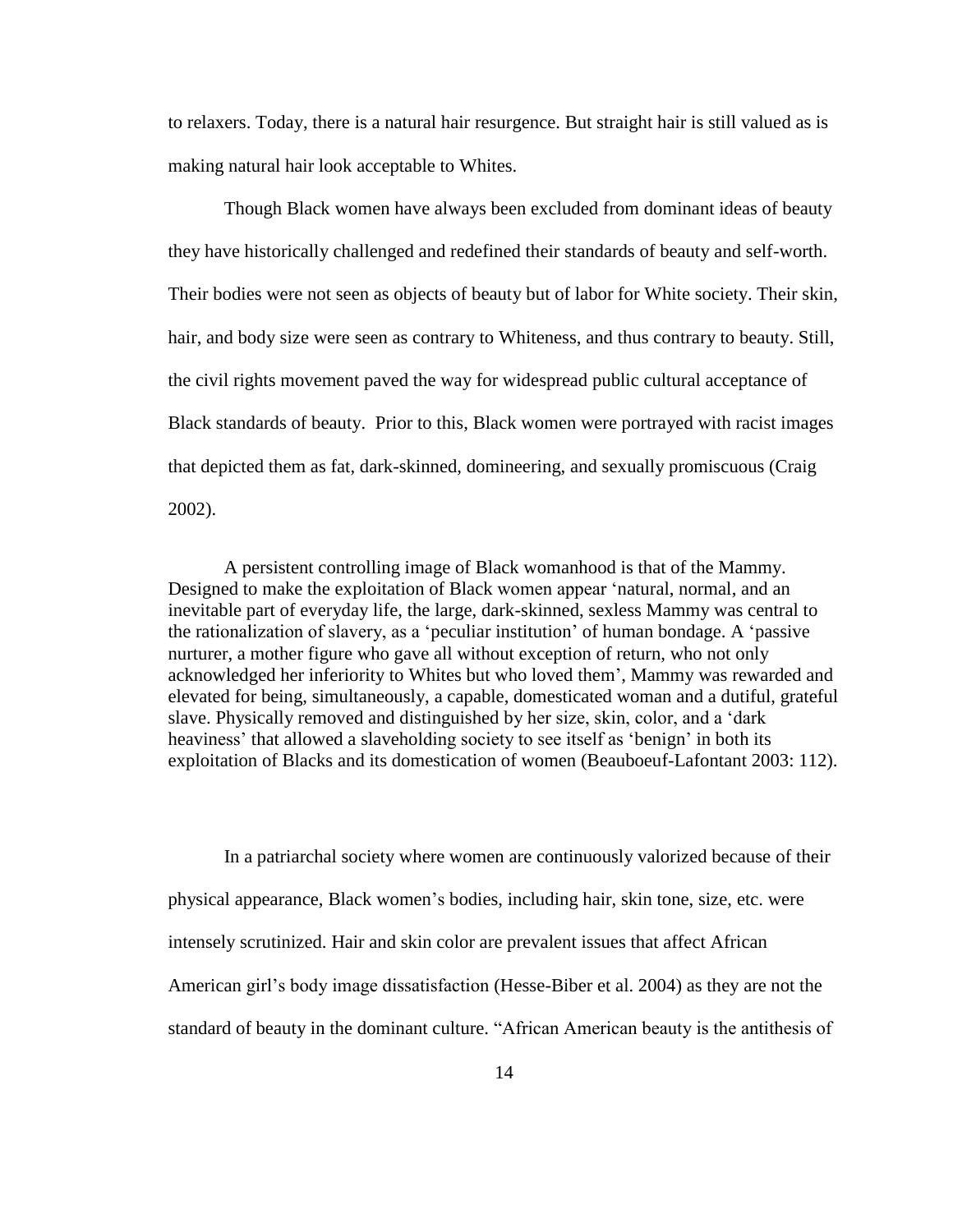White beauty, "White" hair, and "White" norms (Patton 2006: 36). Despite these facts, African American women have always resisted negative constructions of their beauty and have always exercised their right to be seen as women, as ladies, and as beautiful.

Historically, hair straightening was a normative practice for Black women. Black women generally viewed this practice as female grooming and as racial pride (Craig 2002). As discussed earlier, Black women"s hair is a controversial issue, because some view it as assimilating to the dominant culture while others view it rejecting cultural norms of beauty ideals. Dating back to slavery, Black women have adopted uniqueness in their creativity with hairstyles. According to Wallace, creativity in hairstyles can be a challenge to assimilationist notions of beauty (regardless of style worn) because it can challenge perceived expectations" (Patton 2006: 27). Due to the varying degrees of oppression Black women face, they experience a complicated relationship with their hair. On one hand, they are compelled to conform to mainstream ideals of beauty by straightening their hair for social mobility and job opportunities. However, this does not mean that all Black women assimilate to the dominant culture to achieve upward mobility or other social opportunities. In the 1960s, controversy regarding Black women"s hair persisted as unstraightened hair symbolized signified racial pride to the younger generation and bad grooming practices to the elder generation (Craig 2002). By 1965, hair straighten was viewed as racial shame and disowning Blacks as their racial group. But by 1980, hair straightening was socially accepted for Blacks. In conjunction with the Black freedom movements of the 1960s and 1970s, the Black is beautiful social movement led to transformations in the valuation of hair texture and skin among Black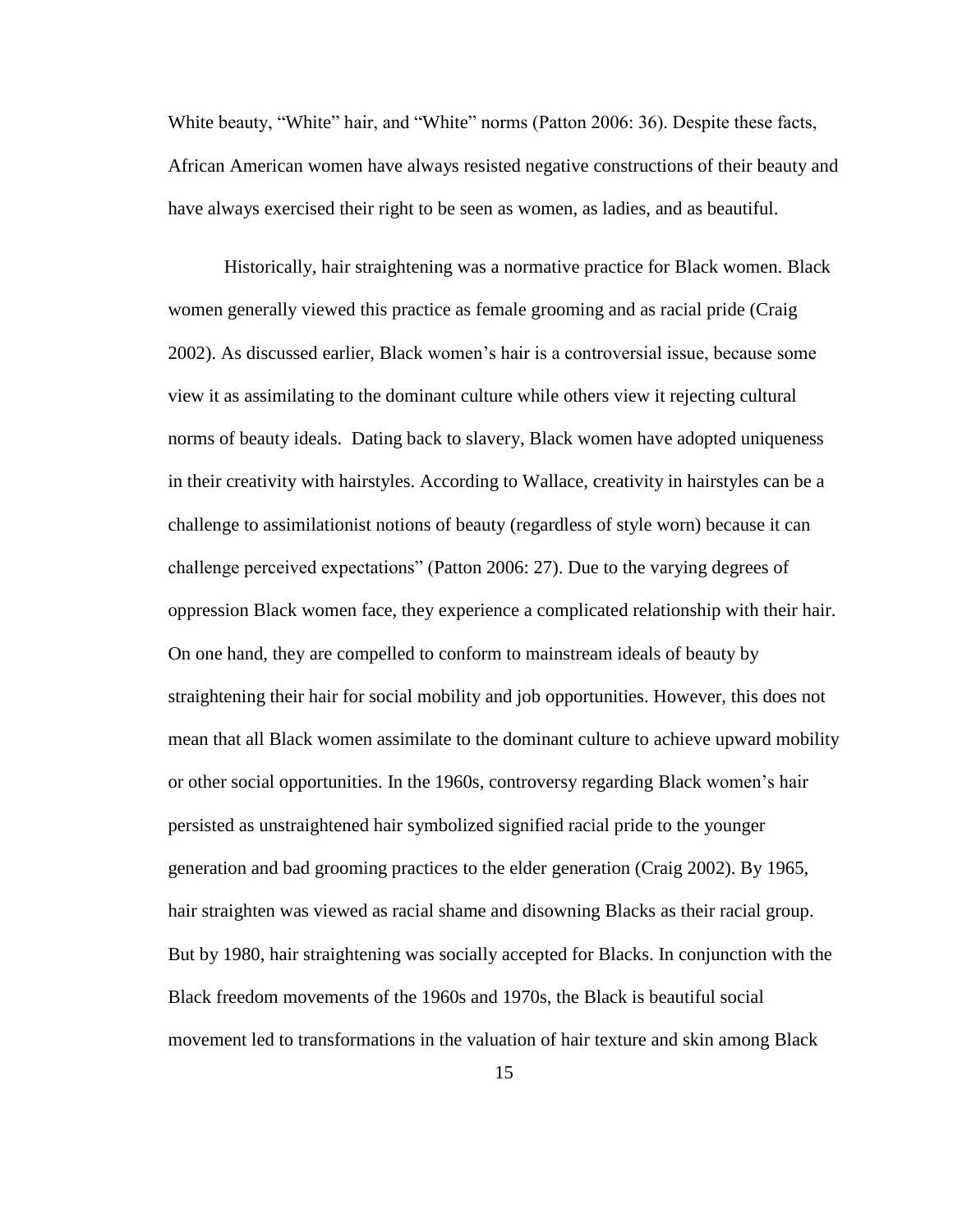people. This was a unique moment in the history of Black beauty standards in which positive ideals about natural Black characteristics and self-acceptance were important and social indicators that one embraced their natural Black characteristics traits (e.g., "nappy" hair, big lips, etc.). Before this movement, Black people returned to relaxers and hair straightening was the norm for Black women. Today, there is a resurgence of natural hair, but straight hair is still valued as is making natural hair look acceptable to Whites.

In a racist oriented society, skin color, specifically those of lighter skin experienced social advantages that were not available to darker skinned Blacks. Light skinned Blacks have privileges that equate to social value. Previous literature has indicated that lighter skinned Blacks are more likely to be married, employed, and experience upward mobility that darker skin Blacks (Craig 2002). Sociologists refer to this ideology as pigmentocracy or colorism, which refers to individuals who receive privileges based on their skin color (Craig 2002). Previous literature in the 1960s examining the trajectories of lighter and darker skinned Blacks indicated that dark skinned Blacks with less than a high school education were significantly more likely to be unemployed compared to their lighter skinned counterparts with the same level of education (Thompson & Keith 2001). Similarly, an exploration of the significance of skin color at the intersection of race and gender and found that darker skinned Black women were at a disadvantage compared to lighter skinned women. These studies highlight that White beauty ideals adversely affect the beauty ideals of women of color by suggesting that light skin is synonymous to being beautiful. This automatically excludes darker skinned women from being seen as beautiful. Existing literature examining body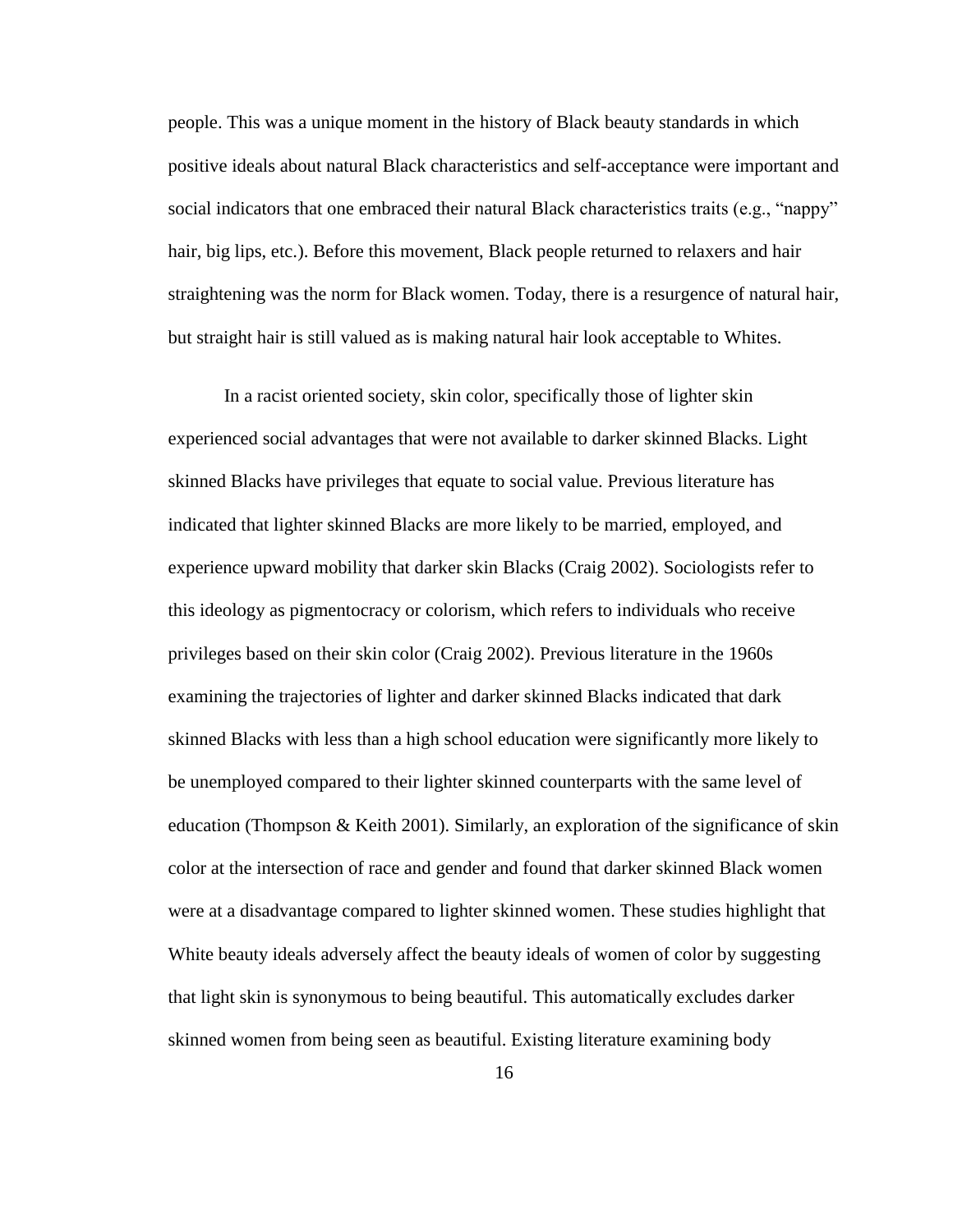dissatisfaction among Black women generally focuses on social factors at the micro to macro level (e.g., mass media, family, peers, etc.) but does not address how White beauty standards affect Black women"s standards of beauty and the devastating psychological consequences that result from internalizing White beauty standards.

I argue that African American women"s beauty ideals are deeply embedded in the hegemonic culture which makes African American women vulnerable to White standards of beauty. In a White patriarchal society where "Black" implies negative connotations and often as devaluation, specifically African American women internalize racialized beauty standards that perpetuate and reinforce White beauty ideals (Bryant 2003). Empirical evidence has suggested that constant pressure to conform to meet certain beauty standards has increasingly led to devastating psychological consequences, particularly internalized self-hatred and internalized racism (Bryant 2003; Craig 2002). In terms of body image, this suggests that body image disturbance for African American women leads to increasingly oppressive ideals of feminine beauty.

#### *Race Differences in the Effect of Media on Body Image*

Mass media project unrealistic standards of feminine beauty, which has a powerful effect on how women perceive their bodies. Mass media is a socialization agent that transmits sociocultural messages to women regarding their bodies (Tiggemann and Slater 2004). These sociocultural messages that women receive concerning their bodies exert pressures on them to conform to societal beauty norms. In the U.S. culture that emphasizes and even at times rewards anti-fat attitudes, girls (women) often experience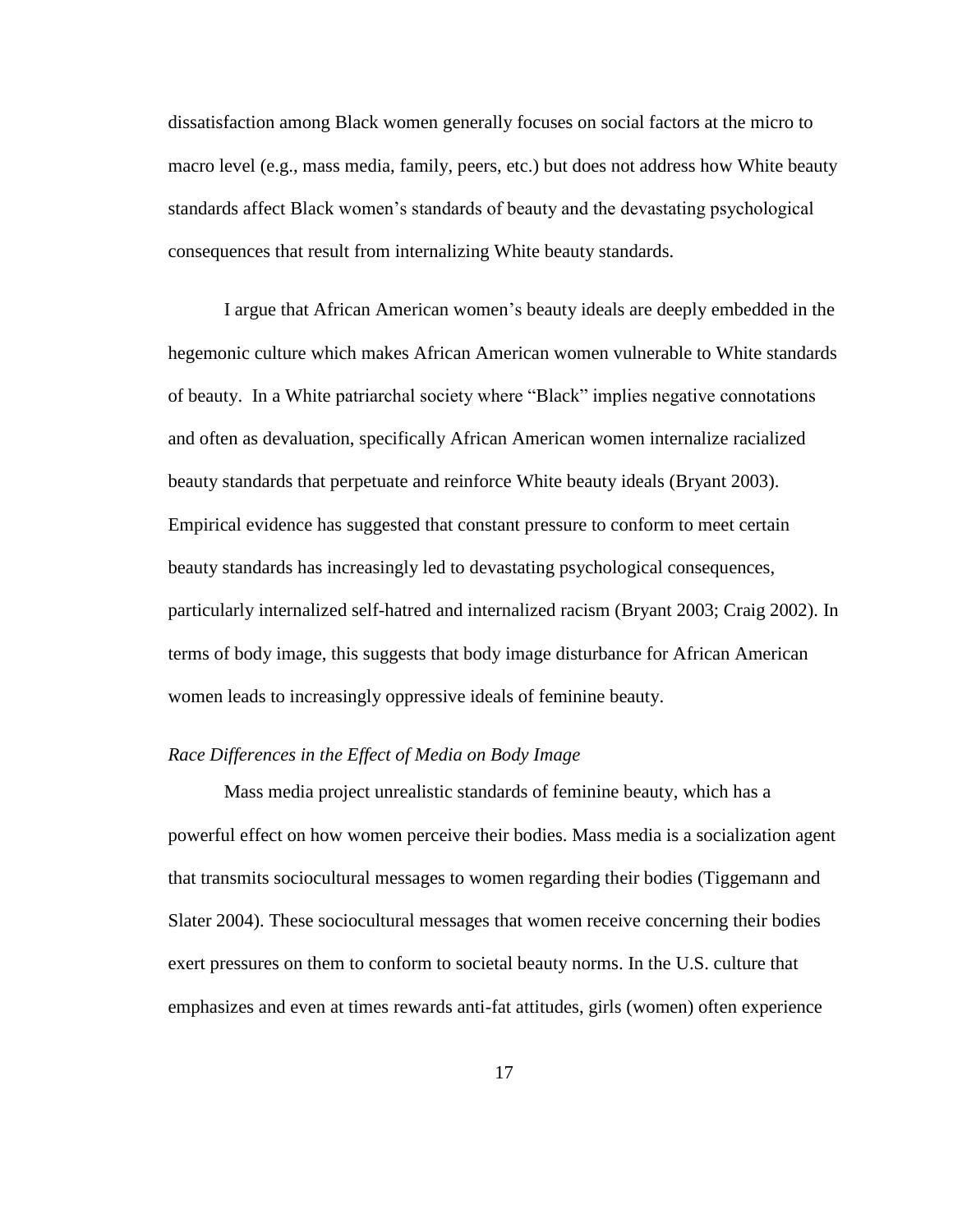pressure to conform to normative ideals that equate being thin with being beautiful (Mueller 2010: 64).

Zhang, Dixon, and Conrad (2010) make a compelling argument that Black women are less vulnerable to subscribe to images in the media because images in the media does not reflect Black beauty standards and thus Black women reject White beauty ideals. Furthermore, the authors highlight that Black women compare themselves to other Black women as it more reflects their reference group compared to White women. Therefore, Black females represented in the media would have the most effect on Black women's beauty ideals. Frisby (2004) concluded that "Black women are not affected by or impervious to images of White models and White representations of beauty, but they can be negatively affected by images of Black models" (Poran 2006: 740). My argument here is that racial socialization protects Black women from mainstream beauty ideals, but does not all the time protect them from Black beauty ideals. For example, rap videos typically depict Black women who are thin, long, and straight hair, and light skin. Black women are more vulnerable to conceptualizing these beauty standards as ideal as opposed to White images viewed in the media. While Black oriented media emphasizes Black women's physical appearance and this influences Black women to emulate these beauty standards and become increasingly dissatisfied with their bodies when they fail to measure up to such standards. Thus, Black women receive social pressures not only from hegemonic culture to attain an ideal body, including hair texture and skin color, but they also receive social pressures within the Black community to attain the ideal body. The underlying problem with existing literature is that it has not systematically established or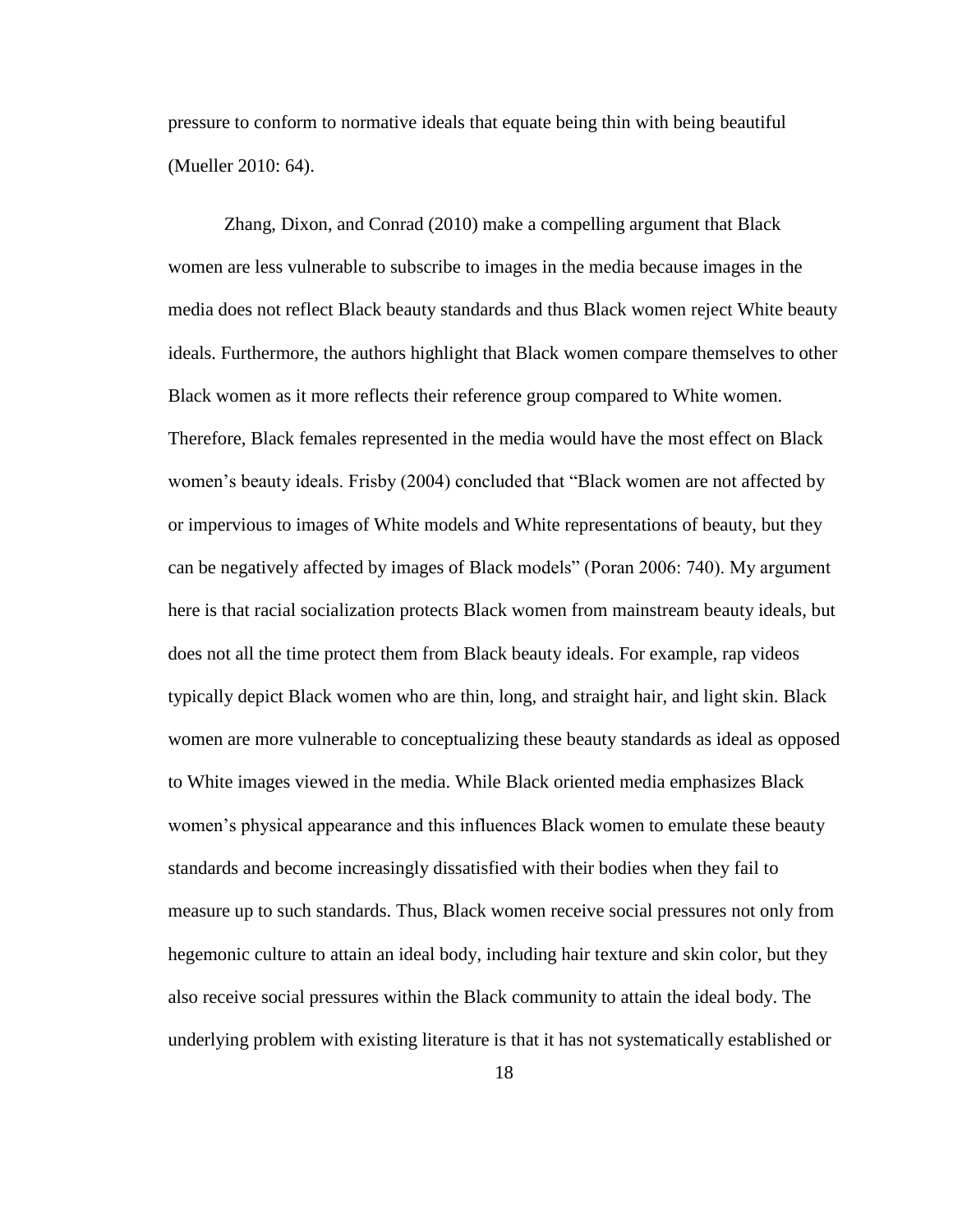fully addressed how White beauty standards influence Black beauty standards. Also, literature seems to not capture how Black culture redefines beauty standards, which creates and maintains beauty ideals that affect Black women"s beauty standards of physical attractiveness.

"It must be yo" ass cause it aint yo" face" and " I like her round ass thick red bone" represent common themes in Black oriented media about Black men"s preferences for Black women"s bodies. Rap music videos are considered a predominately Black form of music and these videos glamorize Black women who are full figured, a strong media image of Black female physical characteristics of attractiveness. A number of studies examining the effect mass media have on Black and White women"s body image has suggested that Black women are less vulnerable to social pressures to attain the thin ideal body (Milkie 1999). Due to differences in social constructions of beauty standards in the media, Black and White women experience varying levels of body dissatisfaction in opposite directions. White women compared to Black women are more vulnerable to the thinness ideal due to their hegemonic normative standards of beauty that equates being thinness with being beautiful. Black women, however, do not necessarily strive for the same ideal. Lovejoy (2001) supports this notion by asserting that Thus, unlike White women…who face the pitfall of being seduced into joining the oppressor under the pretense of sharing power, according to Hill Collins, Black women cannot afford to try to conform to patriarchally defined White notions of beauty of femininity and beauty; they must create their own models (249). In terms of weight, Black women compare themselves to other Black women and White women compare themselves to other White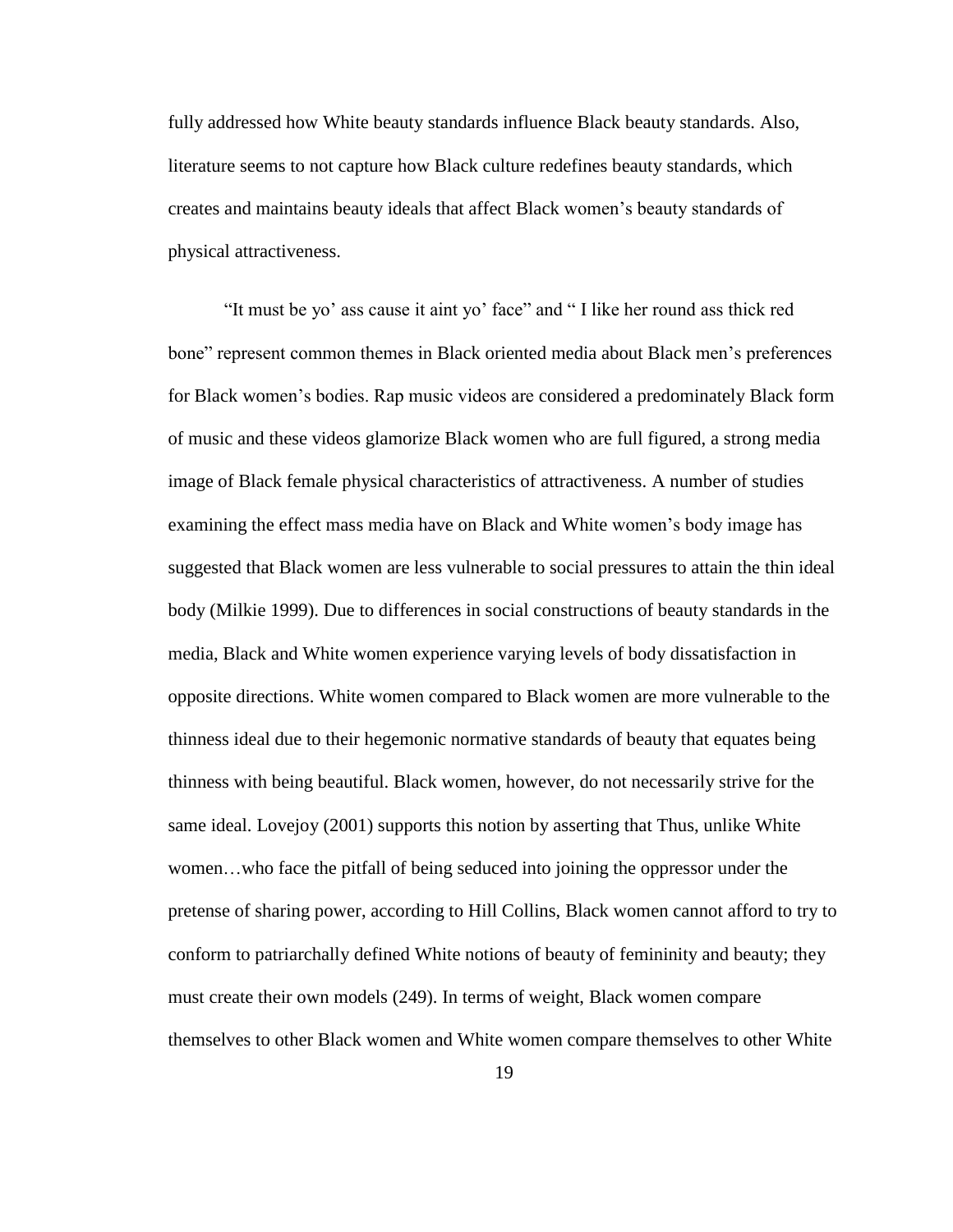women. Black women"s frame of reference is other Black women as opposed to White women because people tend to make social comparisons to others who are similar to themselves on relevant characteristics (Zhang, Dixon, & Conrad 2010).

Previous literature has suggested that the thin ideal body that is continuously proliferated in the media has led to progressively higher incidences of drives for thinness. Harrison and Cantor (1997) supports this assertion, by arguing that thinner representations of what is considered feminine beauty will reinforce the desirability of extreme thinness, and thus exacerbated the drive for thinness. However, the media"s perpetuation of the thinness ideal affects African American and White women differently. For instance, Bissell and Zhou (2004) reported that although African American children watch more television than White children, White women were significantly more susceptible to higher levels of disordered eating, higher drives for thinness, and higher body dissatisfaction. Similarly, Milkie (1999) examined the effects of media on ones' self-concept and concluded that White girls generally viewed the images in the media as their reference group to evaluate themselves, especially their physical appearance. Conversely, African American girls did not emulate the images in the media and unlike their White counterparts, did not regard the images in the media as a reference group. Moreover, the African American girls considered the images portrayed in the media as belonging to "White girls" (Milkie 1999).

As highlighted in my discussion in the Miss America Beauty Pageant, White women represent the reigning definition of beauty which reinforces cultural norms that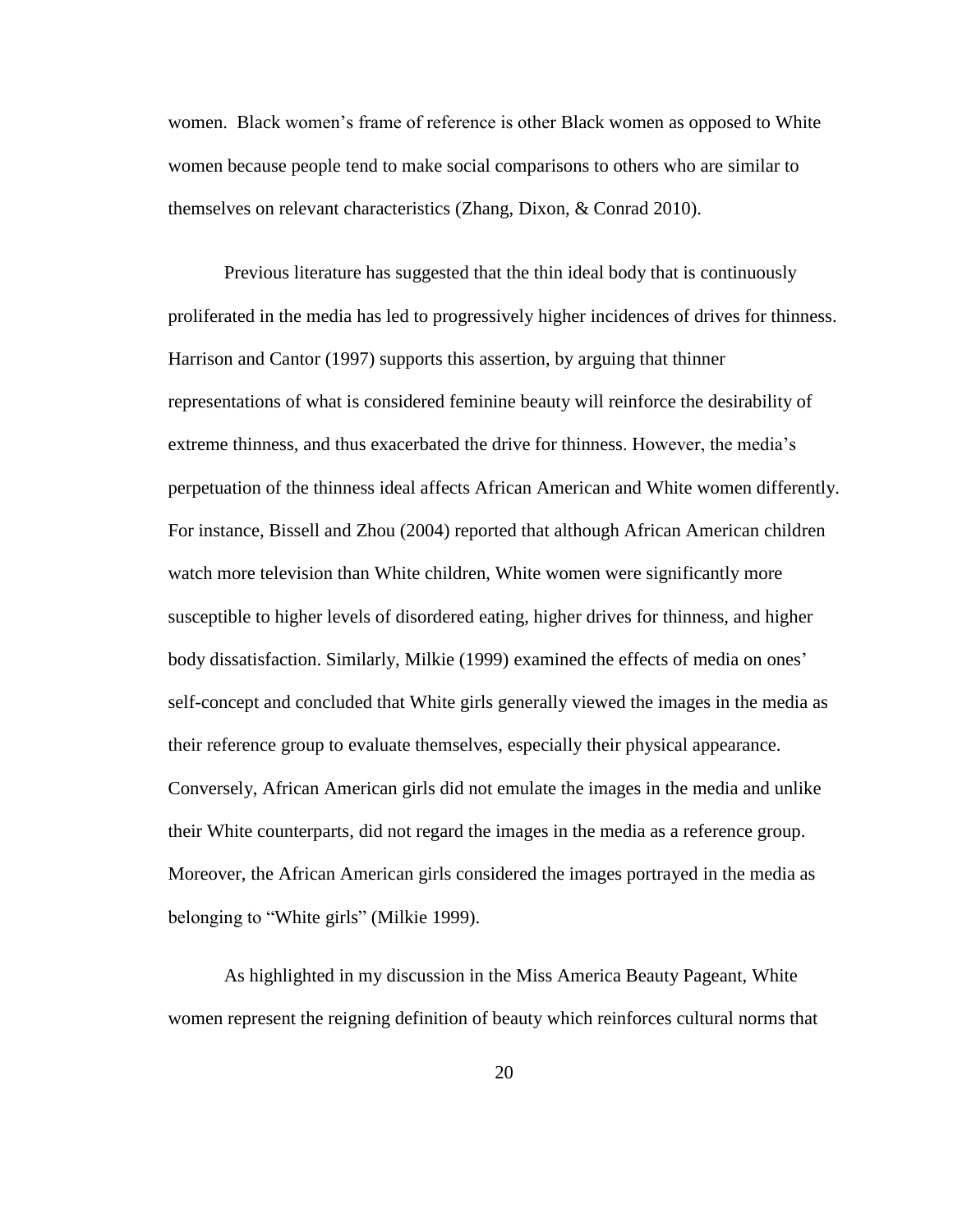excludes African American women. One plausible reason why African American women are less likely to emulate these stringent images of feminine beauty is attributed to the underrepresentation of women of color in the media (Craig 2002). Patton (2006) extends this thesis by suggesting that White women view their bodies through the lens of media. By contrast, research on African American women and the media indicates that African American girls are more likely to orient themselves with Black images portrayed in the media. For example, Gordon (2008) indicated that Black girls significantly identified with Black music and television and that hair texture and skin tone were central to describing Black images in the media. Similarly, African American women responded more positively to stereotypical beautiful Black women who were most often light skinned, making darker skinned Blacks more vulnerable to negative images in the media concerning physical appearance (Townsend 2010).

Collectively, these findings suggest that the media perpetuates stringent ideals that compel women, especially White women, to conform to mainstream ideals of beauty. However, these mainstream ideas are approached differently for Black women and even many White women cannot measure up to hegemonic standards (Patton 2006). Although Black media images of beauty are becoming more diverse, the media have increasingly *glorified* women who closely emulate White standards of beauty such as lighter complexion, straight hair, and slender bodies. Furthermore, with the increase of technology (e.g., Photoshop and digital enhancements) the media (e.g., L"Oreal and Clairol) has received a backlash for digitally lightening African American women"s hair and skin color. Patton (2006) suggests that images of Black women who reflect lighter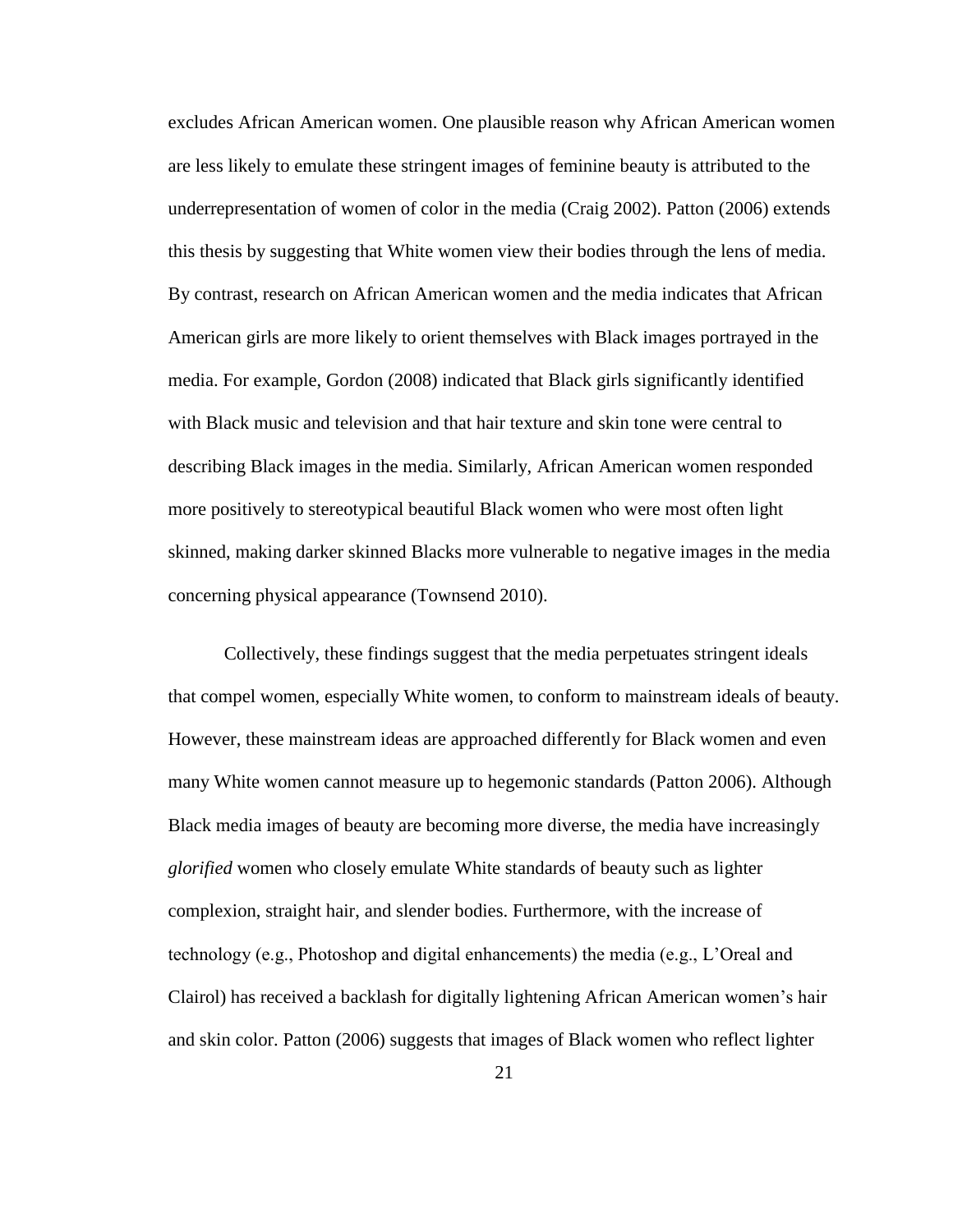skin and straighter hair is socially acceptable precisely because the patriarchal and racial culture promotes and accepts such form of beauty.

In sum, the hegemonic standards of beauty for White and Black women are complex. In some instances there are overlapping expectations and in others they are quite different. This is important when studying how young women develop their expectations of body image, their comparison groups that affect their satisfaction level, and the outlets and images through which body image expectations are developed.

#### *Theoretical Framework: Social Comparison Theory*

Women"s self-concepts of body image are largely influenced by social comparisons. Studies have shown that some women develop their self-images of their bodies by emulating the ideals, values, and attitudes of those they deem relevant (Mueller 2010). The social comparison theoretical approach offers some level of explanation to understanding how women develop their self-concept concerning their physical appearance. Previous studies examining body dissatisfaction among adolescent girls have reported that social comparisons are primary social sources in which adolescent girls assess their bodies (Granberg, Simons and Simons 2009). For instance, one study reported that White girls used the images and ideas projected in the media to assess their self-image (Milkie1999). Similarly, Evan and McConnell (2003) indicate that social comparisons is underlying factors in which adolescent girls" evaluate their bodies. "Social comparison refers to the process that occurs as an individual observes those around her, identifies comparison within the social context, and decides how she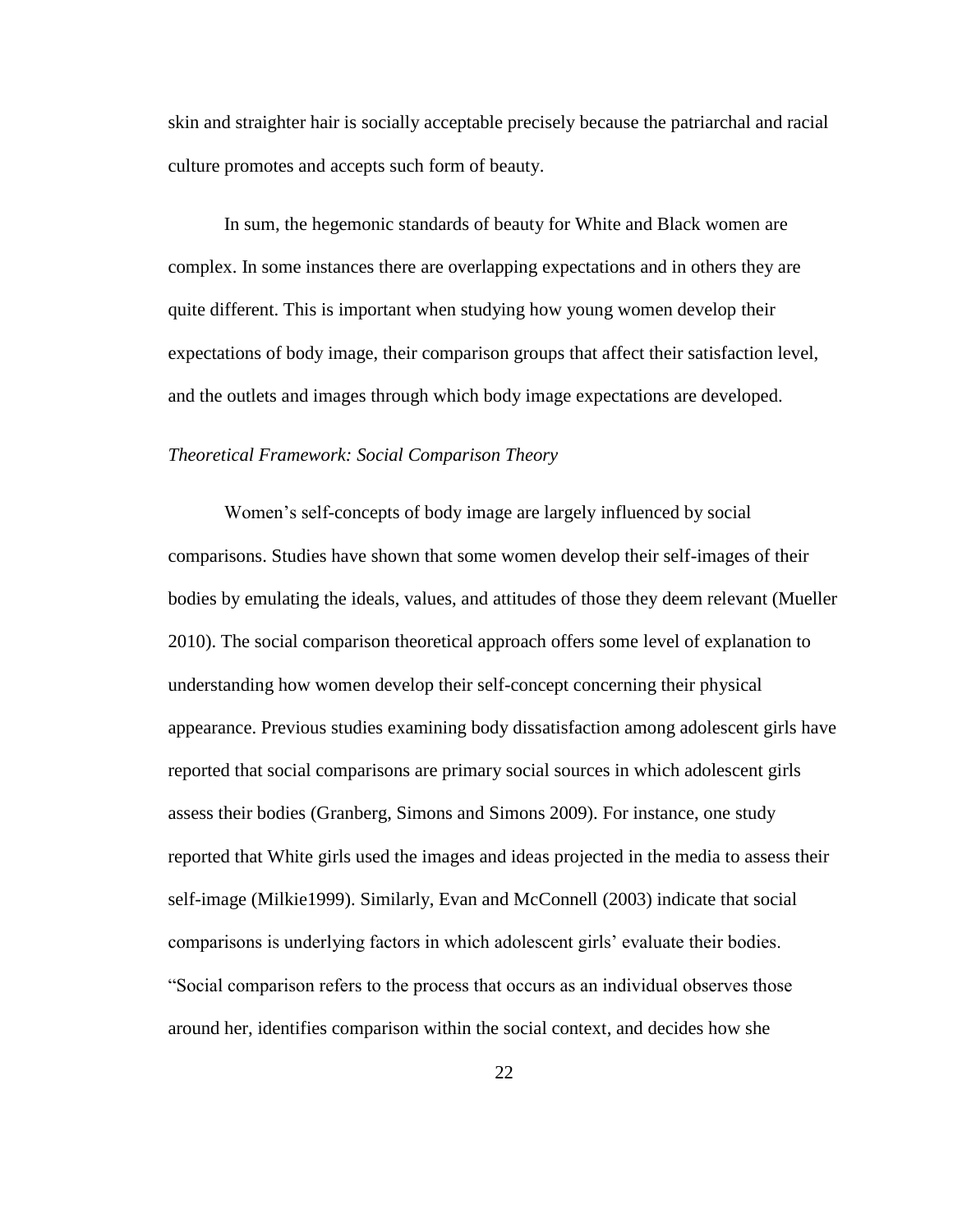measures up" (Mueller 2010: 66). There are two types of social comparisons: downward and upwards. A downward comparison is when an individual compares him or herself to those who are perceived as worse off (Cohen 2006). In contrast, an upward comparison is when an individual compares him or herself to those they regard to as superior. Studies have linked downward comparisons with higher levels of self-esteem and positive selfimages (Morrison et al. 2004). By contrast, downward comparison is more likely to trigger elevation of mood levels (Tiggemann and Slater 2004).

There are many different driving mechanisms (e.g., peers, family, and media) in which women can make assessments for social comparison. Particularly for women, mass media is a salient target for social comparison (Evan and McConnell 2003; Mueller et al. 2010). In the media, ideals of feminine beauty that suggest the "ideal body" as thinness drives women to conform to the ideas, attitudes, and values with whom they selfevaluate. The pervasiveness of the ideal body represented in the media compels women, especially White women, to emulate dominant standards of socially acceptable bodies even when the actual body does not match the ideal body (Dittmar & Howard 2004). As a result, many women experience heightened levels of body image dissatisfaction and higher levels of disordered eating (Lovejoy 2001).

Undoubtedly, social comparison influences women to conform to the ideals of normative standards of beauty. As discussed earlier, women"s self-concept of their bodies are partly attributed to how the media depicts beauty, but much of what women understand about their bodies are ideas filtered through the lens of social references (e.g., peers, media, culture). Because images in the media are pervasive, women are intensely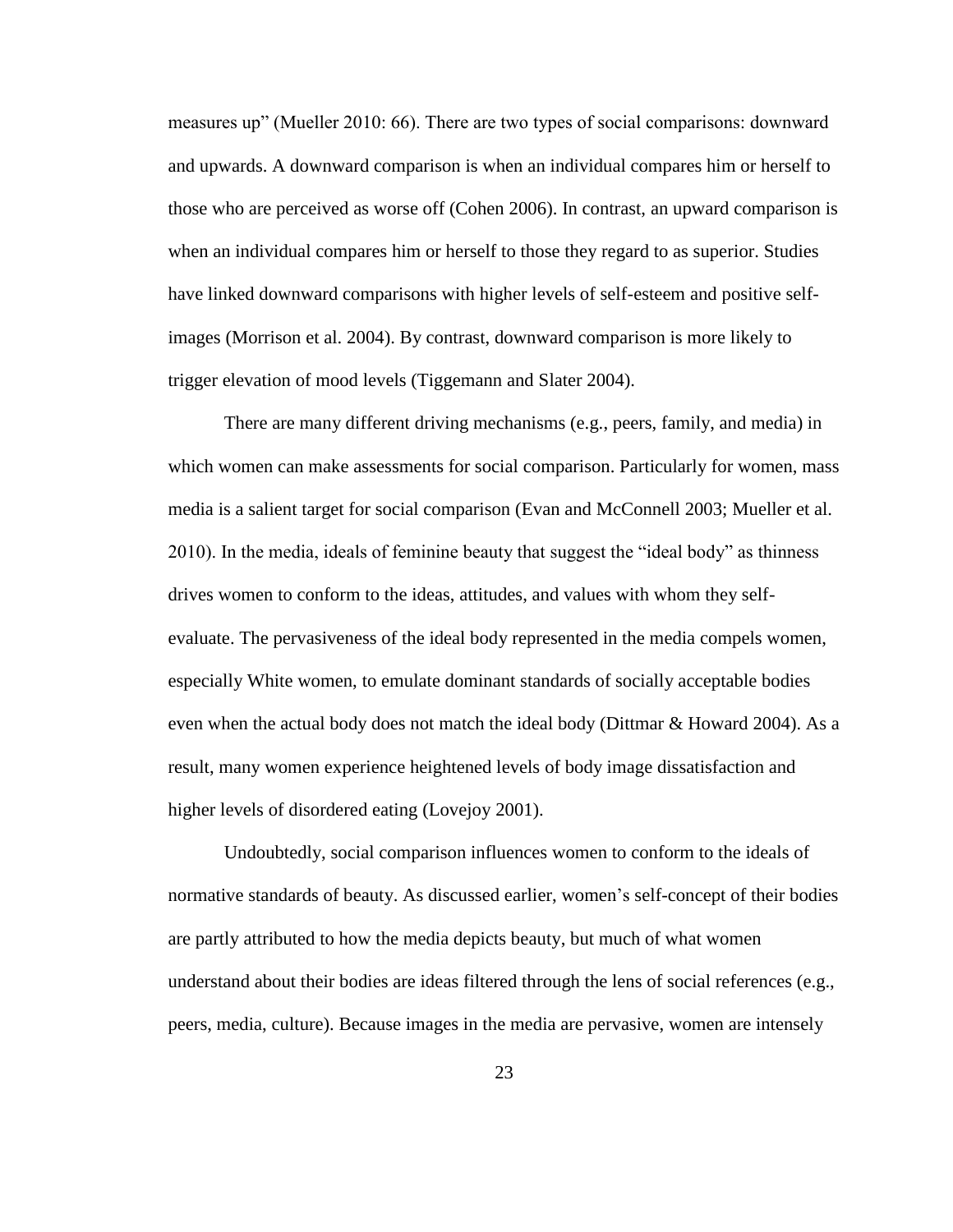vulnerable to social comparisons. Also, Black and White women often have different social comparisons within what is defined as beautiful by their own racial standards, which is a product of racial socialization. The similarities and differences of beauty and body image in this research are discussed in the following sections.

#### **METHODOLOGY**

#### *Participants*

Data for this analysis was drawn from five in-depth focus groups. Twenty-five women were recruited for the study. I utilized this approach because it is more likely to elicit in-depth information explaining body image disturbance in these groups of women. For instance, this methodology will result in detailed accounts of the primary factors that have shaped young women's opinions of themselves. These factors, as introduced earlier in this thesis, include family, media, peers, and racial culture and socialization. The detailed accounts from the twenty-five respondents bring to light how each of these factors are experienced differently by race, bringing to bear the broader issue of what race means in a White dominant American culture. Furthermore, focus groups allow me to capture the lived experiences of these women which provide valuable insight and information to examine possible explanations of why and how socialization, peers, and media influence body image. In sum, this methodology is beneficial to understand the unique experiences of young women at the U of M and the environments and racial contexts in which they live.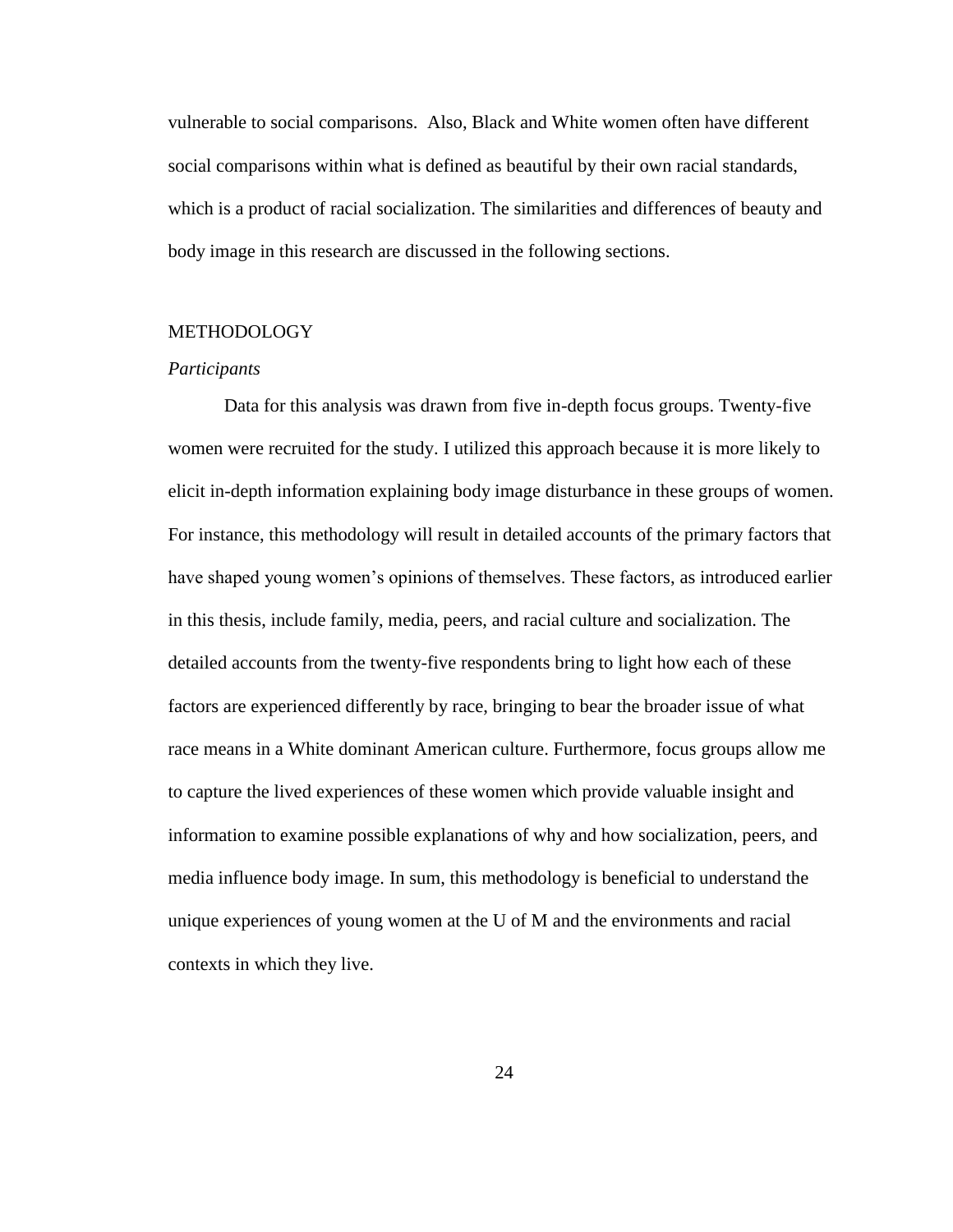The participants in the study consisted of 13 African American women and 12 White women. The sample size of 25 allowed for a diverse yet representative number of women to be included in the study. I created the most diverse sample possible for two reasons; 1) Racial differences in the construction of body image is a unique contribution of this study in the overall body of literature, and 2) The U of M is a racially diverse student body and an even distribution of Black and White participants roughly represents that of the U of M demographic make-up. Additionally, focus groups not only provide rich and detailed information about lived experiences, but it also allows for an examination of non-verbal cues, most notably body language to provide further nuanced information to these women's answers.

Data collection took place at The University of Memphis. Interviews were tape recorded and later transcribed. Data was transcribed with express scribe, a qualitative computer software program that allowed me to upload the recordings for text retrieval. During focus groups, the researcher used memo writing to sort data into reoccurring themes and to further identify key issues related to the study. Once data was transcribed, interviews were read to evaluate emergent and recurring themes. The memos were useful in coding the focus groups because it synthesized data that identified sub-themes. All participants took part in the study on a volunteer basis and gave written consent to participate in an audio-taped interview. To protect the participant"s identity, the researcher used pseudonyms and only disclosed the sex of the participant. Participants for this study were solicited from The University of Memphis by flyers that were distributed around the campus giving specific details on the study.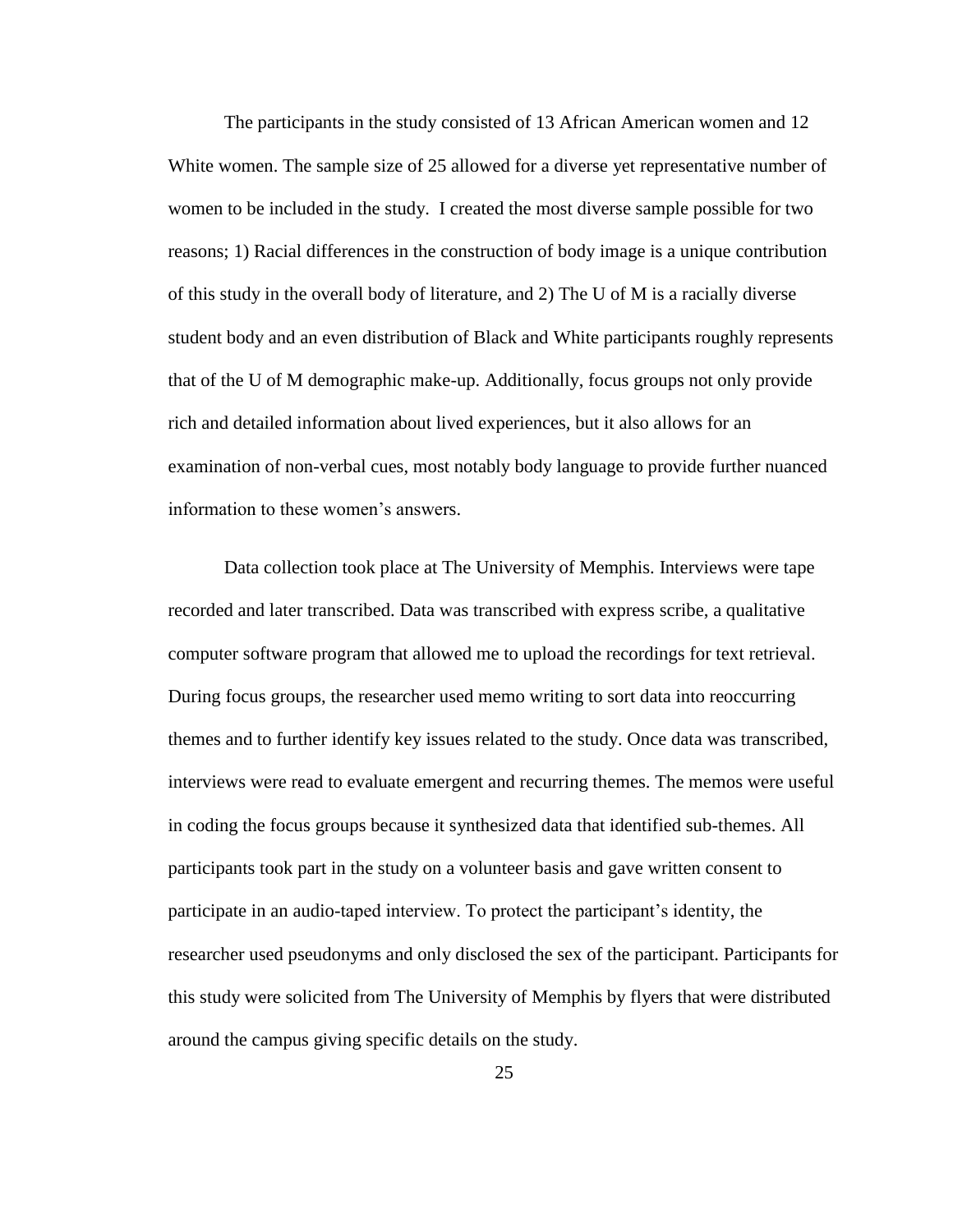Focus group discussions were led by a series of open-ended questions. Focus groups were recorded using a digital recorder. The questions were centered around the themes of media, racial socialization, family, peers, and social comparison. At the beginning of each focus group, participants were shown a YouTube video to stimulate the groups" discussion concerning ideas of body image dissatisfaction. The video focuses on the role of the media and how it influences girls and women"s views of what is attractive. This was an effective tool for the participants to have a strong understanding of the material that will be discussed, and served as an effective springboard for motivating them to talk about such issues. Each focus group lasted approximately one hour in duration. Groups consisted of 4-6 African American and White young women, between the ages of 18-22. During each focus group, I played the role of moderator to facilitate each focus groups discussion. To keep the discussion going I gave examples of body dissatisfaction to help them to feel more comfortable with sharing their experiences. I also probed for further information by asking for more depth of information when the respondents were vague or confusing in their answers.

#### RESULTS

With this study, there were several similarities and differences in how African American and White women experienced body dissatisfaction. Consistent with previous literature, I find that African American and White women are susceptible to experience body dissatisfaction. However, racial differences predispose women to varying levels of body dissatisfaction. For example, African American women generally exhibited positive self-images of their bodies compared to White women who held negative attitudes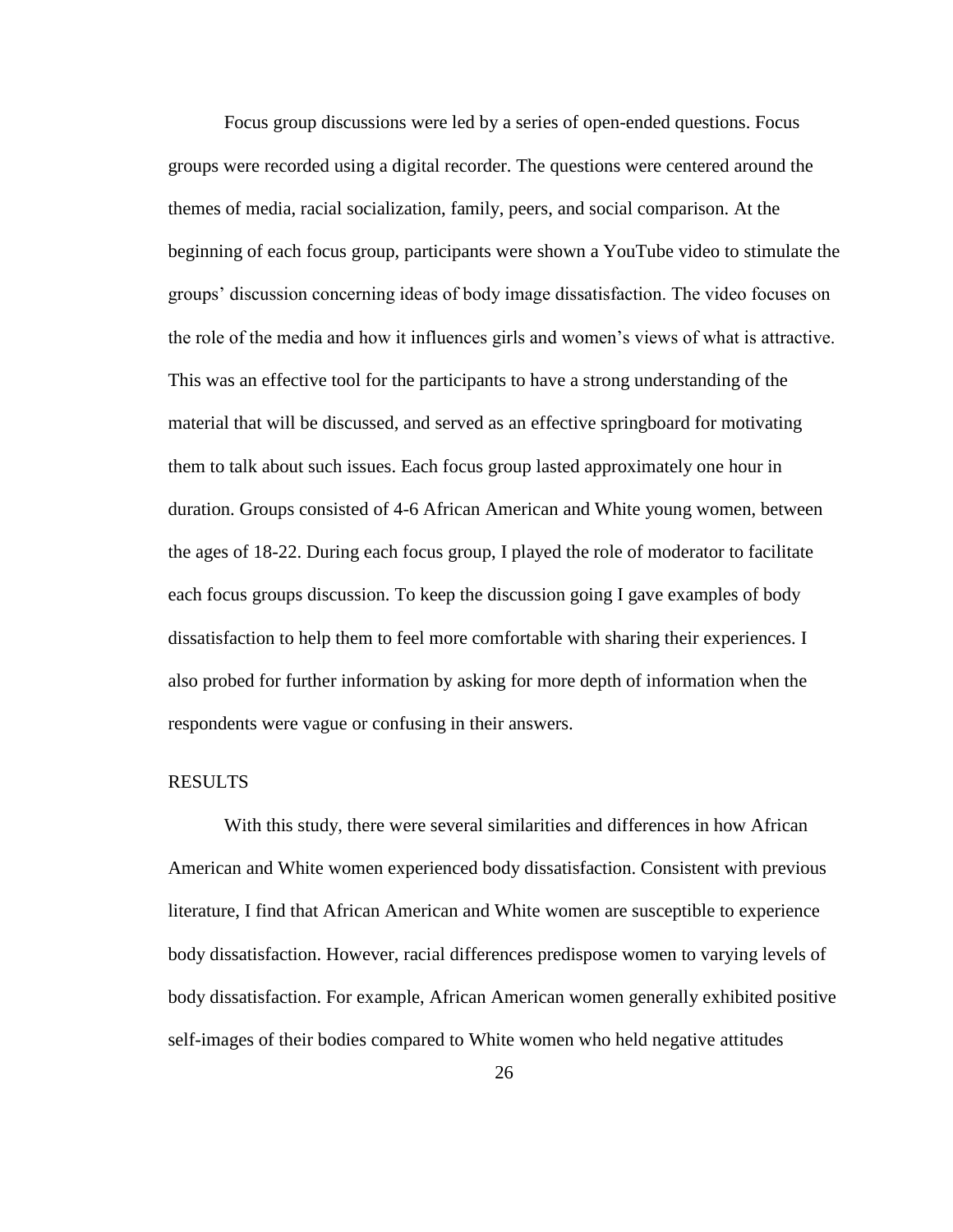regarding their self-images, in comparison to the White dominant cultural hegemonic standard of beauty and thinness that currently exists in the United States. The following sections discuss the main themes that emerged from the focus groups and how they uniquely affected Black and White women.

#### *Racial Socialization and Body Dissatisfaction*

This study indicates that African American women are less vulnerable to social pressures to attain mainstream standards of beauty because the positive reinforcement they receive from their parents as a primary form of socialization. This promoted increased levels of self-esteem and self-confidence about their bodies. Although many of the African American bodies did not reflect cultural norms of beauty, they were more resilient when they did not meet those standards. This is partly attributed to African American women"s positive sense of racial identity which mediates the normative standards of beauty of the dominant culture (Hesse-Biber et al. 2004). Conversely, White women did not have this protection to resist dominant standards of beauty because they are socialized in a way that encourages them to meet such standards. A great deal of this socialization comes from their families, as will be discussed further later. Granberg (2009) supports this assertion by arguing that body dissatisfaction is more salient among White women because they do not have the social support that African American girls draw from when self-assessing their bodies. An explanation of this can be drawn from social comparison theory. White girls are more likely to compare themselves to a standard of beauty that is difficult to achieve, whereas Black girls accept a standard of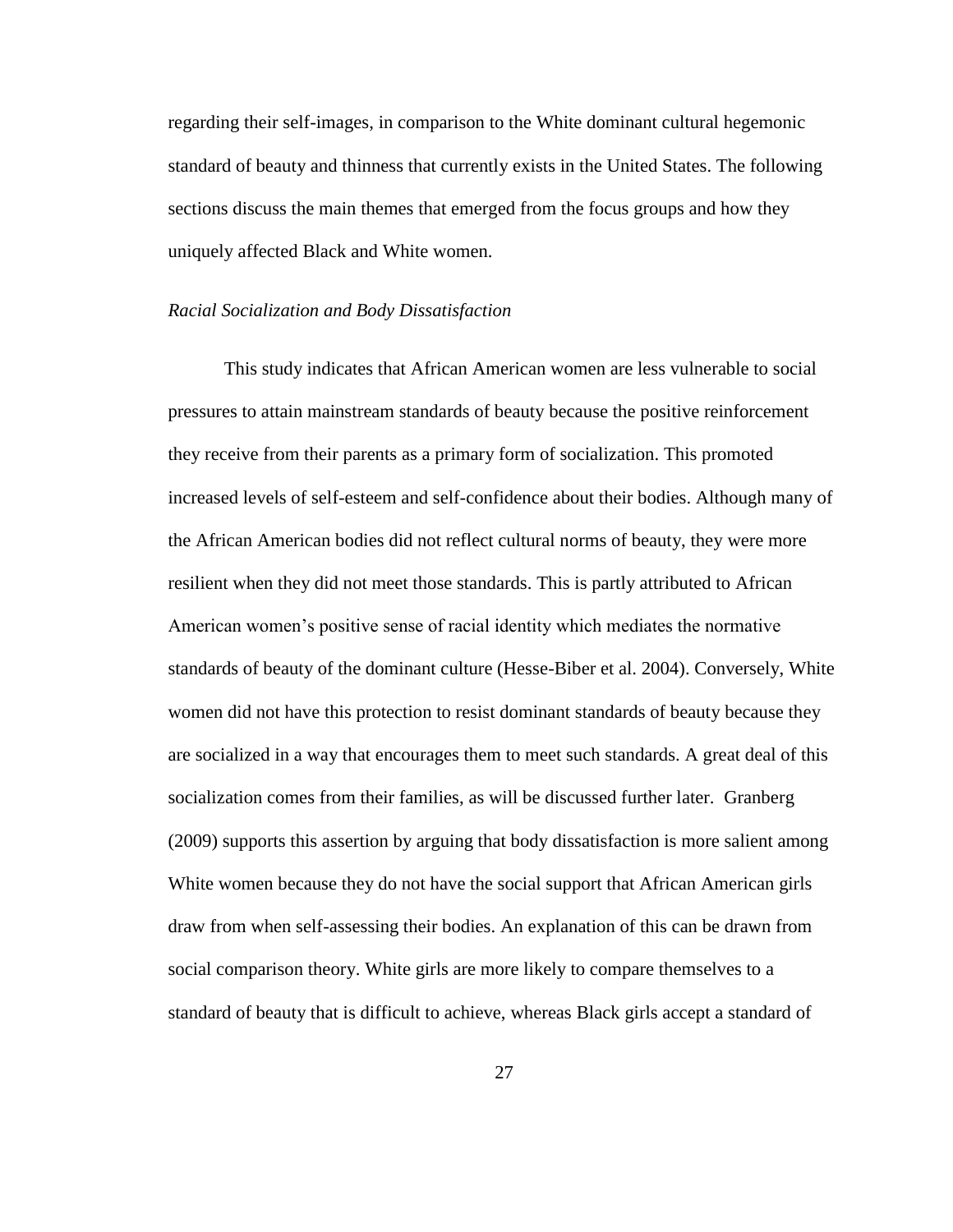beauty that is more common and achievable, thus serving as a protective mechanism against American cultural standards. My research has further proven these assertions to be true. There is a clear protective effect that Black girls benefit from that result in them not feeling the social pressure to be as thin as many of the models and celebrities seen on television. The fact that Black girls are socialized to not only accept larger body sizes (pear shaped as referenced earlier), but that this is in itself an image of beauty and desirability, is a protective mechanism (in comparison to White girls) against the unrealistic and dangerous American norm that is unattainable for many girls and young women.

Natasha (African American): I wrote a paper in my racial and ethnic minorities class on this topic and my theory is that it is much more accepted for African American women especially to be heavier, what I equated is a power thing whereas in a Black community women are built to be strong. The way I was raised, I am independent about everything. I never in my life depended on a man for anything I can't foresee me completely being dependent on another person to take care of me so when you come with that kind of responsibility is placed on you it's a little more accepted for you to have other flaws. It's like a man you know most men you look at him and he is the provider, he is working hard, so you imagine this big six foot strong man and that's why I feel like it's more acceptable for us to be a bit thicker and heavier. On the flip slip, White women are seen as homemakers, very docile type women and so you know you have to be in comparison to how you look at your man as.

Alizah (African American): My family didn"t place any emphasis about being overweight. Because I am overweight, you have to decide to do it for yourself to lose weight and there is not support when your family is overweight. Now we place emphasis on getting hair done and dressing nice to offset being overweight. I want my hair to be longer because you can do more with it.

According to Patton (2006) African Americans standards of beauty is deeply

embedded in hegemonic standards of beauty. Another component of body image that is

understood differently across race is that of hair and skin color/tone. For many of the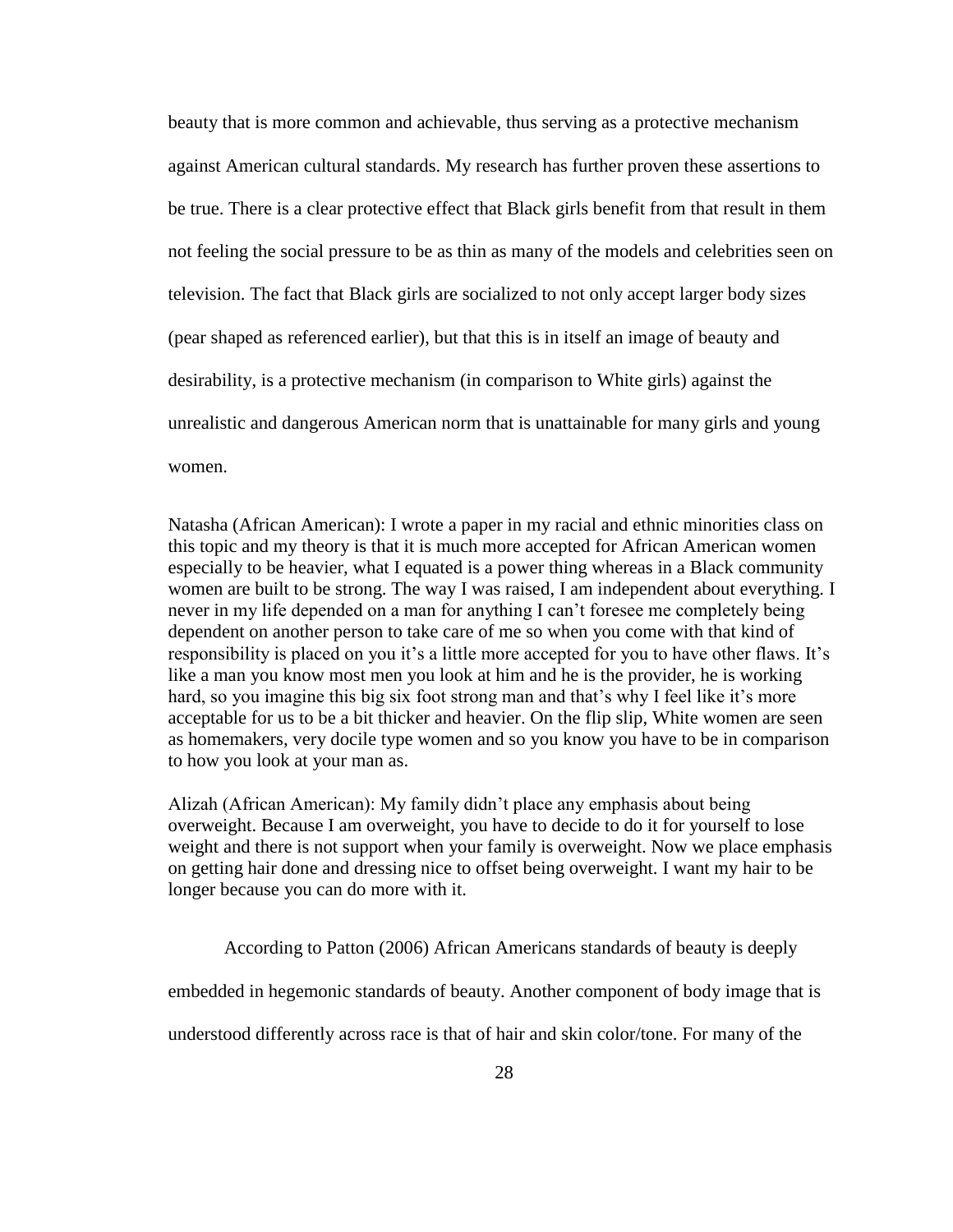African American women in the sample, straight hair and light skin were synonymous to being beautiful. For African American women, hair is heavily emphasized compared to White women who de-emphasized hair as a beauty standard. Historically, for African American women, hair was more than a cosmetic concern; it was a status marker of social, aesthetic, and spiritual significance (Patton 2006). One subject suggested that there is unique historical importance in hair for African American women:

Raven (African American): I think it's something that has remained out of slavery that has been internalized. Back in the day, you were favored by your master or White people. White people might feel more comfortable around you if you are a certain skin tone. You can't be too Black; your hair can't be too nappy. So it's just something that has been perpetuated into modern day culture.

One woman commented that she is proud of her look as it is different from her family

members, and this has a lot to do with her hair:

Natasha (African American): Almost everyone is my family is light, and I am like the exotic one (she is dark skinned) and I have natural hair and I love my hair.

This research finding is parallel to Parker et al. (1995:108) that African American

females stress the importance of "looking good or got it goin" on entails making what

you"ve got work for you, by creating and presenting a sense of style." This suggests that

hair is an important attribute in African American women"s self-assessed physical

appearance, even compensating in some way for being overweight:

Alizah (African American): Because I am overweight, you have to decide to do it for yourself to lose weight and there is not support when your family is overweight. Now we place emphasis on getting hair done and dressing nice to offset being overweight.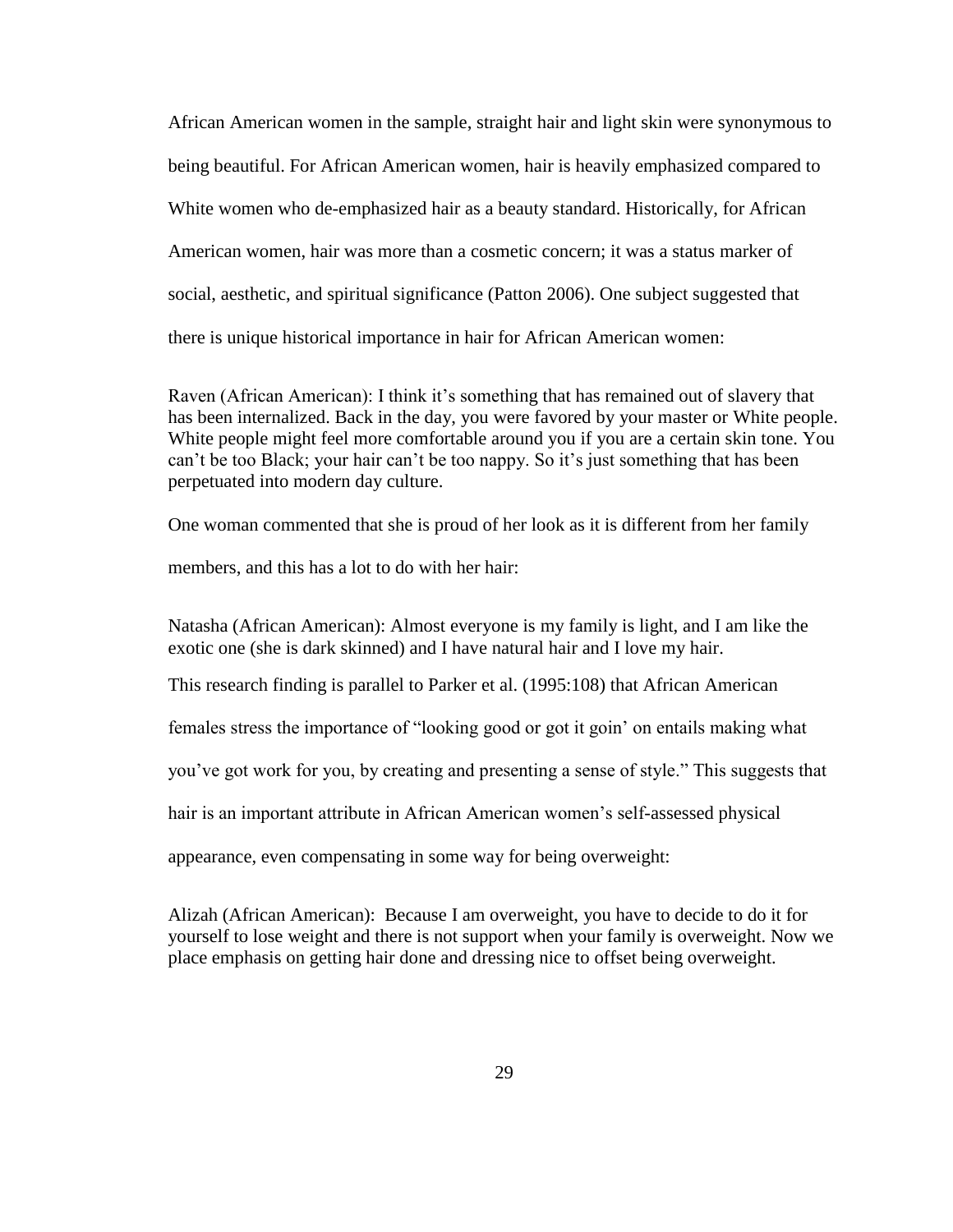Hair is also important for White women, but in a different way. In this instance, it is not that it necessarily offsets being overweight, but is a part of the overall depiction of beauty that is expected of them, as illustrated in this quote:

Patty (White): I've heard that if you want to pull off White, you have to have a certain hair color. I know it sounds weird, but it's to offset your complexion. Some people are very fair skin and if they got in the sun, they turn red.

The quote above is an example of a synthesis of hair and skin color, and how they combine to create definitions of beauty in young women. Clearly skin color, or skin tone, is an important cultural marker of beauty, another common theme from the focus groups is that many women expressed discontent with these aspects of themselves. Specifically, some of the African American women in the study preferred to have longer hair and lighter skin. Studies have indicated that this is indeed an important component of African American women's self-esteem, attractiveness, and self-worth (Granberg, Simons  $\&$ Simons 2004). Historically, lighter skinned African Americans receive greater opportunities (e.g., upward mobility, husbands, and higher rates of employment) than darker skinned African Americans (Craig 2002). This theme emerged from the focus groups as summarized by the following passage:

Alizah (African American): I want to be in the women"s section, I don"t really need a big butt. I want my hair to be longer because you can do more with it. I like my skin tone (she is really light-skinned), probably because you can get more compliments and I get more attention, which boosts my ego. You really get more status being light-skinned. My pastor"s wife always compliments me. You get more hit on because you are lightskinned.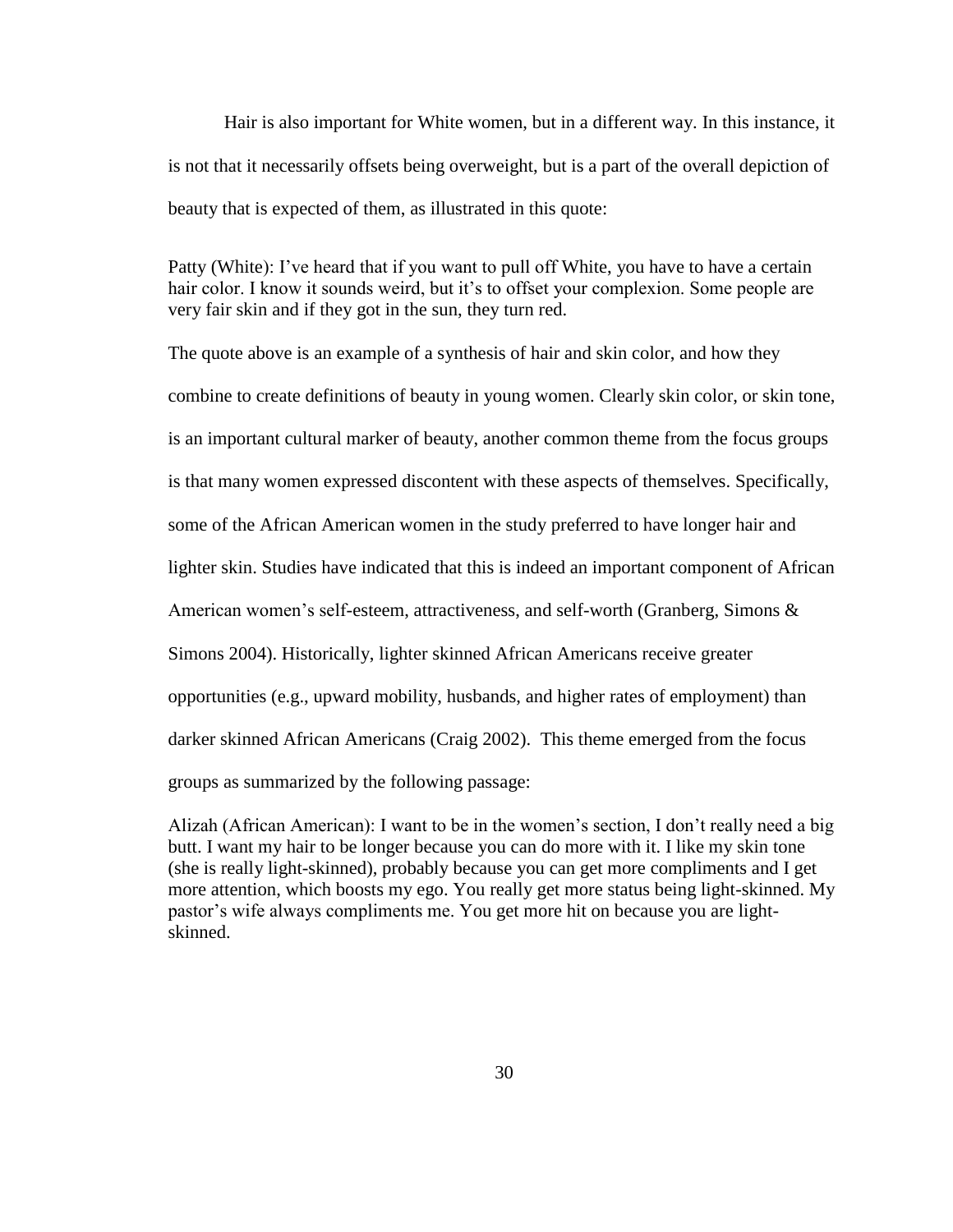However, there was a discussion suggesting that some African American women value darker skin, although this was not a prevalent opinion throughout all subjects in my sample:

Patty (White): Well I worked with someone who was African American and dark-skinned and she didn"t consider herself dark enough. So she would come and say look "I have a bathing suit mark".

Skin color issues were not limited to African American women. Many White respondents expressed their dissatisfaction with their skin color by emphasizing the advantages and disadvantages of tanning. The issue in this circumstance is the notion of being "too White", in other words, young women are socialized to believe that tan skin is more attractive than pale, or "pasty" skin, and even that tan skin gives the illusion of not being overweight.

Sarah (White): I have a huge issue with skin color. I don"t tan at all, I burn, and I am still peeling because I have already burned this year. I wish I could tan, because I have been told before, I am un-dateable because I am too White.

Julia (White): growing up in California, it would be cool to have your tan line show. That was like your status that suggested I got to go to the beach this weekend and you didn"t. Let's just say we both lay out in the sun for four hours and I got darker, and she was still this color. For White women, we feel like if you are tanned, it hides your negative qualities better. So like if you are tanned, you don"t have to wear as much makeup and if you are fat and tanned, you look better because you are tanned. We feel like our love handles look better if we are tanned. If it's light, it's like it's fat and nasty, and when it's tanned, it almost conceals that it"s fat.

Patty (White): You get away with being heavier if you are tanned. My skin is more pinky skin and it tends to look better if I tan, not to mention there is a lot of stigma so if your bathing suit line, it implies that you have been out and had fun.

Caitlyn: Yeah, I think the reason tanned fat looks better than pale fat for me is that especially considering that I've dealt with cellulite since  $4<sup>th</sup>$  grade, and if you are tanned than the contour of the cellulite is not as apparent. Veins and stretch marks are not as visible either.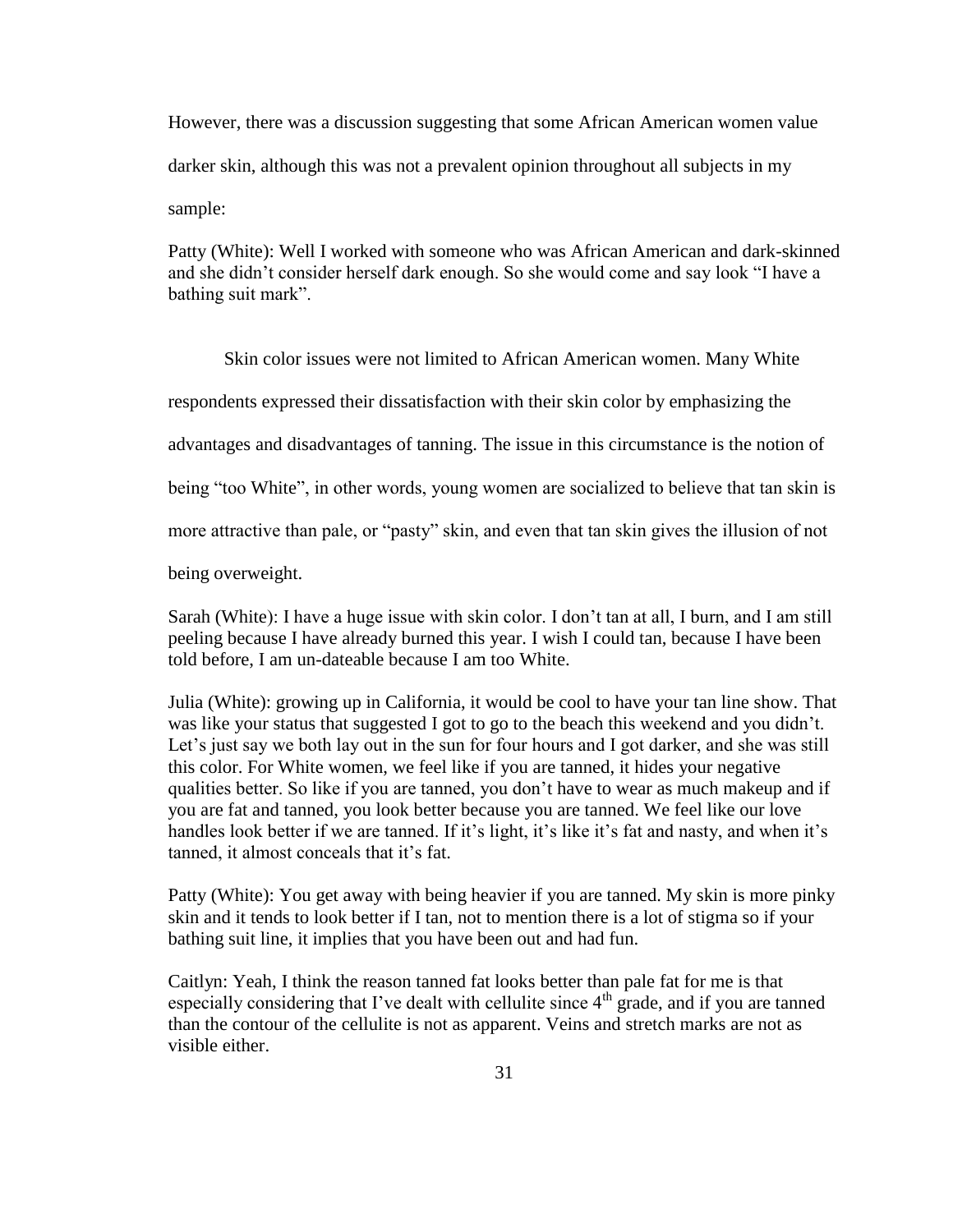These results show an obvious theme of the critical importance of skin tone, and to a slightly lesser degree hair, for both Black and White women in their subjective views of beauty and body image. It is critical for both races but for vastly different reasons. The sociological implications of this result are elaborated on in the next section of this thesis.

Racial socialization, in general, effects African American and White women differently because of differing norms of physical attractiveness, but both are largely related to Whiteness. As shown in the study, White women are more vulnerable to internalizing the thinness body ideal compared to African American women, especially in terms of how skin color and hair interact with body size to determine an overall picture of attractiveness. Furthermore, White women are less resilient to these norms when they do not meet them. As discussed earlier, White women are continuously scrutinized about their bodies in the media, peers, and by their parents. This has resulted in higher incidences of eating disorders in White women (Cohen 2006). In contrast, existing literature has suggested that White beauty standards can have detrimental effects primarily in the form of internalized self-hatred (Bryant 2003), self-loathe (Patton 2006), and internalized racism on African Americans. An example of White girls internalizing these standards and altering their own body to match these expectations is evident in my sample:

Heather (White): Growing up, my sister was anorexic and she was 18 months younger than I am and it was one of those things like the first time I saw her getting out the shower, she wasn't bone thin, but she was always watching it, and she had some mental issues to go along with that. She thought the thinner she was the more men would like her. She still to this day has problems with that. She is not anorexic, and for the first time in her life she is dealing with weight issues. She had breast enhancements and was upset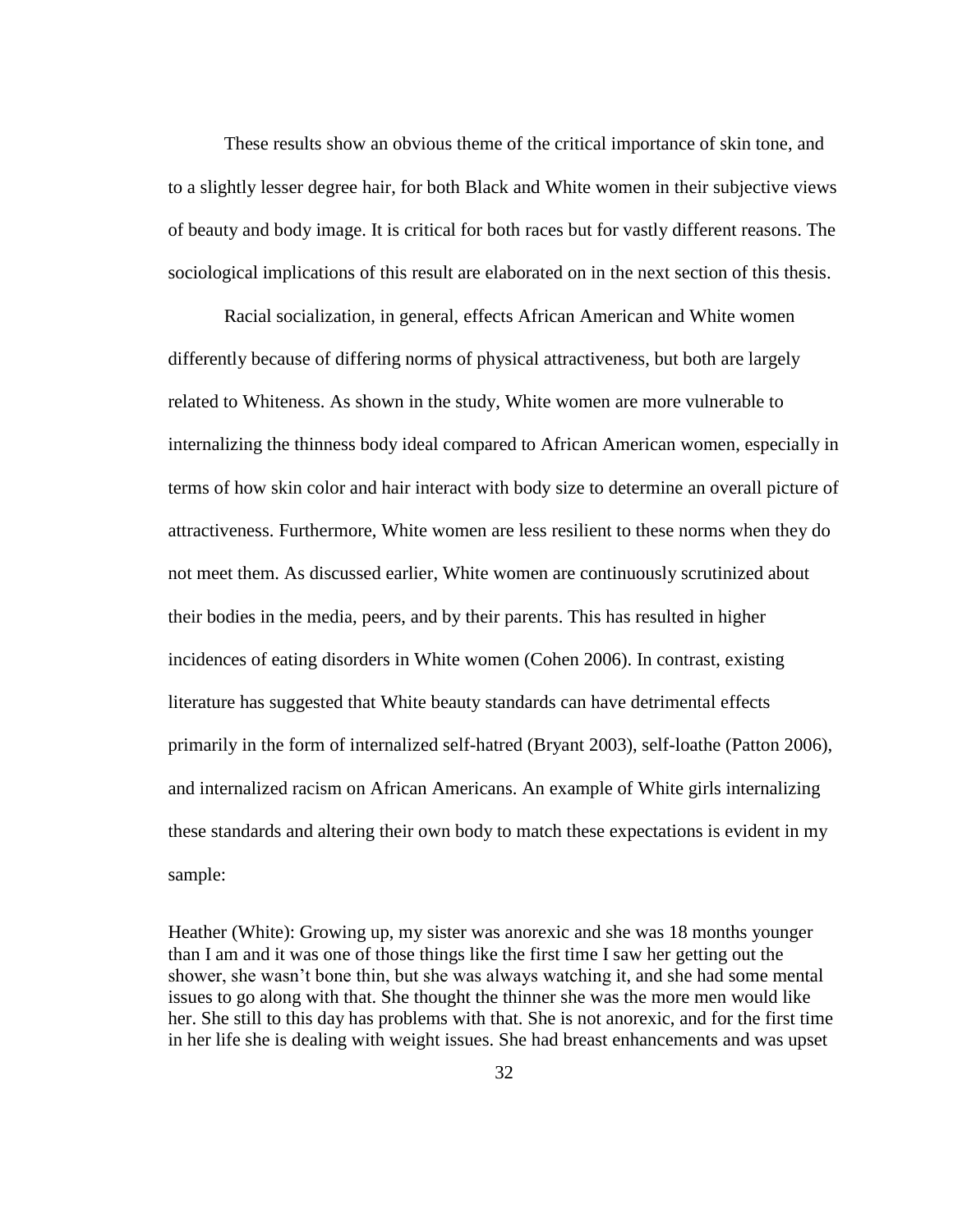with my father. She went from a B cup to a DD and was upset that my father acknowledged that she has altered her body. But then she turned that around and said, men are looking even my father noticed that I was different. I associate that desire to be super thin as her mental issues. I think a lot of the issues I have with my weight are because of her, she was the one who would tell me things like that.

#### *Influence of Males in Body Dissatisfaction*

In this study, women"s standards of beauty were largely influence by male assessments of their bodies. Many of the women expressed their frustrations with the overwhelming amount of pressure received by men regarding their bodies. In a patriarchal society, to be beautiful is the realization that men emphasize physical attractiveness when choosing a sexual or romantic partner" (Albright 2009: 106). Many women in the sample have ideals of beauty that were partly shaped by how they think men wanted them to look. This suggests that women are vulnerable and dependent on male's assessments of their bodies (Craig 2002). According to Craig (2002), male ideas of physical attractiveness for women are defined and reinforced by racialized standards of beauty. These ideals reflect Black culture norms of physical attractiveness. Hesse-Biber et al. (2004) contends that heavier bodies in the African American communities are generally socially and culturally accepted and are viewed as physically attractive. While there were cultural variations in preferences for the appearance of women"s bodies between African American and White men, most women"s body dissatisfaction were partly attributed to males assessments of their bodies and a reflection of what men find desirable. Tameka"s comment indicates how it is culturally accepted for African American women to have larger bodies and how African American men reinforce cultural norms of Black women"s bodies.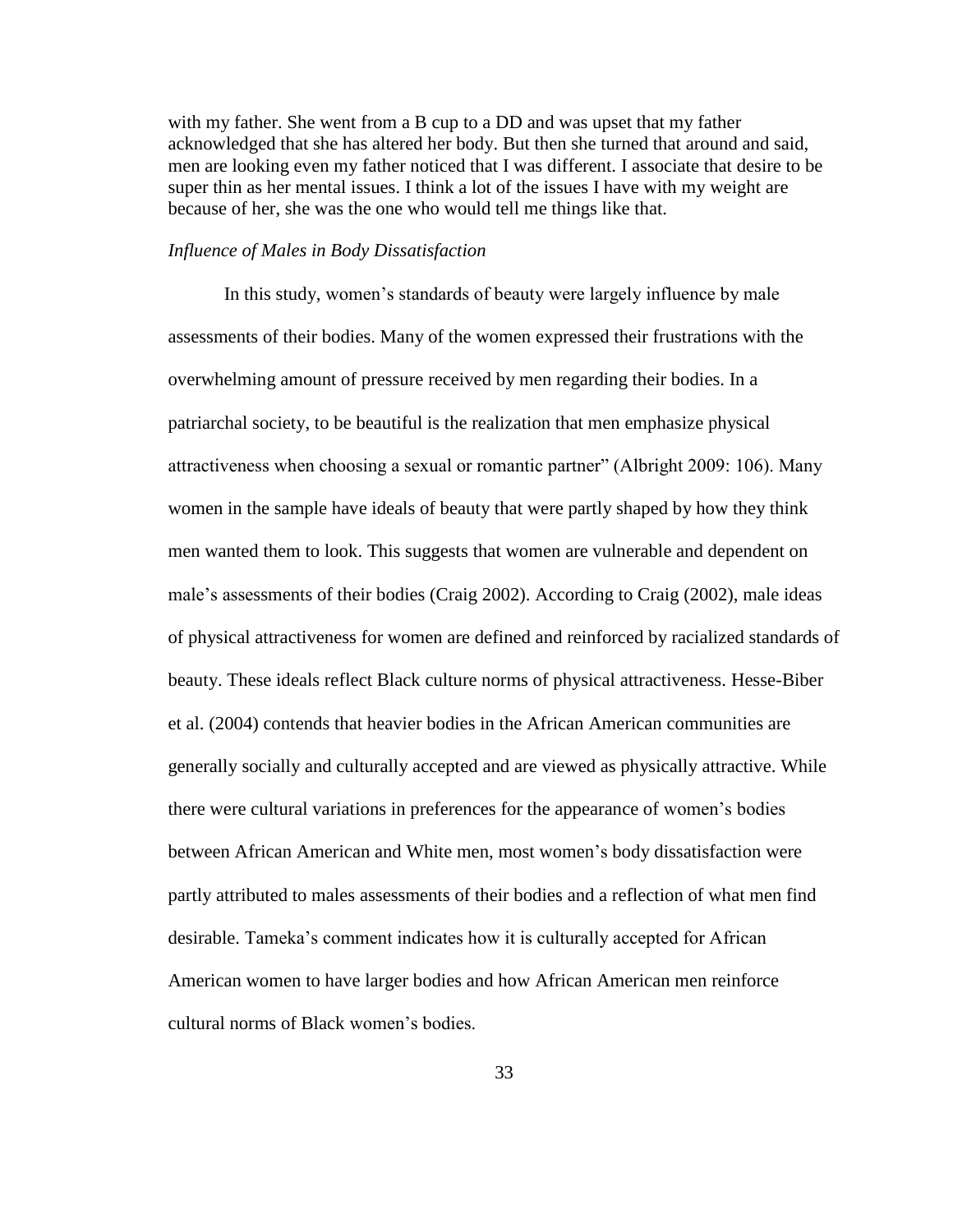Tameka (African American): Well, it is accepted for us to be bigger because I always say to my friend jokingly that if Black men did not like us bigger and they were not as vocal you bet your ass we would lose all the weight… whereas White men are less intolerant to fat.

Natasha (African American): For me personally all my experiences have been positive. I had one bad experience. In the winter time, I tend to gain more weight. But, I guess he (referring to her boyfriend) was in a stinky mood we were wrestling and I pushed him down and he couldn"t get back up and he was like "Mane get your fat ass off me" and I said "Pump the brakes, it just got real." So he said it again and I was like when did this become an issue and he said he was just playing. I never had anyone to say that about me. That was a shocker for me. So for someone that I am romantically involved with…that shocked me a little bit. I am a person with high self-esteem and never have experienced something like that.

Nicole (African American): They affect it a lot especially the boys. They were always the first ones to say "Oh, your breasts are small." I use to get made fun of my feet because I have long skinny feet and big nose.

Erica (African American): my story started in the  $5<sup>th</sup>$  of  $6<sup>th</sup>$  grade, but guys in those grades would say "oh, she is thick" but I was considered a thick girl. I considered myself really skinny because I was like a size 3 or 5 and I wore glasses as I still do. Most of the boys went for girls who were light-skinned, good hair, big booty didn't wear glasses.

As discussed earlier, men reinforced racialized standards of beauty. Erica"s

comment highlights that African American boys favored the light skinned, good hair,

girls with a bigger butt. Historically, darker skinned women have accrued many

disadvantages economically and socially. Before the Black is beautiful social movement

arose, darker skinned African Americans were stigmatized and excluded from being

beautiful. Furthermore, beauty standards emphasized hair, specifically straight hair which

also excluded African American women from being seen as beautiful. For African

American women, they de-emphasize the importance of body weight/size and place more

emphasis on hair and skin color. Alizah"s personal experience with hair and skin color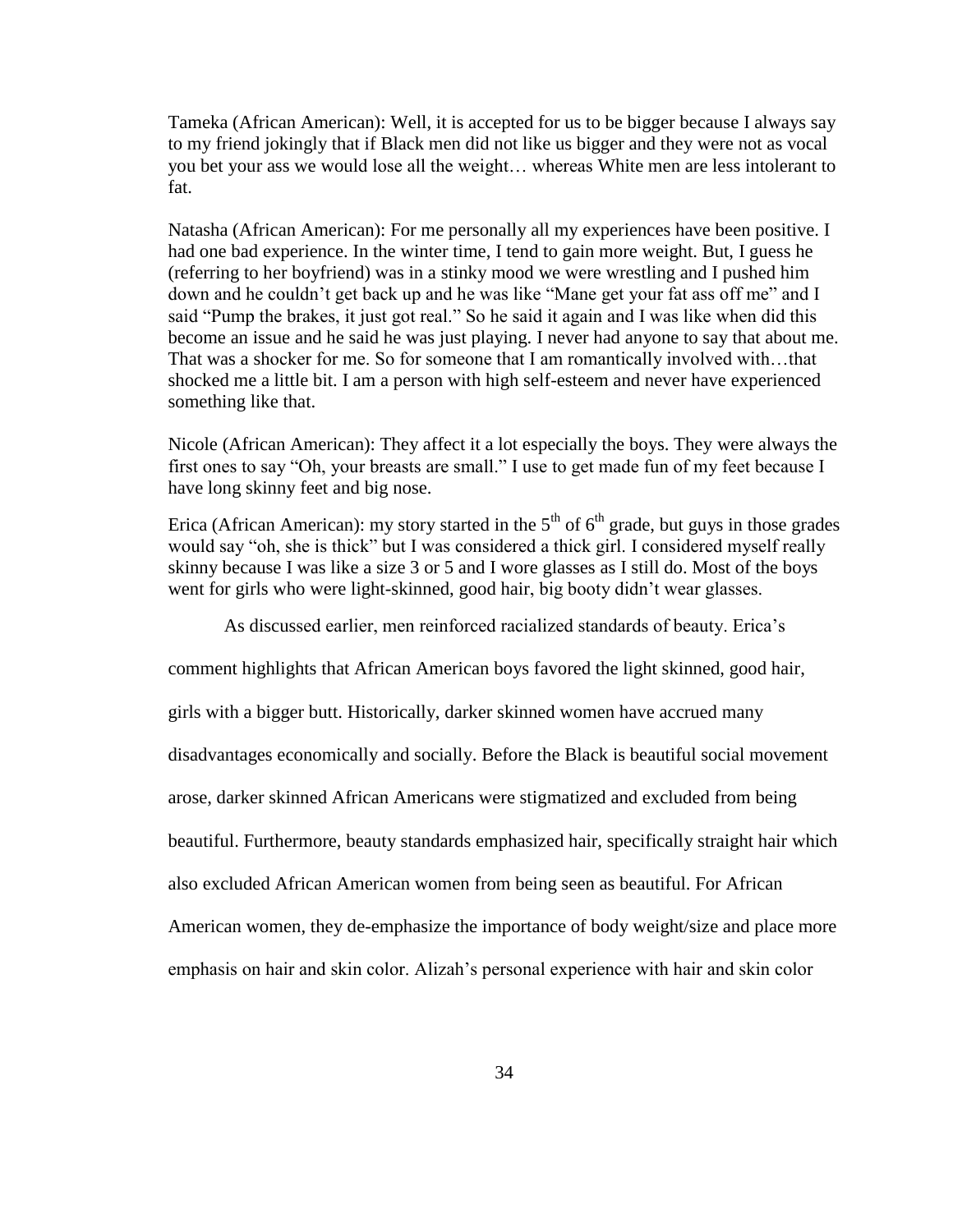also highlights a racist notion of beauty which is a "pattern of privilege based on skin color in Black communities what has been called "pigmentocracy" (Craig 2002: 43).

Natasha (African American): Almost everyone is my family is light, and I am like the exotic one (she is dark skinned) and I have natural hair and I love my hair.

Alizah (African American): I like my skin tone (she is really light-skinned), probably because you can get more complements and I get more attention, which boosts my ego. You really get more status being light-skinned. My pastor's wife always compliments me. You get more hit on because you are light-skinned.

White male's assessments of physical attractiveness reflect mainstream standards

of beauty. Males serve as a socialization agent that transmits and reinforces sociocultural

messages to women regarding their bodies. The majority of the White women in this

sample expressed that males generally emphasized thinness. As a result, White women

were generally dissatisfied with their bodies in part because of the negative feedback they

receive regarding their bodies from males. Consequently, many of the women

internalized these rigid notions of beauty which affects White women"s self-concepts of

their bodies.

Alexis (White): We saw in the video White women always want to be super thin, but just like every other White girl, I probably want to be thinner, but not tiny.

Rebecca (White): I actually had a boyfriend buy me a gym membership once for a birthday. I was like okay, thank you. I went to the gym, but we are no longer dating.

Kimberly (White): I feel like men really have a lot to do with this. It"s really interesting to see the impact that men place on women"s bodies. I remember in junior high in Texas it was like noooo, you have to be super thin and guys would say stuff like "You must date Black guys cause you are too thick" and at that time I wasn't even dating. White guys would hide girls that are like overweight. I had a few friends who were same size as me, overweight or whatever. This one guy, he really liked one of my best friends and he would go see her at her house and take her to movies out of town. It was such a small town, and so everyone knew everyone"s business. Word got around school that they were dating and he was like "No, I would never date her" and she found out and it tore her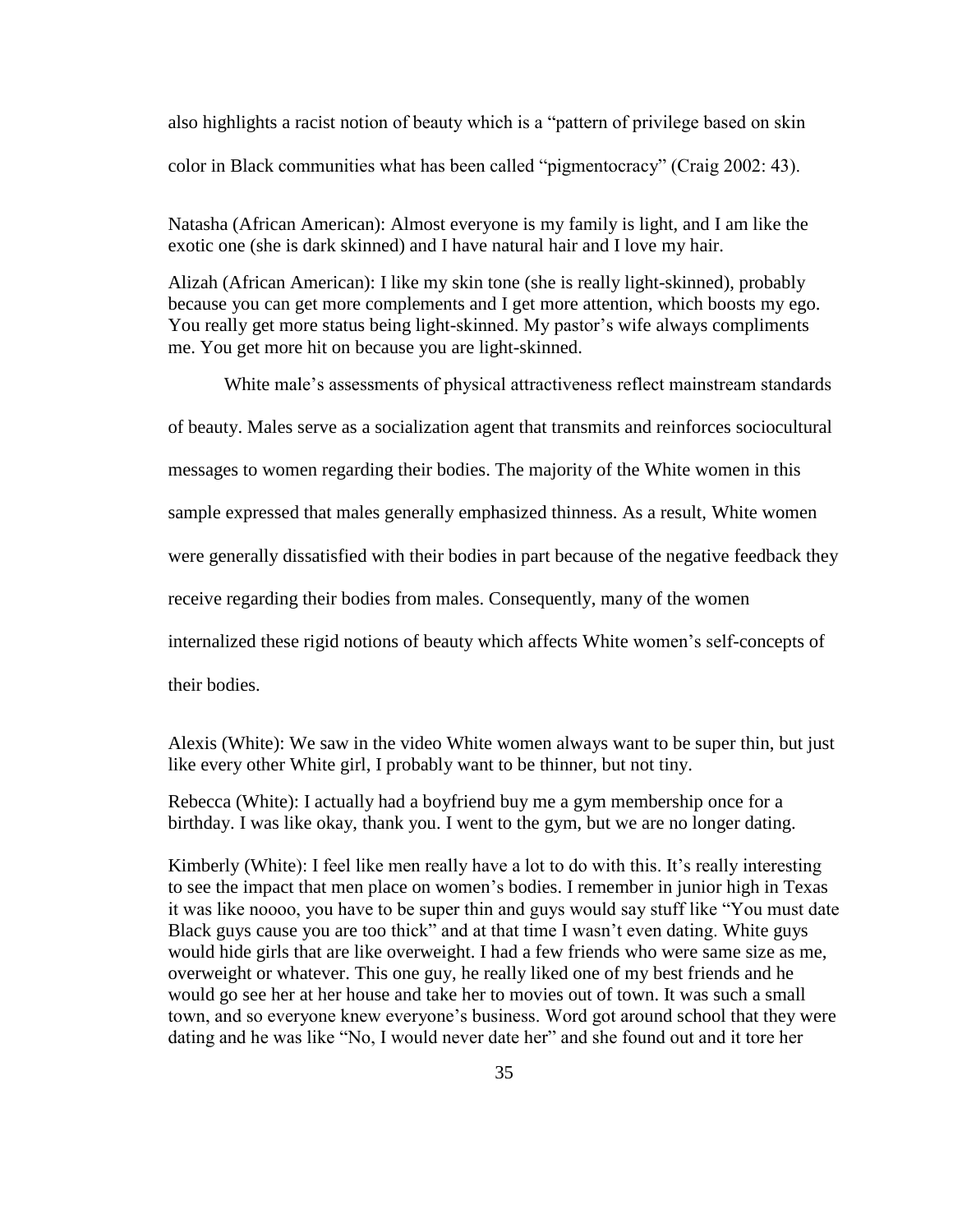apart because she was overweight. Everyone thought she was really nice and everyone loved her, but she was overweight and it was like shame, like he couldn"t be seen with her. That was something portrayed as often in junior high. I would always date guys outside of my school and guys at my school would say that I was too fat to date any guys there or if you want to date someone here, you would have to date someone of the lower class because you are too fat. Guys would straight up say that to you. You couldn"t get a boyfriend or you weren"t worthy of dating if you were fat.

According to Krauss et al. (2012), in Western White culture, the thin ideal body type is an important marker of physical appearance, success, and life satisfaction. This suggests that White women are more vulnerable to conform to White beauty standards because thinness is a status marker of class (Albright 2009). For White women, being obese or overweight is viewed as deviating from normative standards of beauty. According to Granberg et al. (2009), obesity can influence both self and social acceptance due to the varying degrees of stigma attached to obesity in the United States. Consequently, White women internalize these decreased feelings of self-worth and selfesteem.

#### *The Influence of Parents on Body Dissatisfaction*

This study finds significant differences in how African American and White women experience body dissatisfaction. While African American women have established their own standards of beauty that counteracts White beauty standards, African American women"s notions of beauty are deeply rooted in hegemonic ideals of beauty. Specifically, African American women are particularly vulnerable to the effects of White standards of beauty because dominant ideals of beauty emphasize hair and skin color which excludes African American women from being seen as beautiful.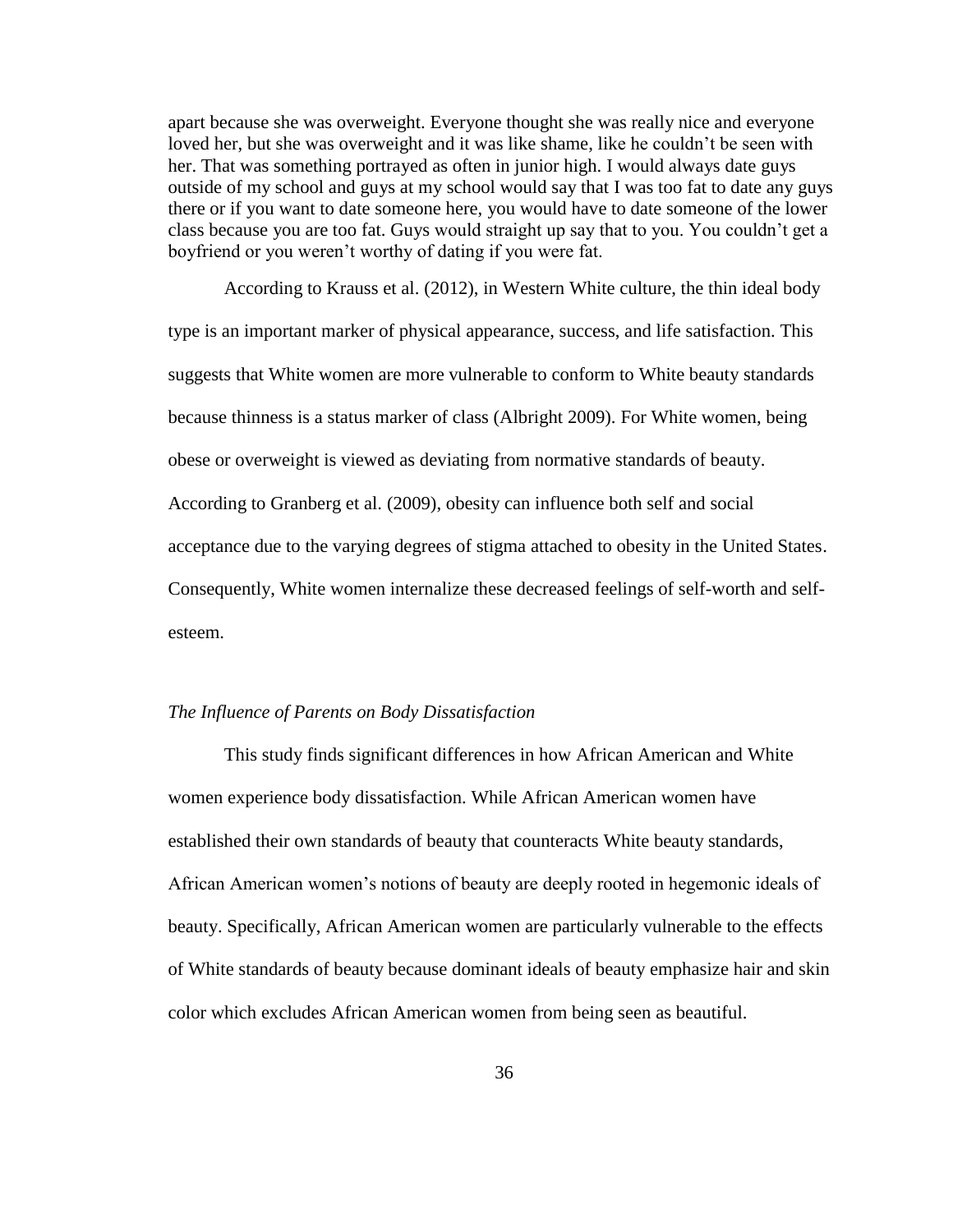Furthermore, this suggests that African American women"s norms of physical attractiveness counteract White beauty standards, but are largely defined and reinforced in White culture. The majority of the African American women in the sample indicated positive assessments of their bodies and happiness with their bodies. These positive selfimages were linked to the positive feedback they received from their families concerning their bodies. Monica"s response is typical of how African American women in the study expressed their self-assessments of their bodies:

Monica (African American): Me being a Black woman I don"t worry about people telling me I need to lose weight. I don"t care what people think. I know what looks good on me. I guess with me growing up my mother never made comments about my weight, and with me being married my husband never says anything about my weight. I go to him and say I need to lose weight and he says whatever you need to do.

This shows that African American women do not internalize negative messages concerning their bodies because of the protective effect of positive messages received from their families, thereby making them more resilient to dominant ideals of beauty standards. Furthermore, since many African American women are racially socialized to counteract dominant ideals of beauty, their self-esteem and their self-confidence regarding their bodies is high. Previous research has indicated that this notion of having a strong racial identity is associated with acceptance of one"s body and appearance (Hesse-Biber et al. 2004). The African American women in this sample experienced less body dissatisfaction because of their increased level of racial identity that is transmitted through Black culture. "The Black family, extended family and the Black community are critical players in this process in that they convey through their words and actions, a positive sense of Black identity to young girls which mediates the values and attitudes of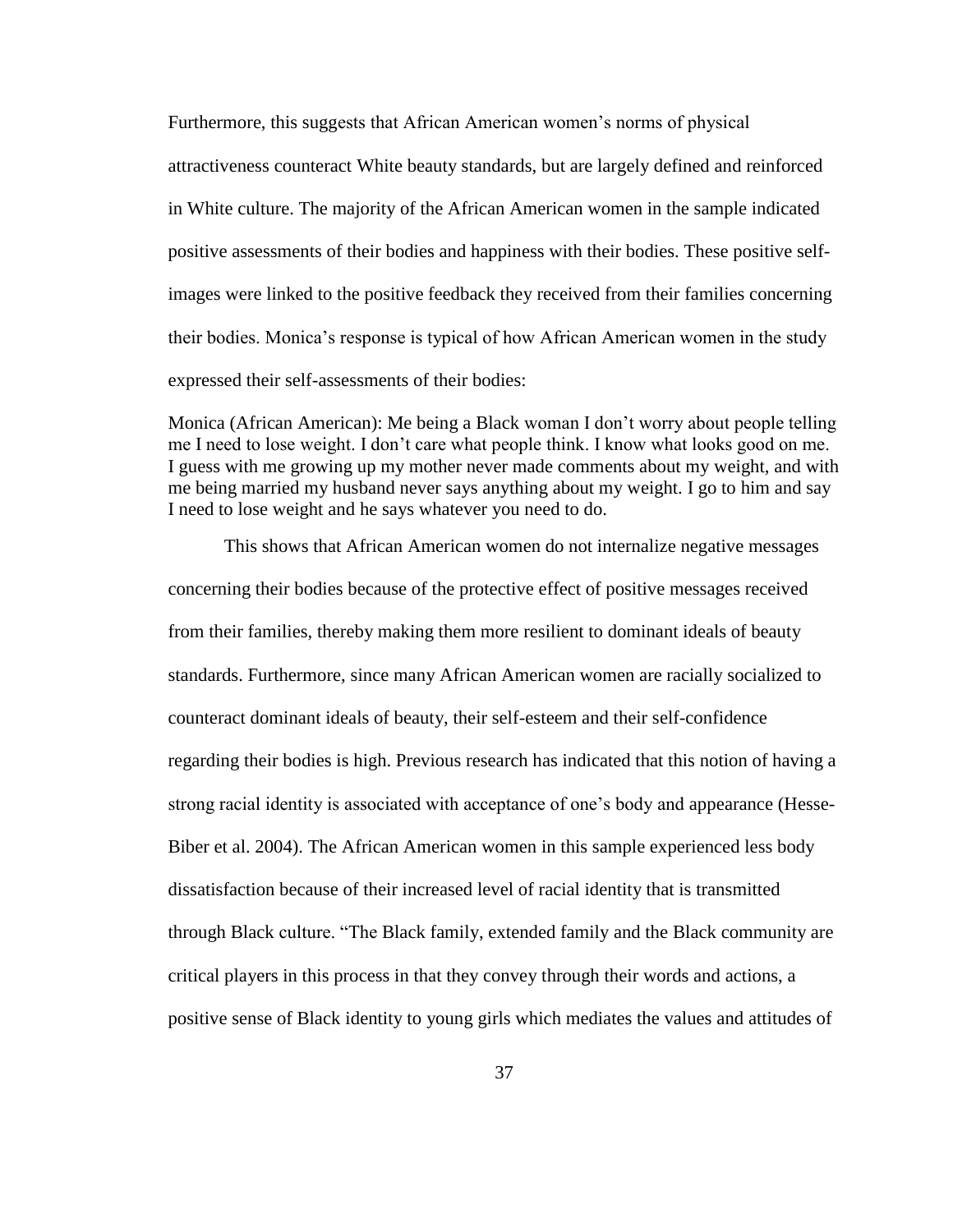the dominant culture concerning women"s role and body image" (Hesse-Biber et al. 2004:57). Natasha"s comment indicates positive emotional support received from her mother concerning her body:

Natasha (African American): According to my mother, I am perfect. I have been having problems with high blood pressure and some numbness in my fingers which is associated with high blood pressure. She did not tell me anything about losing weight, but she did say that we would start walking. It didn"t make me feel like I did this to myself because I am fat.

This reinforces (Granberg 2009) the claim that overweight African Americans girls (women) positive self-images are associated with the relative protection of their social experience.

White women in the study experienced higher levels of body dissatisfaction because they are more vulnerable to dominant standards of beauty that equates thinness with being beautiful, and their families reinforced this notion. This study shows that White women's ideals of physical attractiveness reflect dominant norms of beauty which compels them to conform to rigid measures of beauty. Many of the White women expressed how their parents negatively influence how they feel about their bodies. Haley"s comment shows how White mothers influence their children to internalize the thinness body ideal, and thus affecting their satisfaction with their bodies.

Haley (White): My parents are so tiny, and they both are smaller than me and so my whole life they would say that I need to be skinnier even when I was 97 pounds. My dad will make comments like "suck in your gut." I could have gained five pounds and my dad would tell me I look skinnier and I could"ve lost ten pounds and my dad will tell me I am fat. So that definitely has affected my perception.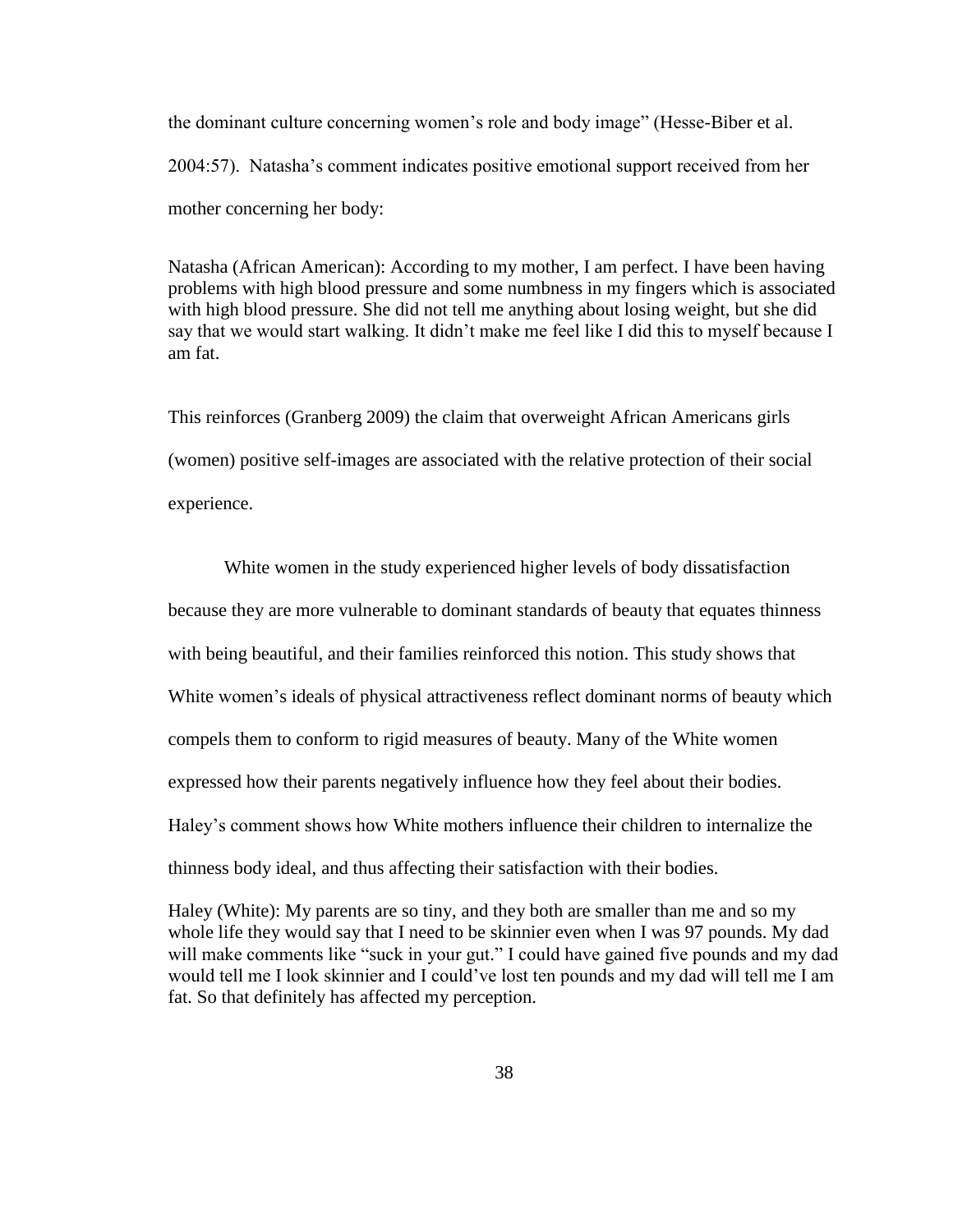Amy (White): My mom was small when she was younger, then got pregnant and got bigger and then got liposuction. She would say that I need to lose weight because I am fat and that I am not pretty. My sister is very active and does all the stuff I use to do before I broke my leg and my mom tells me my sister is thin and why can"t I be thin. Everyone is small in my family and she also got diabetes and she is constantly telling me I am fat. It has never bothered my dad and he has high blood pressure so he says if I lose a little weight I might be better.

Jennifer (White): I remember my mom running to the door telling me I couldn"t go outside without makeup on. She forced me to put on mascara and my dad offered to pay me money to lose 20 pounds over the summer. I worked in a factory for one summer with my grandmother. I went to work without a lot of makeup on and my grandma went and cried and said I let her down because of it. I get left out of family pictures because they are all skinny and I"m not.

These quotes show how powerful the family influence is for many of the White girls in the sample, and in most cases, this influence is damaging. Further, it is clear that parents serve as a primary socialization agent in transmitting sociocultural messages to women regarding their bodies. In this sample, these sociocultural messages being transmitted to daughters are drastically different by race. For White women, being thin is a social norm and a cultural expectation of their bodies. These differences in cultural standards of physical attractiveness among African American and White women affect how they experience body dissatisfaction. These results highlight that body dissatisfaction is less salient among African American women due to how they are racially socialized, most notably from their family members. The positive messages African American women receive regarding their bodies from their parents rejects the dominant culture"s standards of beauty which promotes positive self-evaluation of their bodies. Undoubtedly, White women emphasize the importance of body weight as social markers of beauty, as evidenced in Albright's (2009:121) research on reality television, body image, and body dissatisfaction among college students who found that for girls in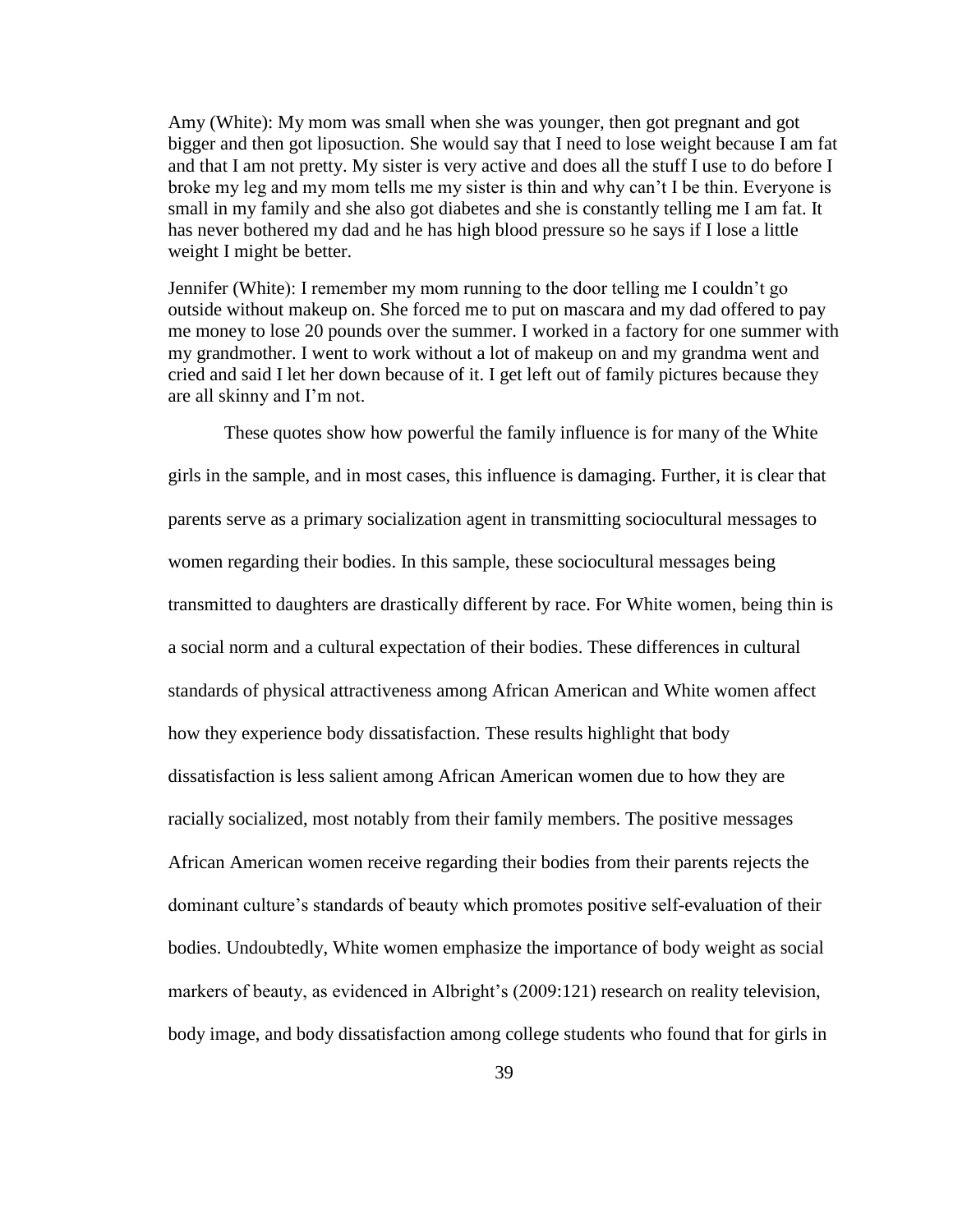Los Angeles "being thin and attractive is a social norm, a status marker indicative of their higher social status; for them being overweight, obese, or unattractive may be seen as a kind of deviance from these class-based norms." In terms of body dissatisfaction, research indicates White women are more susceptible to conform to mainstream ideas of beauty because of social comparisons (Mueller 2010). Social comparison is a direct result of pressure that influences women to assess their bodies. Specifically, White women engage in upward comparison that influences them to internalize the thinness body ideal, and thus conforming to their comparison targets (e.g., peers, celebrities, and ultra-thin models) (Mueller 2010; Cohen 2006). My research supports these assertions of racial differences in the pressure to live up to such standards, and that the role of family is vital in creating and reinforcing these standards.

#### *Mass Media and Body Dissatisfaction*

Mass media was a salient theme associated with some of the women"s issues with their bodies. According to Milkie (1999) the media has the power to frame, define, and neglect aspects of the social world. The media serves as a primary source which transmits messages to women concerning the ideal body. Many of the women criticized images of the ideal body in the media and viewed them as unrealistic. However, when asked to describe a celebrity body they would want to have, many of the women mentioned celebrities which reflected their reference groups. These ideals proliferated in the media influenced some women in the study to turn to weight control practices that are advertised such as Weight Watchers, Nutrisystem, and Quicktrim.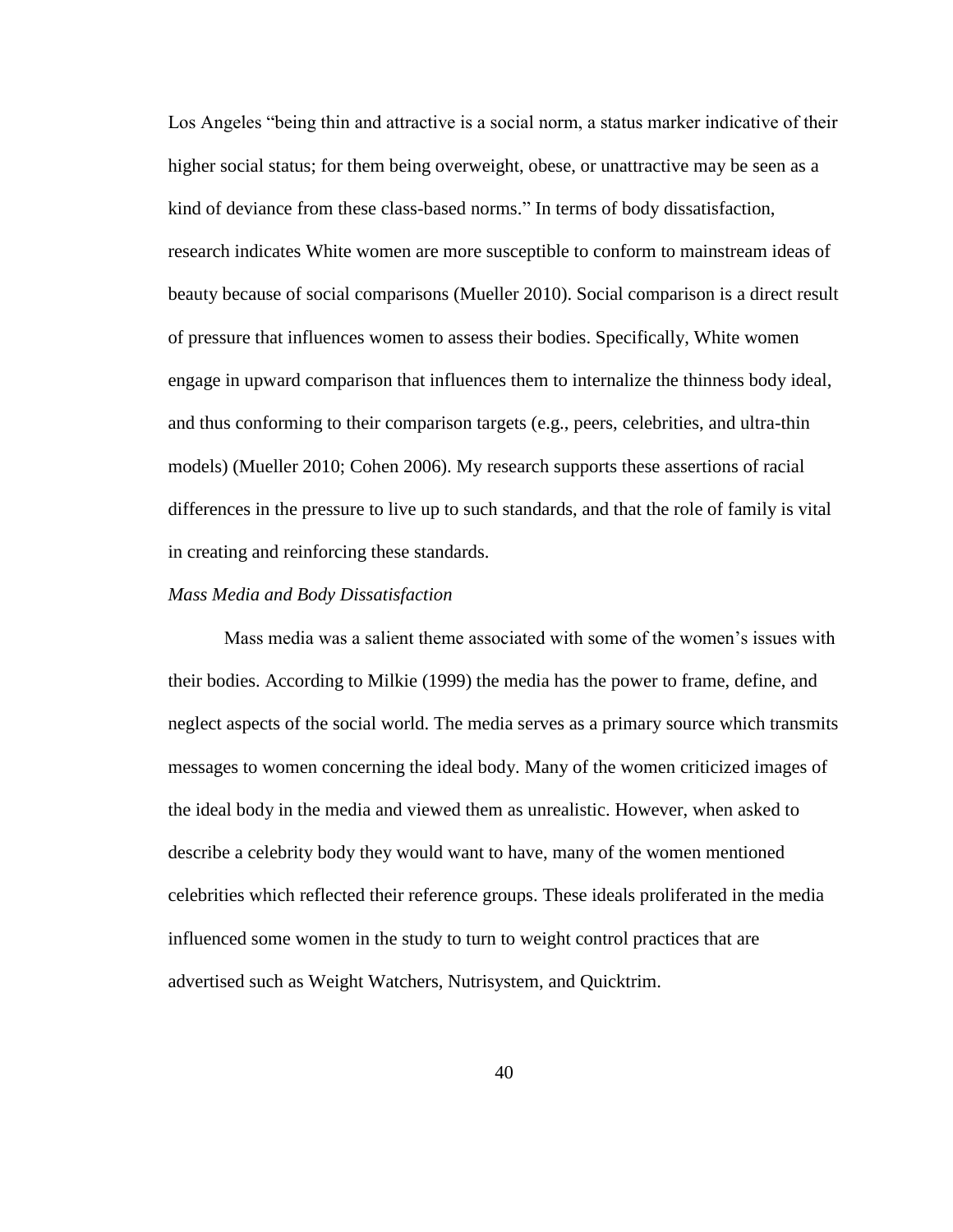Most African American women in this sample were not vulnerable to the social pressures in the media concerning their bodies because the underrepresentation of women of color in the media. Black women also viewed the images in the media as unattainable and were primarily beauty ideals for White women.

Alizah: I think if you want to be pretty to White people you would be thin even if you are White and want to be prettier to Black people, you would have a bigger butt. There is the video on Facebook and this girl is talking about her botched butt and she is White and her butt looks like it had a bowl in it. It was like she could readjust her butt. She was showing how she could move her butt and I was like you don"t look pretty to White people when you have this big butt.

Julia: I feel this stupid reality shows. My best friend is always about Housewives of Atlanta or Orange County or whatever it is. But there are a million of them and she is always like well, they wear a size 2 and they are my height but weigh less than forty pounds less than me, should I lose weight. And I say "No, that means they are anorexic" I feel like, ummm, there is all these women to make it seem like these are American women and that"s not what we look like. I feel like it tries to make it seem like this is reality and this is not. Those alone with images in the magazines are just screaming that White women have to be thin. It's considered somewhat acceptable for Black women to have meat on their bones and White women it's considered fat.

Raven: With the video that we watched I was waiting the entire time…where is the Black girls. You are bombarded constantly with images of skinny blonde White girls all the time. There are Black girls that look like Tyra Banks, light skinned, Eurocentric features. You are bombarded with these Eurocentric standards of beauty that you have to be this one size, certain hair, eyes, facial features, which is really frustrating. I mean it's like this constant thing.

Nicky: When we look at the media, people always pointing out Black women has to meet this certain standard, but a lot of times I see music artist or for me personally from what I have been told was that skinny was not in and if you had a big butt, so a lot of guys would say I don"t like skinny women, I like thicker women only because if you look at the music videos, the women have small waist, and big butts. That's something I've found interesting because it went from I want a size 0 to I want a size whatever with a big butt, small waist. I think that's all funny.

These quotes are quite revealing in terms of how young women believe that

media depictions women are salient in their lives. There is in many ways a sense of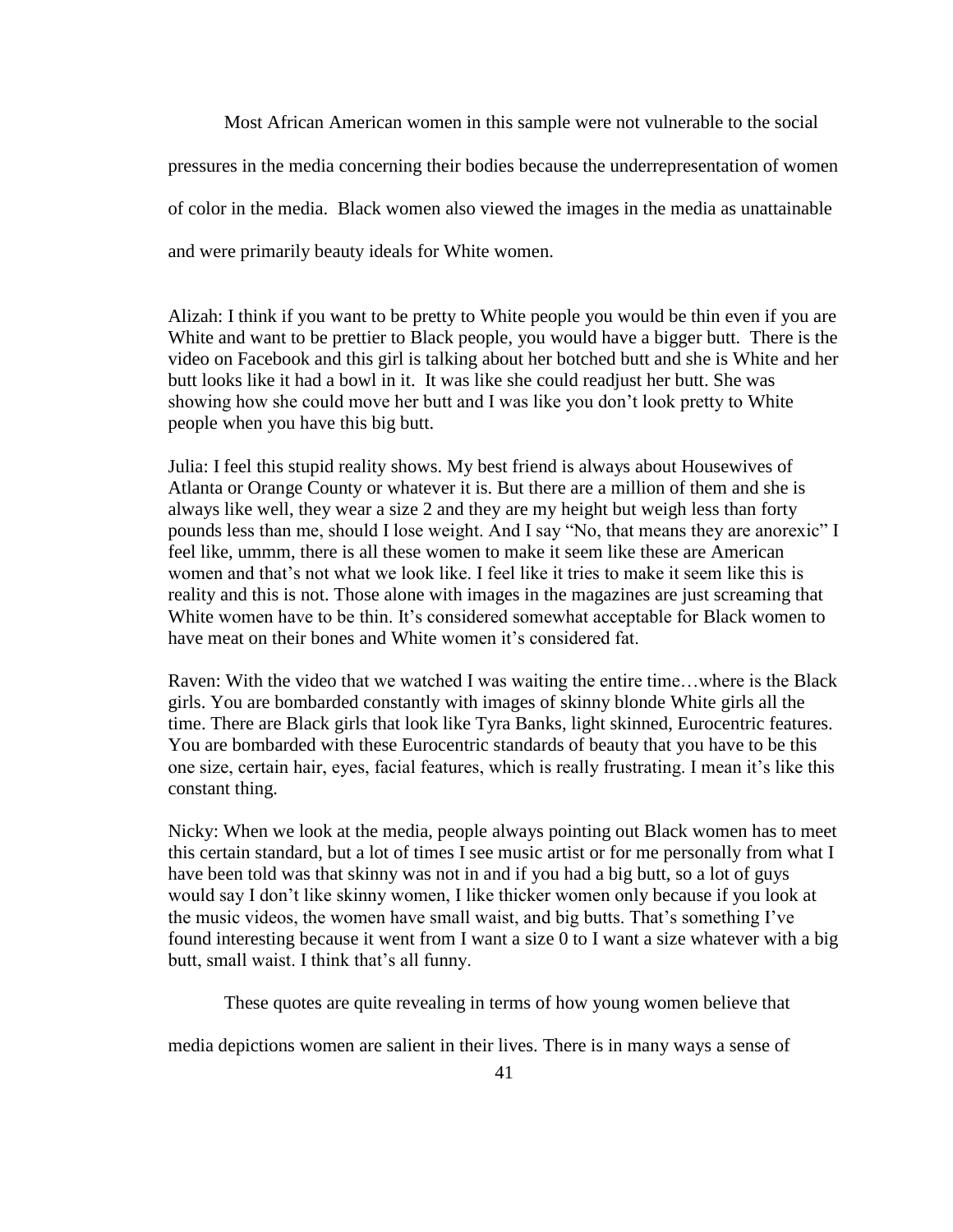disgust with the fact that so many girls care so much about what is on television. Many of the women in the sample have recognized how unattainable these standards are, and while feeling frustrated with it, they also brush it off as not all that important. The theme that Black women have their own particular beauty standard to meet, and White people have a different, more culturally dominant and visible beauty standard to meet, continues to prevail in this final section. In general, the girls in this sample, both Black and White, are comfortable with the assertion that expectations are vastly different depending on the race and cultural background that you come from. Undoubtedly, the images portrayed in the media play a major role in this issue of body image expectations.

#### **CONCLUSION**

With this study, I examined the differences in how African American and White women experience body dissatisfaction. Consistent with existing literature, I find that African American women do not experience body dissatisfaction to the degree White women experience body dissatisfaction. African American women"s standards of beauty are redefined within Black culture, which counteracts White beauty standards. The African American women in the sample generally held positive self-images of their bodies because of increased levels of self-esteem, self-worth, and self-confidence. Because they exhibited higher levels of self-esteem, they did not internalize rigid notions of beauty, which decreases their vulnerability to White standards of beauty. The majority of the African American women in the study received positive messages regarding their bodies from their family, especially mothers. These positive messages promoted a strong racial identity that influences one"s acceptance of body and appearance; "A strong sense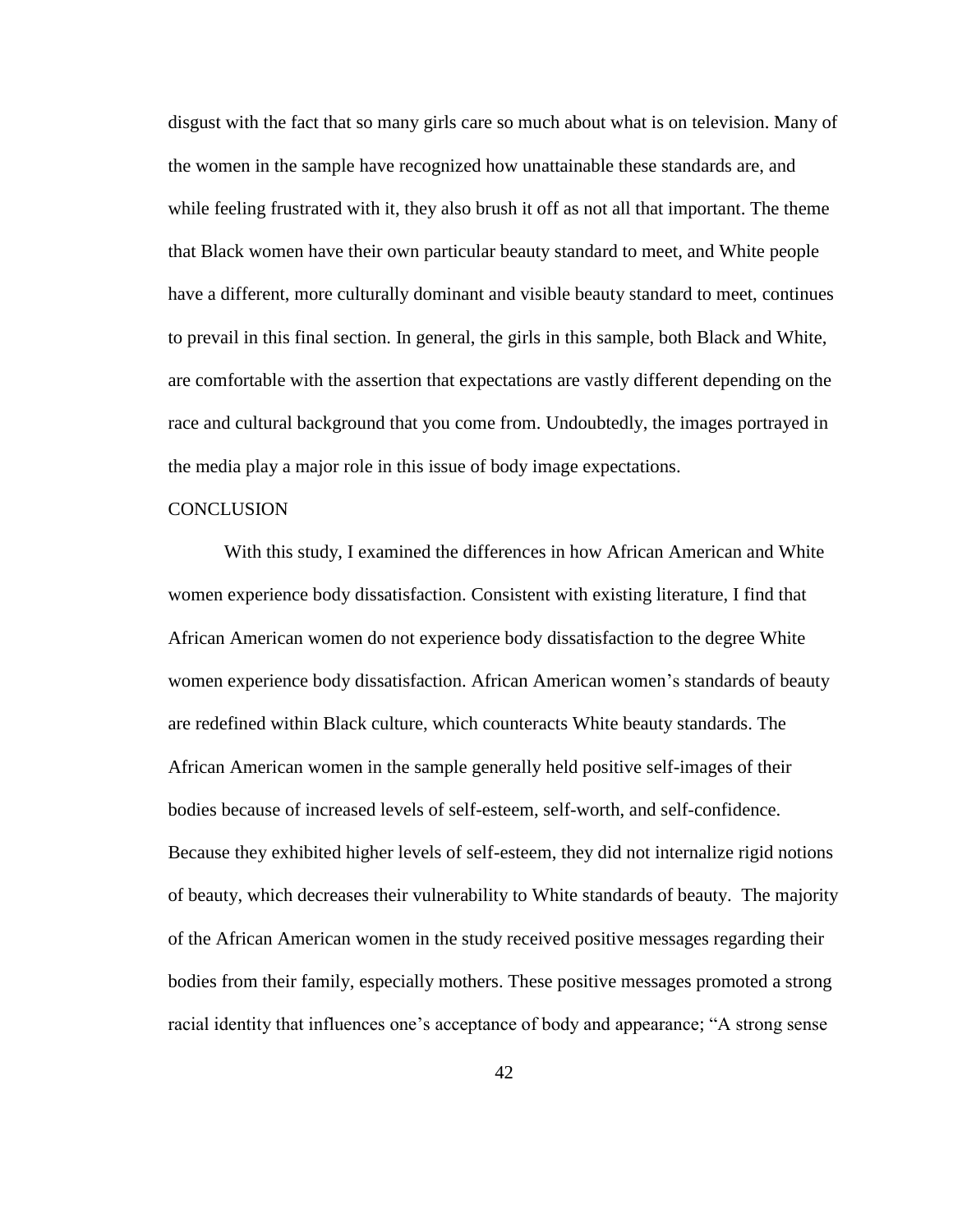of group identification causes one to internalize the group"s values, attitudes, and beliefs, while simultaneously rejecting those held by the larger society" (Hesse-Biber et al. 2004: 72). This confirms that African American women"s racial identity (of those in this sample), often termed the "Strong Black Woman" ideology, serves as a protective effect from internalizing White standards of beauty through a self-concept characterized as strong, resilient, and self-efficacious (Flowers et al. 2012).

Existing literature has indicated that African American women are less susceptible to emulate media images of the ideal body (Milkie 2000). Many of the African American women in the study regarded the images portrayed in the media as unrealistic and unattainable. While Black women in the study did not identify with White beauty standards in the media, they oriented themselves to media images that reflected Black beauty standards that were largely reinforced by Black males, i.e. "thick" women (e.g., big thighs, big butt, and small waist). These race specific images affected how Black women self-assessed their bodies (Hesse-Biber et al. 2004). Similarly, I find that White women's beauty ideals are also largely influenced by males, specifically White males assessments of physical attractiveness. For White men, heavier bodies are seen as unattractive and contrary to dominant standards of physical attractiveness. This led to White women having increased levels of body dissatisfaction and decreased levels of self-esteem. This is consistent with existing literature that White women are more likely to experience body dissatisfaction because they are more vulnerable to internalize dominant pressures of beauty (Patton 2006).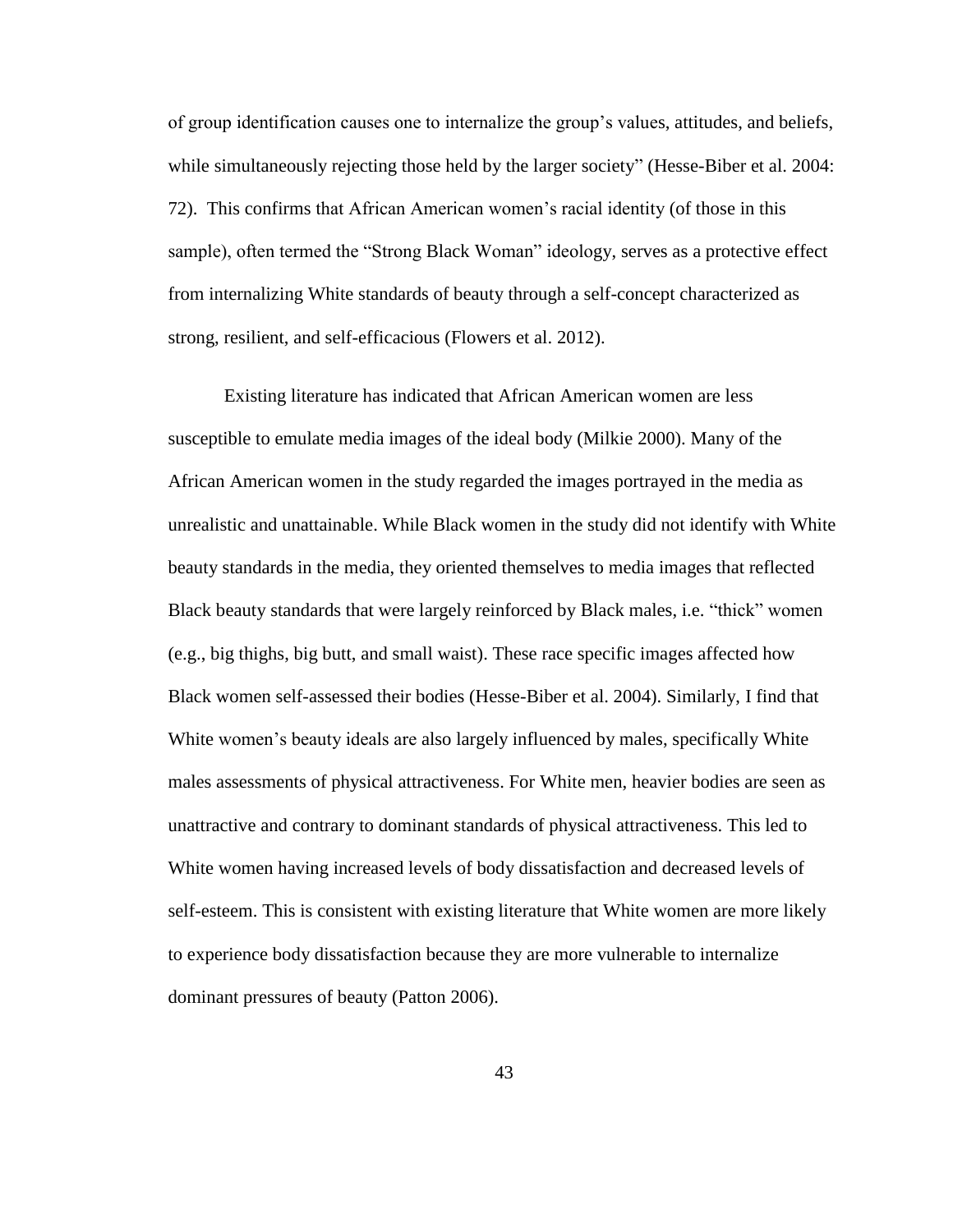For African American women, hair (length and texture) and skin color were perhaps more important standards of physical attractiveness than body size. Historically, African American women have received disparaging messages regarding their hair. On one hand, African American women"s unstraightened hair signified racial pride and rejection of dominant norms of beauty, while on the other hand, straightened hair represents assimilation into dominant culture (Hesse-Biber et al. 2004). As African American women are confronted with constant pressure to meet hegemonic expectations of beauty, this may lead them to loathe their unique features (e.g., hair texture, broader facial features, and darker-skin) and assimilate to dominant notions of beauty to be as attractive (Patton 2006). "This racist legacy and African American internalization of this White supremacist racial classification brought about what Jones and Shorter-Gooden have termed 'The Lily Complex'. This complex is defined as altering, disguising, and covering up your physical self in order to assimilate, to be accepted as attractive" ( Patton 2003:177). Studies have indicated that African American women"s hair and skin color is associated with self-esteem, self-worth, and attractiveness (Thompson and Keith 2001). African American women in my sample exhibit some differences however, as they deemphasized body weight and placed more emphasis on character and appearance concerns over hair and skin color. Moreover, the respondents asserted in several instances that light skin and straight hair were markers of beauty. Undoubtedly, African American women affirm their ethnic heritage as it relates to their hair and skin color. However, because African American women"s beauty ideals are formed within dominant culture they have not been able to fully reject White standards of beauty.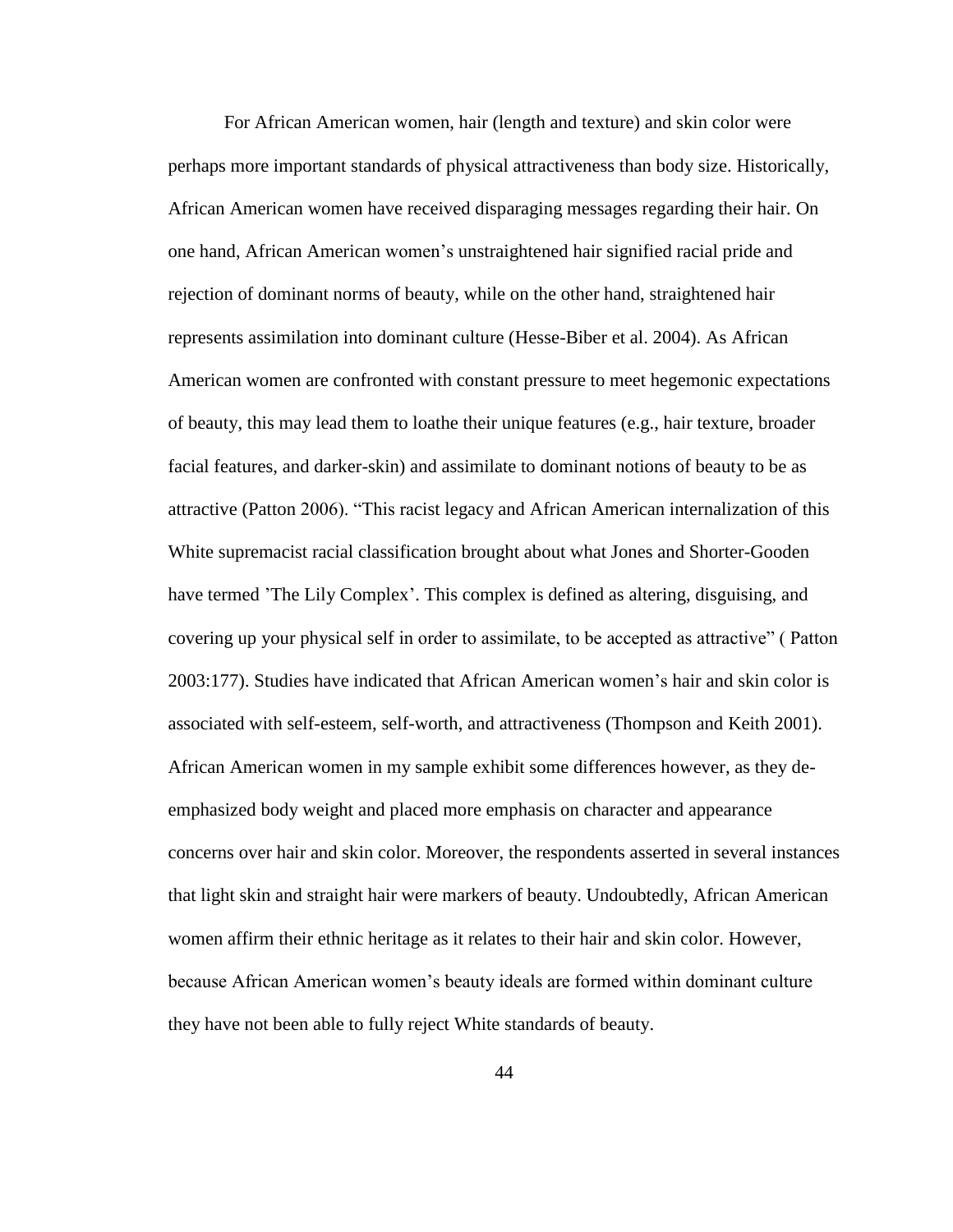#### *Discussion*

In contemporary society, Black beauty ideals are largely influenced by White beauty standards specifically hair and skin color. White beauty ideals has established and maintained the reigning definition which in turn has marginalized Black women, especially those of darker skin. This study highlights the importance media has on Black beauty standards and demonstrates how oppressive beauty ideals are perpetuated in the media, in interpersonal interactions, and through institutional contacts. White women are also affected from oppressive beauty ideals perpetuated in the media. Consistent with existing literature, White women are more likely to engage in social comparison with other White women (Frisby 2004). This offers a plausible explanation for why women, specifically White women are particularly vulnerable to internalizing the thin body ideal. This also provides an explanation for why some groups of women are susceptible to the detrimental effects of the media, while other groups exhibit higher levels of resiliency (Zhang, Dixon, and Conrad 2010). Because Black women are underrepresented in mainstream media, Black women tend to reject dominant standards of weight and embrace more diverse standards of beauty. However, few studies have indicated that Black women compare themselves to other Black women as opposed to White women. As discussed earlier, it is likely that Black women social comparisons to other Black women may have the most effect on their self-image.

In the critically acclaimed documentary "Good Hair" Chris Rock intimately explores sociocultural pressures Black women are faced with to have *good hair*. Rock"s documentary sheds light on how there is a common misconception among Black women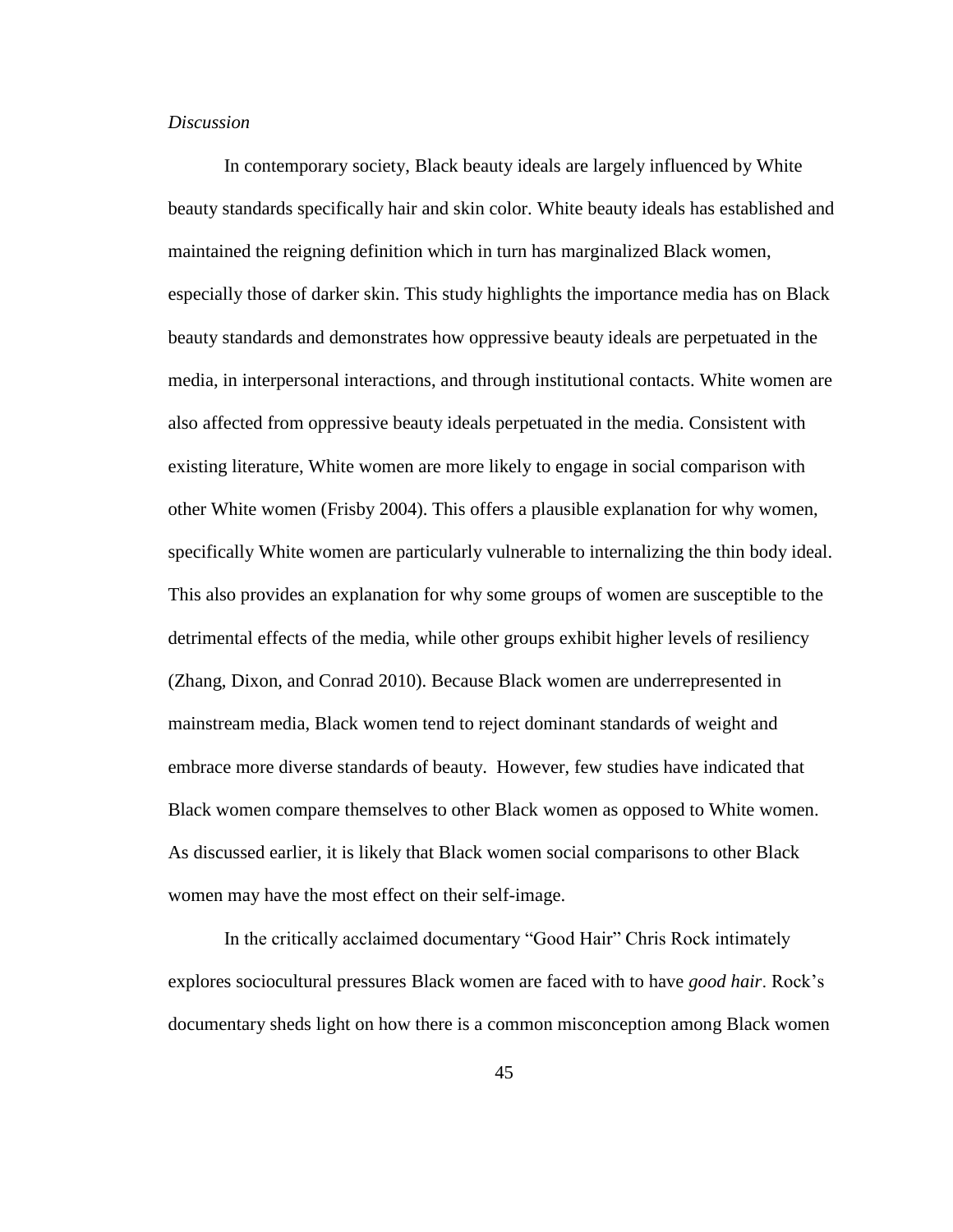that straight hair is synonymous to good hair. "If your hair is relaxed, White people are relaxed" (Stilson 2009), supporting this notion that many people within the Black community equates straight hair with good hair and that long, and straight hair to white people is viewed as good hair. This reinforces my argument that White beauty standards of long, straight hair influences Black beauty standards which distorts how Black women establish beauty expectations. These rigid notions of beauty deeply affect Black women who chose to wear unstraightened hair because of the negative stigma attached to naturally textured hair. Numerous studies have indicated that Black women"s hair is deeply embedded in their hair and skin color which affects their self-esteem and selfconfidence (Bryant 2003). "In this regard, hair that is straightened often becomes the compromise for African American women" (Hesse-Biber et al. 2004: 68). However, not all women who desire to straighten their hair are attempting to assimilate to White notions of beauty. Because of Black women"s unique hair textures, they invented their own standards of beauty which tends to be represented through the creativity of their hairstyles (Patton 2006).

Skin color is another central issue that was a common theme among Black and White women in the current study. Historically, Black women, particularly those of darker skin often experience lower levels of self-esteem, self-devaluation, and other associated devastating psychological consequences (Hooks1993). The color-caste hierarchy within Black communities has adversely affected Blacks in many ways. In the documentary "Dark Girls" it critically explores the discrimination, colorism, and racism that dark skinned Black women outside and within the Black American culture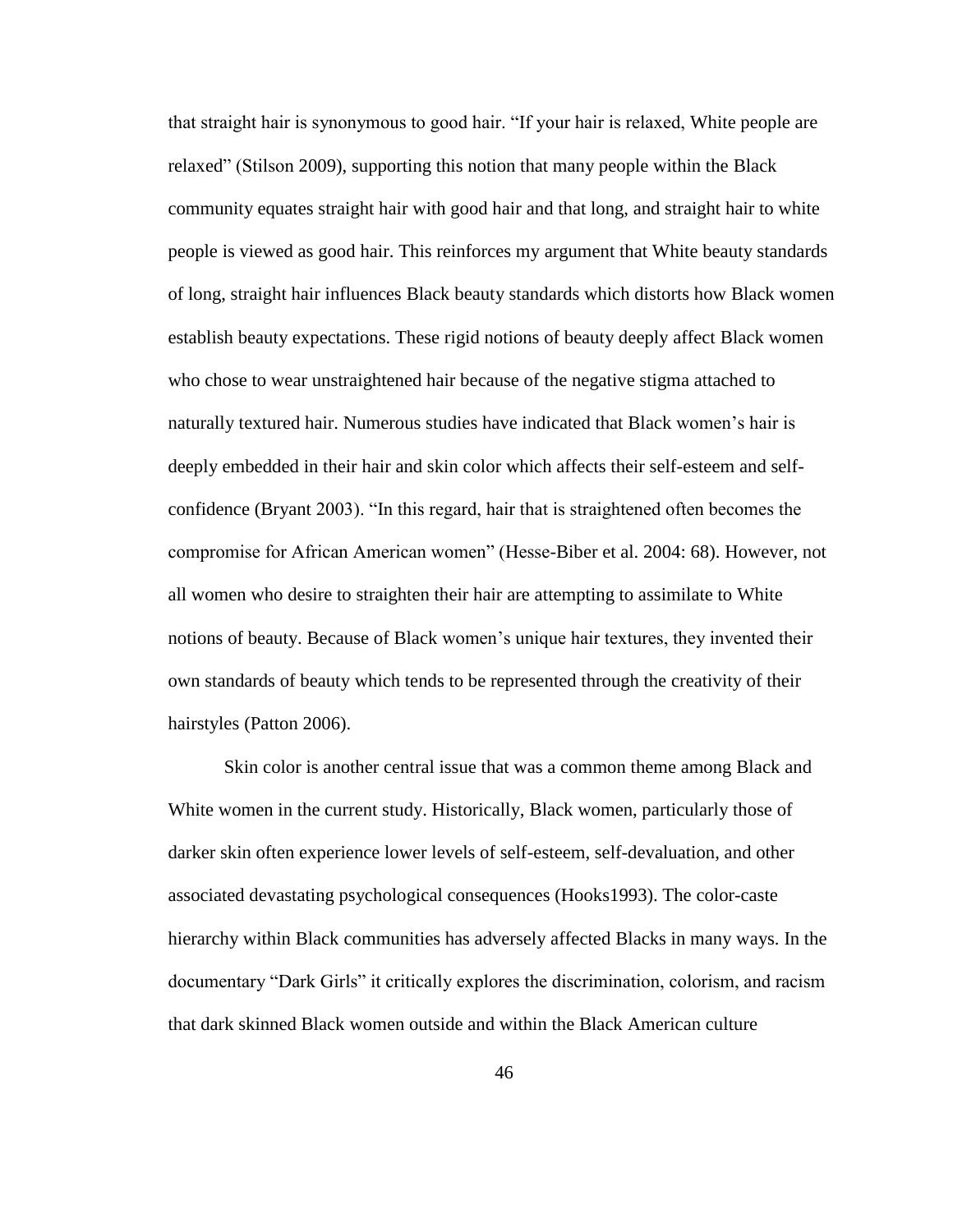experience. It discussed how dark skinned Black women receive negative messages, though not exclusively regarding their skin color, mostly from within the Black communities which is a direct backlash of racism. The "Blacker the berry, the sweeter the juice," followed by "Say it loud, I"m Black and I"m proud" were rather short term challenges that rejected stereotypical notions of beauty ideals for Black women, especially those of darker skin. The "Snow and Blow" which means if your skin is White and if your hair blows and the "Paper bag" contention which meant if you are lighter than the paper bag then you were seen as beautiful and if you were darker, you were seen as not physically attractive (Stilson 2009) perpetuates colorism among the Black community. Consequently, darker skinned Black women are seen as inferior to their lighter skinned counterparts. Furthermore, this can lead them to develop utterly devastating consequences (e.g, self-loathing, devaluation, self-hatred, and internalized racism) that often times persist through adulthood. It is important to address that skin color is not exclusively an issue for Black women, but women of other racial groups as well. According to Matthew Shenoda (2013) skin Whitening products is one of the most popular products in 3rd world countries (Media and Berry 2013). Women in other countries are exposed to Western beauty ideals that negatively influence their ideas of beauty. In some countries, Western media is inhibited due to negative affects Western standards of beauty ideals have on women. For instance, three years after television was introduced in 1995, represented by predominately Western broadcast programs and motion pictures, Fijans noticed a significant increase in eating disorders and increasing levels of discontentment in women concerning their physical appearance (Sepúlveda and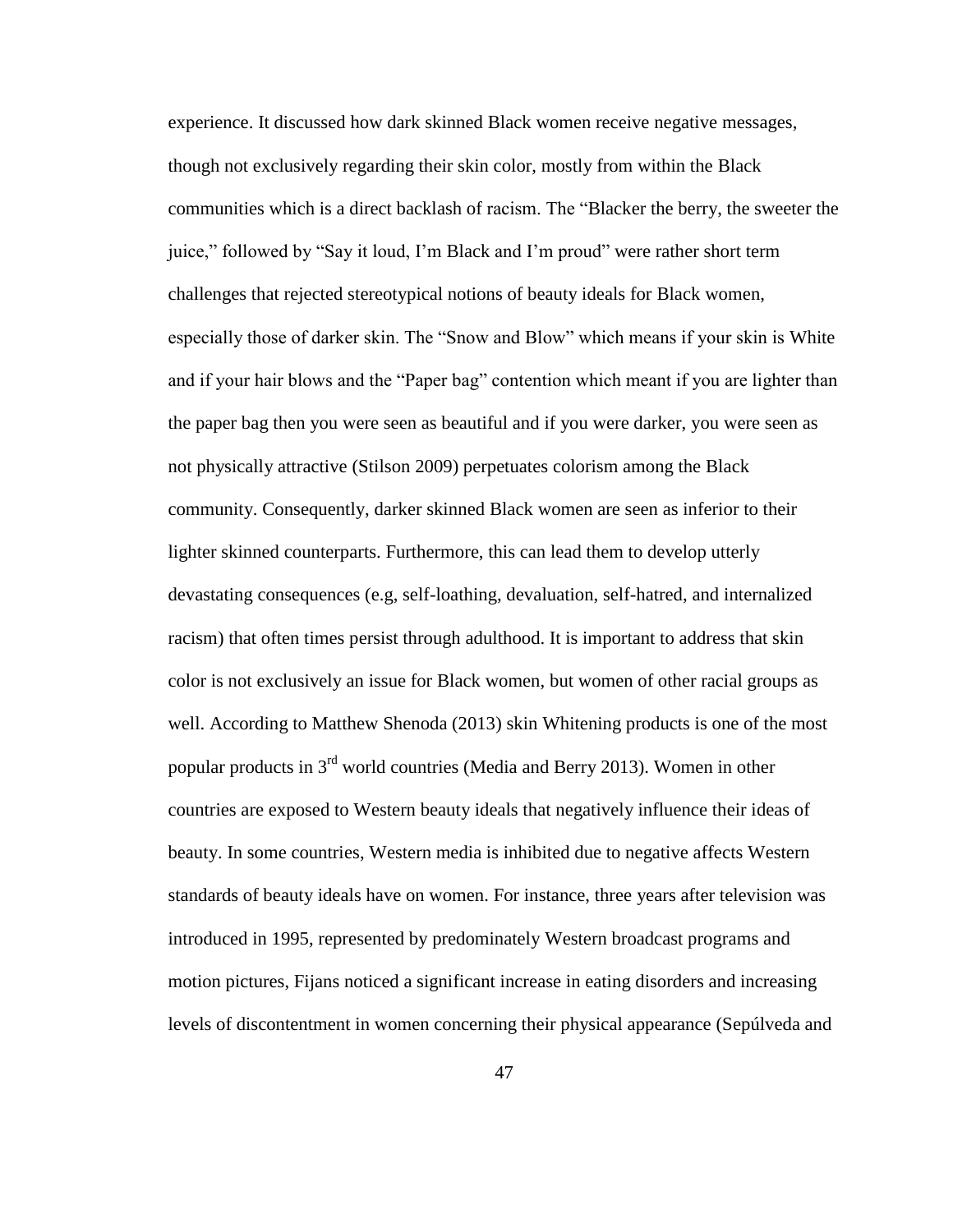Calado 2012).These issues were not apparent prior before Fijan women were exposed to Western beauty ideal standards. More similarly, literature has documented that Thailand women engage in skin bleaching practices to achieve the highest pigmentation of "White" skin. Clearly, skin color is a global issue that influences women"s psyches of conforming to normative standards of beauty. Black women"s hair may continue to be a controversial issue because making choices about one"s hair in White supremacist society that denies Black women agency is revolutionary.

#### *Implications*

Understanding the mechanisms that contribute to body image disturbance from this intersectional approach provides a unique understanding of how complex systems operate in shaping individuals social constructions of body image. Moreover, this study sheds light on understand the underlying fundamental processes operating in body image disturbance. The traditional approach in body image disturbance literature does not capture the ways that other aspects of appearance (e.g., hair, skin color, and body shape) negatively affect women almost exclusively. These findings highlight the importance of racial socialization in providing African American women with positive assessments of their bodies. These findings also highlight how African American women are particularly vulnerable to White standards of beauty, although many exhibit a remarkable resistance to the pressures of dominant cultural standards. Collectively, this study shows differences in the conceptualization of standards of beauty which influence how African American and White women self-perceive their bodies.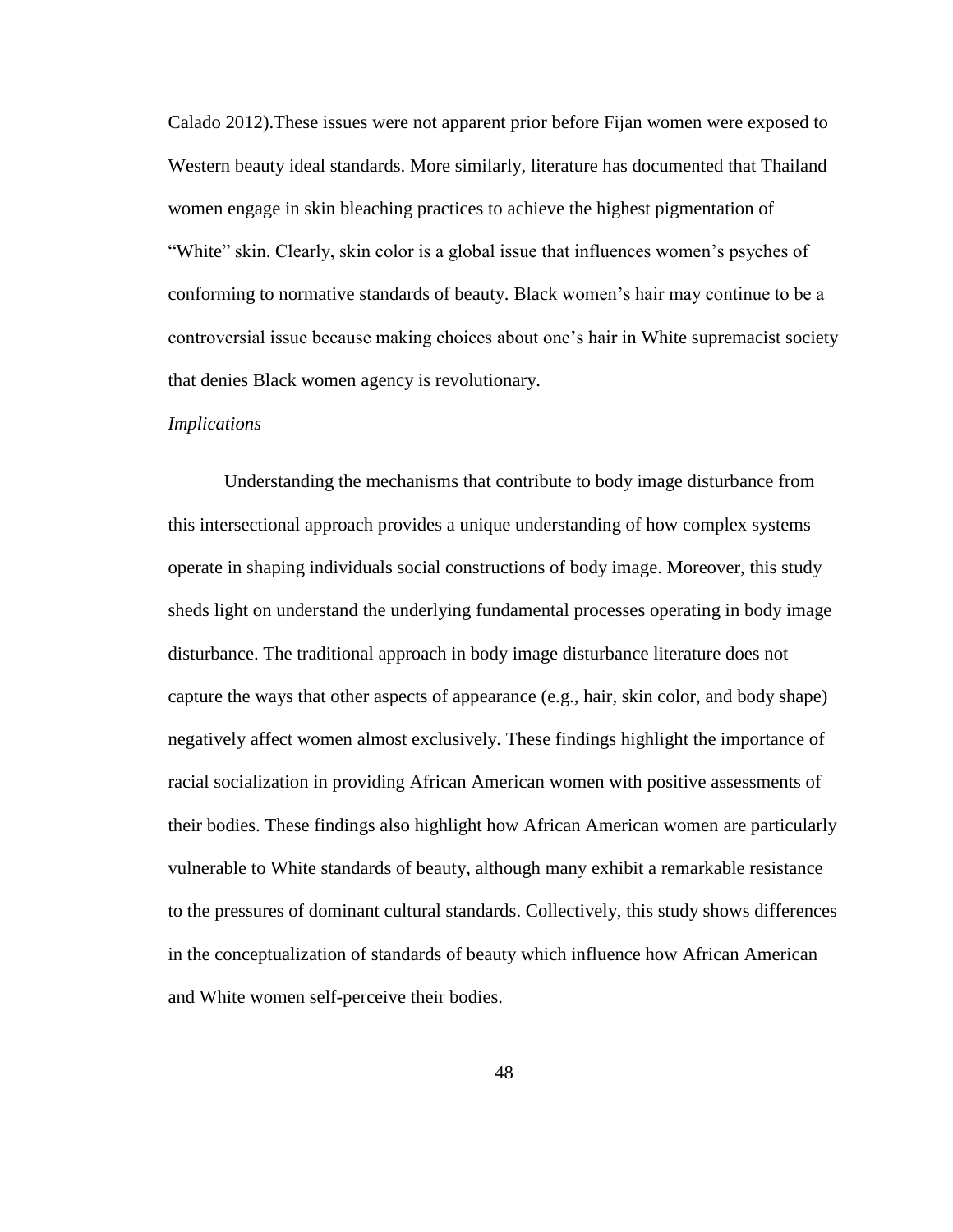In light of these findings, this study suggests that cultural messages, not individualistic messages, influence how beauty standards are defined, similar to the findings from previous research (Hesse-Biber et al. 2004). These cultural messages transmitted through socialization agents (e.g., peers, family, and media) distort women"s ideas of what constitutes beauty in a historically racialized context. It is important for women to challenge cultural norms of beauty and embrace more diverse notions of beauty. Examining body dissatisfaction using a qualitative design and social comparison theoretical approach provided important insight into the social sources (e.g., racial identity, self-esteem, and racial pride) that are deemed meaningful to how African American women assess their bodies. Women will continue to experience body dissatisfaction as the media continues to present more and more problematic and stringent representations of beauty ideals for women. These images disseminated in the media will have a progressively detrimental effect on Black women because these beauty standards emphasize hair, skin, and body weight which will exclude many Black women, especially darker skinned women (Bryant 2003; Patton 2006). I suggest that programs aimed at promoting healthy body images for women should instill a positive body image in women that de-emphasizes physical appearance.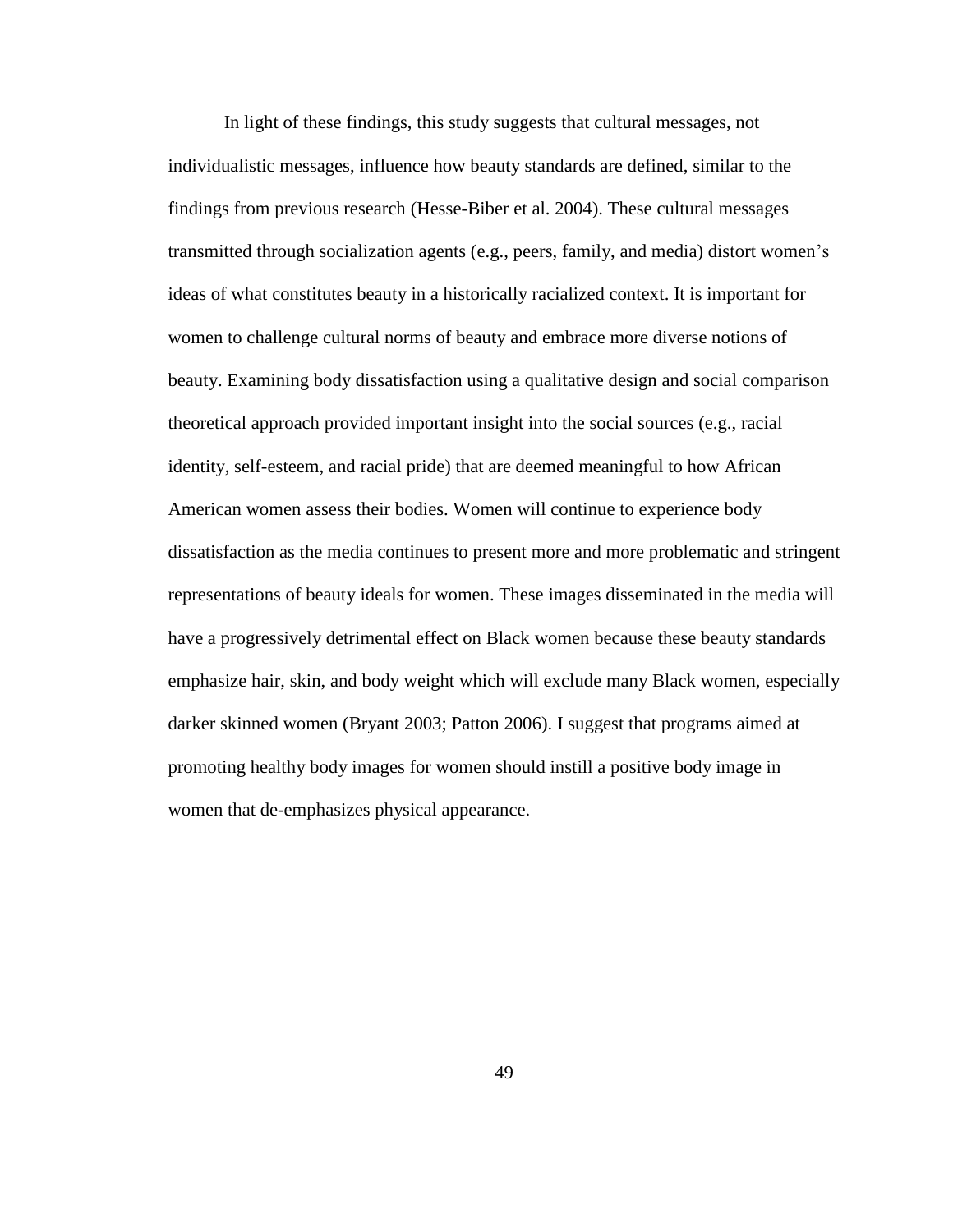#### REFERENCES

- Albright, J. M. (2007). Impossible Bodies: TV Viewing Habits, Body Image, and Plastic Surgery Attitudes among College Students in Los Angeles and Buffalo, New York. Configurations 15(2), 103-123.
- Beauboeuf-Lafontant, T. (2003) Strong and Large Black Women?: Exploring Relationships between Deviant Womanhood and Weight. Gender & Society 17:111
- Bissell, K.L,. & Zhou, P. (2004). Must –See TV or ESPN: Entertainment and sports media exposure and Body-Image distortion in college women. Journal of Communication 54 (1), 5-21.
- Bryant, S. L. The Beauty Ideal: The Effects of European Standards of Beauty on Black Women. In The mission of the Columbia Social Work Review is to provide a forum for the exchange of innovative ideas that integrate social work practice, education, research, and theory from the perspective of social work students. Founded by students at Columbia University School of Social Work in 2003 as the Columbia University (p. 80).
- Botta, R. A. (2000). The mirror of television: A comparison of Black and White adolescents' body image. *Journal of Communication, 50*(3), 144-159.
- Cash, T. F., & Pruzinsky, T. (Eds.), Body Image: A handbook of theory, research, and clinical practice. New York: Guilford Press.
- Craig, M. L. (2002). Ain't I a beauty queen?: Black women, beauty, and the politics of race. Oxford University Press.
- Demarest, J., & Allen, R. (2000). Body image: Gender, ethnic, and age differences. The Journal of Social Psychology 140(4), 465-472.
- Dittmar, H., & Howard, S. (2004). Professional hazards? The impact of models' body size on advertising effectiveness and women's body-focused anxiety in professions that do and do not emphasize the cultural ideal of thinness. British Journal of Social Psychology 43(4), 477-497.
- Evans, P., & McConnell, A. R. (2003). Do racial minorities respond in the same way to mainstream beauty standards? Social comparison processes in Asian, Black, and White women. Self and Identity, 2(2), 153-167.
- Garner, D. M., Garfinkel, P. E., Schwartz, D., & Thompson, M. (1980). Cultural expectations of thinness in women. *Psychological Reports, 47*(2), 483-491.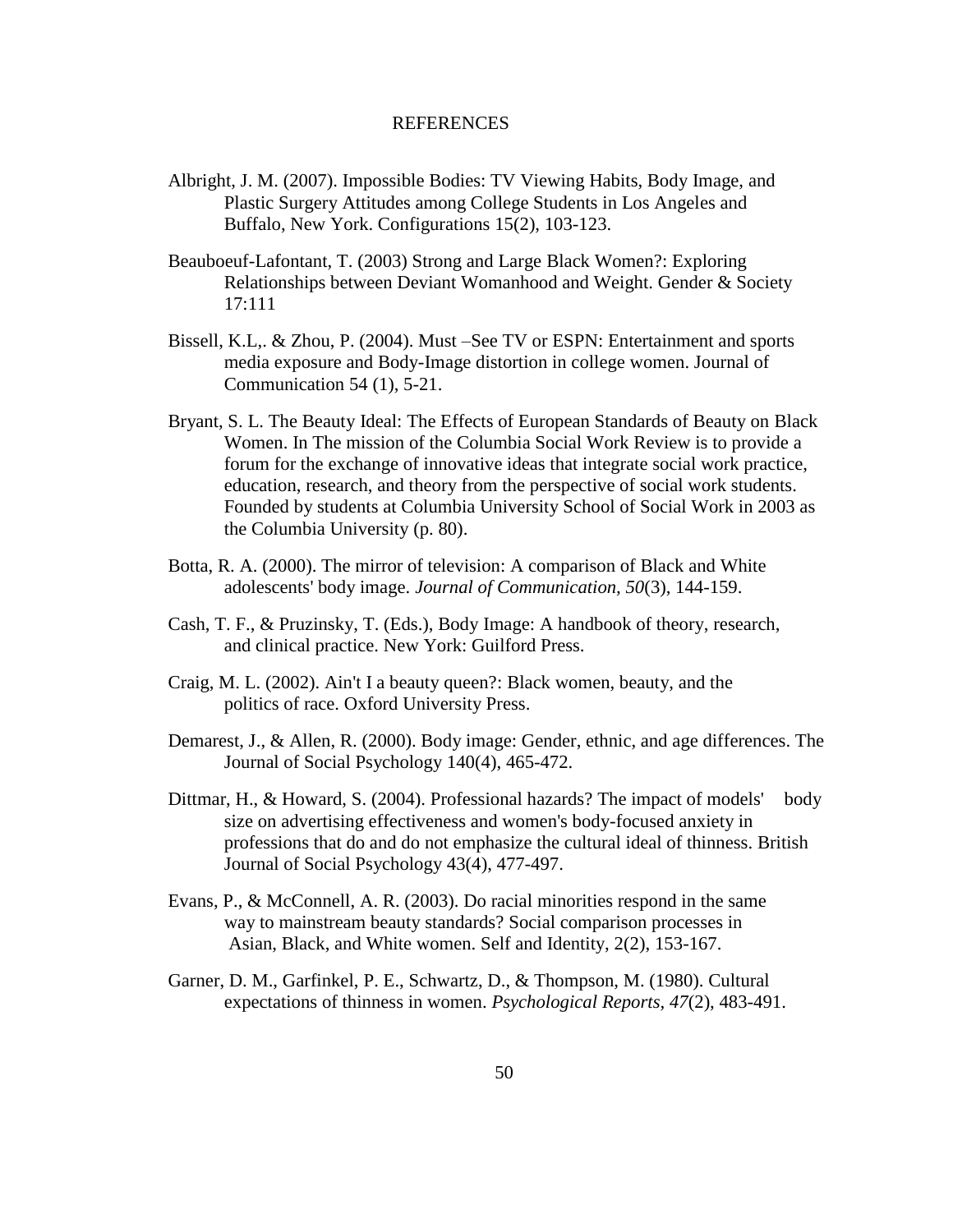- Harrison, K., & Cantor, J. (1997). The relationship between media consumption and eating disorders. Journal of Communication 47(1), 40-67.
- Flowers, K. C., Levesque, M. J., & Fischer, S. (2012). The Relationship Between Maladaptive Eating Behaviors and Racial Identity Among African American Women in College. Journal of Black Psychology 38(3), 290-312.

Frisby, C. M. (2004). Does race matter? Effects of idealized images on African American women"s perceptions of body esteem. Journal of Black Studies 34(3), 323-347.

- Gilkes, C. (2001). If it wasn't for the women: Black women's experience and womanist culture in church and community. Orbis Books.
- Granberg, E. M., Simons, L. G., & Simons, R. L. (2009). Body Size and Social Self-Image Among Adolescent African American Girls The Moderating Influence of Family Racial Socialization. Youth & society, 41(2), 256-277.
- Hebl, M. R., & Heatherton, T. F. (1998). The stigma of obesity in women: The difference is Black and White. Personality and Social Psychology Bulletin 24 417-426.
- Hesse-Biber, S. N., Howling, S. A., Leavy, P., & Lovejoy, M. (2004). Racial identity and the development of body image issues among African-American adolescent girls. The Qualitative Report 9(1), 49-79
- Hooks, B. 1995. Killing Rage. New York: H. Holt & Company.
- Jacobson, M.F., and Mazur, L.A. (1995). Sexism and sexuality in advertising. In M.F. Jacobson & L.A. Mazur (Eds.), Marketing madness: A survival guide for a consumer society (pp. 74-87). Boulder, CO: Westview Press.
- Krauss, R. C., Powell, L. M., & Wada, R. (2012). Weight misperceptions and racial and ethnic disparities in adolescent female body mass index. Journal of obesity 2012.
- L"Pree, C. (date unknown) Beauty Pageants and Television Ideology: A Perfect Marriage. Critical Studies in Film and Television. Retrieved March 13, 2013, from<http://www.charisselpree.com/research/USC-CNTV/beauty-pageants>

Lovejoy, M. (2001). Disturbances in the social body. Differences in Body Image and Eating Problems among African American and White Women. Gender & Society 15(2), 239-261.

Marshall, S. (1995). Ethnic socialization of African American children: Implications for parenting, identity development, and academic achievement. Journal of Youth and Adolescence 24(4), 377-39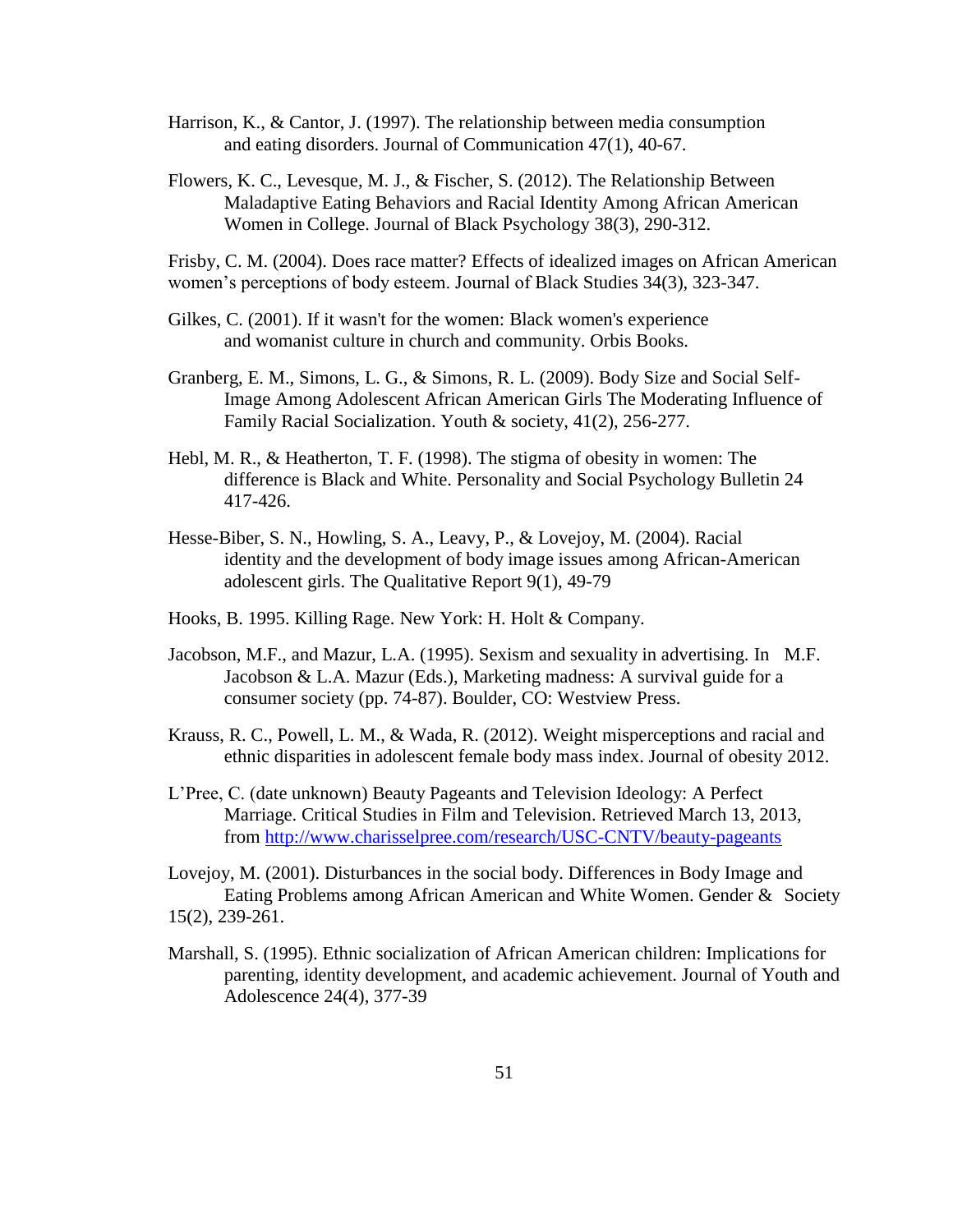- McAdoo, H. P. (Ed.). (2002). Black children: Social, educational, and parental environments. Sage Publications.
- Media, D., Channsin Berry, D. (2013). Dark Girls. Urban Winter Entertainment
- Milkie, M. A. (1999). Social comparisons, reflected appraisals, and mass media: The impact of pervasive beauty images on Black and White girls' self-concepts. Social Psychology Quarterly 190-210.
- Mueller, A. S., Pearson, J., Muller, C., Frank, K., & Turner, A. (2010). Sizing up Peers Adolescent Girls" Weight Control and Social Comparison in the School Context. Journal of Health and Social Behavior 51(1), 64-78.
- Parker, S., Nichter, M., Nichter, M., Vuckovic, N., Sims, C., & Ritenbaugh, C. (1995). Body image and weight concerns among African American and White adolescent females: Differences that make a difference. Human Organization 54(2), 103-114
- Patton, T. O. (2006). Hey girl, am I more than my hair?: African American women and their struggles with beauty, body image, and hair. NWSA journal, 18(2), 24-51.

Poran, M. A. (2006). The politics of protection: Body image, social pressures, and the misrepresentation of young Black women. Sex Roles, 55(11-12), 739-755.

Rosenberg, M., & Simmons, R. G. (1971). Black and White self-esteem: The urban school child. Washington, DC: American Sociological Association.

Sepúlveda, A. & Calado, M. (2012). Westernization: The Role of Mass Media on Body Image and Eating Disorders Relevant topics in Eating Disorders.

Stilson, J. (2009). Good hair. Chris Rock Entertainment.

- Strauss, R. S. (1999). Self-reported weight status and dieting in a cross-sectional sample of young adolescents: National Health and Nutrition Examination Survey III. Archives of Pediatrics & Adolescent Medicine, 153(7), 741.
- Tiggemann, M., & Slater, A. (2004). Thin ideals in music television: A source of social comparison and body dissatisfaction. International Journal of Eating Disorders 35(1), 48-58.
- Thompson, M. S., & Keith, V. M. (2001). THE BLACKER THE BERRY Gender, Skin Tone, Self-Esteem, and Self-Efficacy. *Gender & Society*, *15*(3), 336-357.